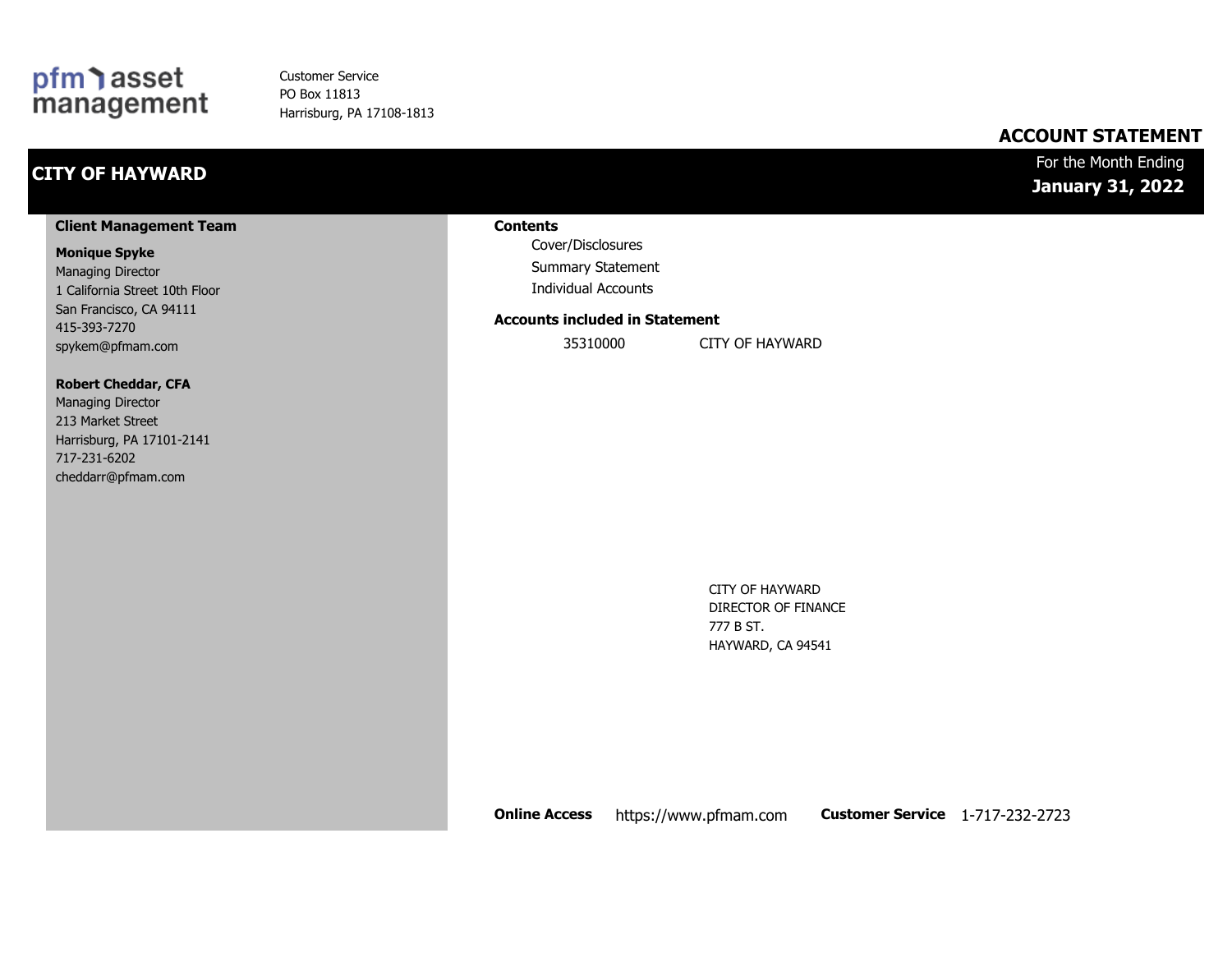#### **Important Disclosures**

#### Important Disclosures

This statement is for general information purposes only and is not intended to provide specific advice or recommendations. PFM Asset Management LLC ("PFMAM") is an investment adviser registered with the U.S. Securities and Exchange Commission and a subsidiary of U.S. Bancorp Asset Management, Inc. ("USBAM"). USBAM is a subsidiary of U.S. Bank National Association ("U.S. Bank"). U.S. Bank is a separate entity and subsidiary of U.S. Bancorp. U.S. Bank is not responsible for and does not guarantee the products, services or performance of PFMAM. PFMAM maintains a written disclosure statement of our background and business experience. If you would like to receive a copy of our current disclosure statement, please contact Service Operations at the address below.

**Proxy Voting** PFMAM does not normally receive proxies to vote on behalf of its clients. However, it does on occasion receive consent requests. In the event a consent request is received the portfolio manager contacts the client and then proceeds according to their instructions. PFMAM's Proxy Voting Policy is available upon request by contacting Service Operations at the address below.

**Questions About an Account** PFMAM's monthly statement is intended to detail our investment advisory activity as well as the activity of any accounts held by clients in pools that are managed by PFMAM. The custodian bank maintains the control of assets and executes (i.e., settles) all investment transactions. The custodian statement is the official record of security and cash holdings and transactions. PFMAM recognizes that clients may use these reports to facilitate record keeping and that the custodian bank statement and the PFMAM statement should be reconciled and differences resolved. Many custodians use a settlement date basis which may result in the need to reconcile due to a timing difference.

**Account Control** PFMAM does not have the authority to withdraw funds from or deposit funds to the custodian outside the scope of services provided by PFMAM. Our clients retain responsibility for their internal accounting policies; implementing and enforcing internal controls and generating ledger entries or otherwise recording transactions. **Market Value** Generally, PFMAM's market prices are derived from closing bid prices as of the last business day of the month as supplied by Refinitiv or Bloomberg. For certain short-term investments or where prices are not available from generally recognized sources the securities are priced using a yield-based matrix system to arrive at an estimated market value. Prices that fall between data points are interpolated. Non-negotiable FDIC-insured bank certificates of deposit are priced at par. Although PFMAM believes the prices to be reliable, the values of the securities may not represent the prices at which the securities could have been bought or sold. Explanation of the valuation methods for a registered investment company or local government investment program is contained in the appropriate fund offering documentation or information statement.

**Amortized Cost** The original cost of the principal of the security is adjusted for the amount of the periodic reduction of any discount or premium from the purchase date until the date of the report. Discount or premium with respect to short term securities (those with less than one year to maturity at time of issuance) is amortized on a straightline basis. Such discount or premium with respect to longer term securities is amortized using the constant yield basis.

**Tax Reporting** Cost data and realized gains / losses are provided for informational purposes only. Please review for accuracy and consult your tax advisor to determine the tax consequences of your security transactions. PFMAM does not report such information to the IRS or other taxing authorities and is not responsible for the accuracy of such information that may be required to be reported to federal, state or other taxing authorities.

**Financial Situation** In order to better serve you, PFMAM should be promptly notified of any material change in your investment objective or financial situation. **Callable Securities** Securities subject to redemption prior to maturity may be redeemed in whole or in part before maturity, which could affect the yield represented. **Portfolio** The securities in this portfolio, including shares of mutual funds, are not guaranteed or otherwise protected by PFMAM, the FDIC (except for certain non-negotiable certificates of deposit) or any government agency. Investment in securities involves risks, including the possible loss of the amount invested. Actual settlement values, accrued interest, and amortized cost amounts may vary for securities subject to an adjustable interest rate or subject to principal paydowns. Any changes to the values shown may be reflected within the next monthly statement's beginning values.

**Rating** Information provided for ratings is based upon a good faith inquiry of selected sources, but its accuracy and completeness cannot be quaranteed Shares of some local government investment programs and TERM funds are marketed through representatives of PFMAM's affiliate, PFM Fund Distributors, Inc. which is registered with the SEC as a broker/dealer and is a member of the Financial Industry Regulatory Authority ("FINRA") and the Municipal Securities Rulemaking Board ("MSRB"). You may reach the FINRA by calling the FINRA Hotline at 1-800-289-9999 or at the FINRA website address

https://www.finra.org/investors/investor-contacts. A brochure describing the FINRA Regulation Public Disclosure Program is also available from FINRA upon request. **Key Terms and Definitions**

*Dividends* on local government investment program funds consist of interest earned, plus any discount ratably amortized to the date of maturity, plus all realized gains and losses on the sale of securities prior to maturity, less ratable amortization of any premium and all accrued expenses to the fund. Dividends are accrued daily and may be paid either monthly or quarterly. The monthly earnings on this statement represent the estimated dividend accrued for the month for any program that distributes earnings on a quarterly basis. There is no guarantee that the estimated amount will be paid on the actual distribution date.

*Current Yield* is the net change, exclusive of capital changes and income other than investment income, in the value of a hypothetical fund account with a balance of one share over the seven-day base period including the statement date, expressed as a percentage of the value of one share (normally \$1.00 per share) at the beginning of the seven-day period. This resulting net change in account value is then annualized by multiplying it by

365 and dividing the result by 7. The yields quoted should not be considered a representation of the yield of the fund in the future, since the yield is not fixed. *Average maturity* represents the average maturity of all securities and investments of a portfolio, determined by multiplying the par or principal value of each security or investment by its maturity (days or years), summing the products, and dividing the sum by the total principal value of the portfolio. The stated maturity date of mortgage backed or callable securities are used in this statement. However the actual maturity of these securities could vary depending on the level or prepayments on the underlying mortgages or whether a callable security has or is still able to be called.

*Monthly distribution yield* represents the net change in the value of one share (normally \$1.00 per share) resulting from all dividends declared during the month by a fund expressed as a percentage of the value of one share at the beginning of the month. This resulting net change is then annualized by multiplying it by 365 and dividing it by the number of calendar days in the month.

*YTM at Cost* The yield to maturity at cost is the expected rate of return, based on the original cost, the annual interest receipts, maturity value and the time period from purchase date to maturity, stated as a percentage, on an annualized basis.

*YTM at Market* The yield to maturity at market is the rate of return, based on the current market value, the annual interest receipts, maturity value and the time period remaining until maturity, stated as a percentage, on an annualized basis. *Managed Account* A portfolio of investments managed discretely by PFMAM according to the client's specific investment policy and requirements. The investments are directly owned by the client and held by the client's custodian. *Unsettled Trade* A trade which has been executed however the final consummation of the security transaction and payment has not yet taken place.

Please review the detail pages of this statement carefully. If you think your statement is wrong, missing account information, or if you need more information about a transaction, please contact PFMAM within 60 days of receipt. If you have other concerns or questions regarding your account, or to request an updated copy of PFMAM's current disclosure statement, please contact a member of your client management team at PFMAM Service Operations at the address below.

> PFM Asset Management LLC Attn: Service Operations 213 Market Street Harrisburg, PA 17101

**NOT FDIC INSURED NO BANK GUARANTEE MAY LOSE VALUE**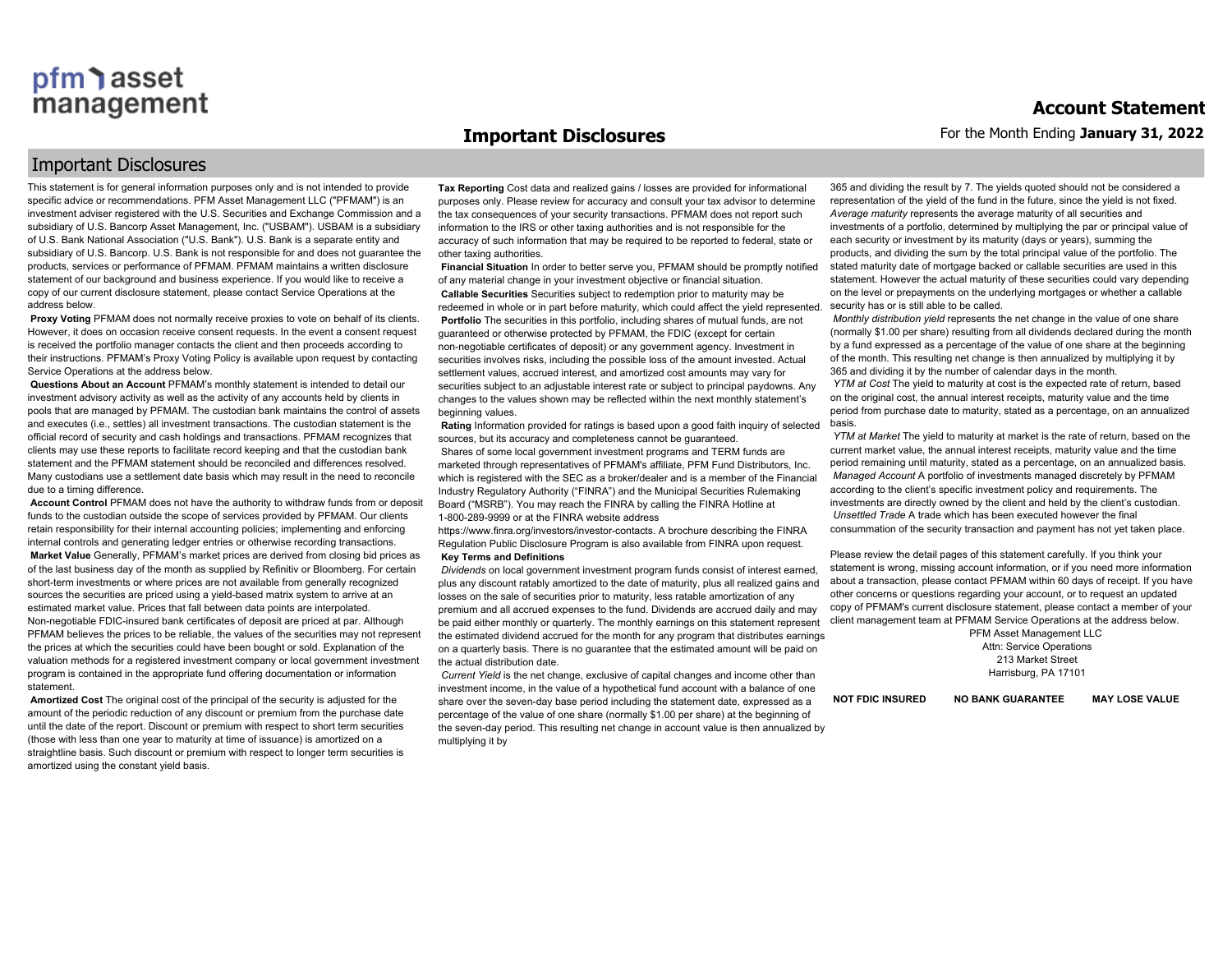### **Managed Account Summary Statement** For the Month Ending January 31, 2022

| <b>Transaction Summary - Managed Account</b> | <b>Cash Transactions Summary - Managed Account</b> |                                 |                 |
|----------------------------------------------|----------------------------------------------------|---------------------------------|-----------------|
| <b>Opening Market Value</b>                  | \$186,138,581.33                                   | Maturities/Calls                | 27,070.17       |
| Maturities/Calls                             | (426, 257.22)                                      | Sale Proceeds                   | 10,294,378.75   |
| <b>Principal Dispositions</b>                | (10, 223, 232.50)                                  | Coupon/Interest/Dividend Income | 125,547.78      |
| Principal Acquisitions                       | 10,924,144.75                                      | Principal Payments              | 399,249.86      |
| Unsettled Trades                             | 404,987.85                                         | Security Purchases              | (10,938,044.76) |
| Change in Current Value                      | (1,719,920.69)                                     | Net Cash Contribution           | 91,798.20       |
|                                              |                                                    | Reconciling Transactions        | 0.00            |
| <b>Closing Market Value</b>                  | \$185,098,303.52                                   |                                 |                 |

| <b>Earnings Reconciliation (Cash Basis) - Managed Account</b> |                    | <b>Cash Balance</b>         |        |
|---------------------------------------------------------------|--------------------|-----------------------------|--------|
| Interest/Dividends/Coupons Received                           | 196,756.84         | <b>Closing Cash Balance</b> | \$0.00 |
| Less Purchased Interest Related to Interest/Coupons           | (13,900.01)        |                             |        |
| Plus Net Realized Gains/Losses                                | 69,216.75          |                             |        |
| Total Cash Basis Earnings                                     | \$252,073.58       |                             |        |
| <b>Earnings Reconciliation (Accrual Basis)</b>                | <b>Total</b>       |                             |        |
| Ending Amortized Value of Securities                          | 187,564,865.00     |                             |        |
| <b>Ending Accrued Interest</b>                                | 258,926.76         |                             |        |
| Plus Proceeds from Sales                                      | 10,294,378.75      |                             |        |
| Plus Proceeds of Maturities/Calls/Principal Payments          | 426,320.03         |                             |        |
| Plus Coupons/Dividends Received                               | 125,547.78         |                             |        |
| Less Cost of New Purchases                                    | (11,343,032.61)    |                             |        |
| Less Beginning Amortized Value of Securities                  | (186, 787, 735.45) |                             |        |
| Less Beginning Accrued Interest                               | (324, 876.51)      |                             |        |
| <b>Total Accrual Basis Earnings</b>                           | \$214,393.75       |                             |        |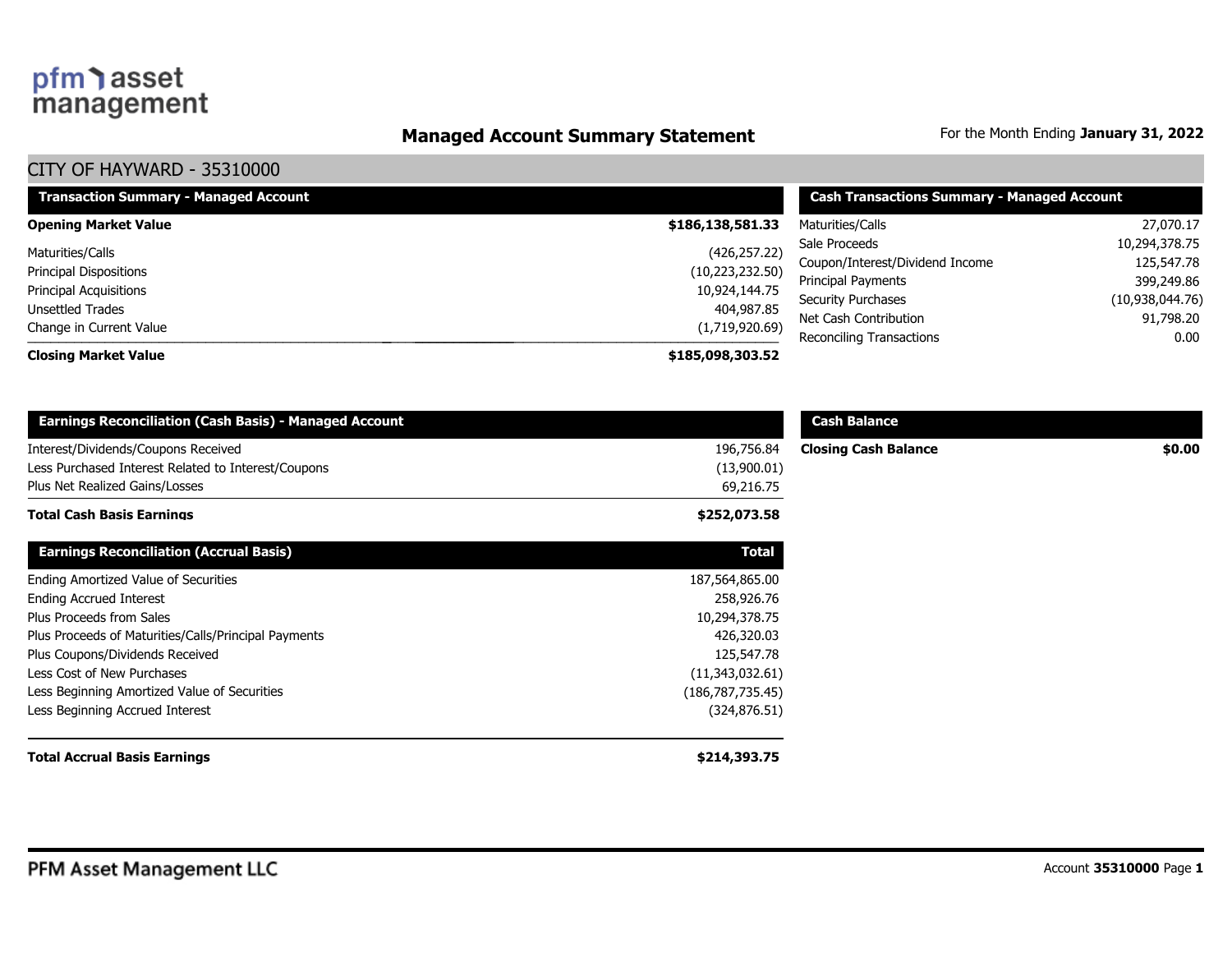#### **Portfolio Summary and Statistics** For the Month Ending January 31, 2022

### CITY OF HAYWARD - 35310000

|                                   | <b>Account Summary</b> |                        |                |  |  |  |  |  |  |  |  |
|-----------------------------------|------------------------|------------------------|----------------|--|--|--|--|--|--|--|--|
| <b>Description</b>                | <b>Par Value</b>       | <b>Market Value</b>    | <b>Percent</b> |  |  |  |  |  |  |  |  |
| U.S. Treasury Bond / Note         | 109,880,000.00         | 107,012,203.77         | 57.81          |  |  |  |  |  |  |  |  |
| Supra-National Agency Bond / Note | 4,840,000.00           | 4,773,618.86           | 2.58           |  |  |  |  |  |  |  |  |
| Municipal Bond / Note             | 10,545,000.00          | 10,551,208.85          | 5.70           |  |  |  |  |  |  |  |  |
| Federal Agency Commercial         | 6,615,579.58           | 6,646,582.98           | 3.59           |  |  |  |  |  |  |  |  |
| Mortgage-Backed Security          |                        |                        |                |  |  |  |  |  |  |  |  |
| Federal Agency Bond / Note        | 27,485,000.00          | 27,199,210.28          | 14.69          |  |  |  |  |  |  |  |  |
| Corporate Note                    | 19,999,000.00          | 19,879,967.93          | 10.74          |  |  |  |  |  |  |  |  |
| Certificate of Deposit            | 2,225,000.00           | 2,231,533.43           | 1.21           |  |  |  |  |  |  |  |  |
| <b>Bank Note</b>                  | 300,000.00             | 308,732.40             | 0.17           |  |  |  |  |  |  |  |  |
| <b>Asset-Backed Security</b>      | 6,556,479.66           | 6,495,245.02           | 3.51           |  |  |  |  |  |  |  |  |
| <b>Managed Account Sub-Total</b>  | 188,446,059.24         | 185,098,303.52 100.00% |                |  |  |  |  |  |  |  |  |
| <b>Accrued Interest</b>           |                        | 258,926.76             |                |  |  |  |  |  |  |  |  |
| <b>Total Portfolio</b>            | 188,446,059.24         | 185,357,230.28         |                |  |  |  |  |  |  |  |  |

#### **Unsettled Trades 405,000.00 404,987.85**





### **Sector Allocation**



| <b>Characteristics</b>            |       |
|-----------------------------------|-------|
| Yield to Maturity at Cost         | 0.81% |
| Yield to Maturity at Market       | 1.33% |
| Weighted Average Days to Maturity | 955   |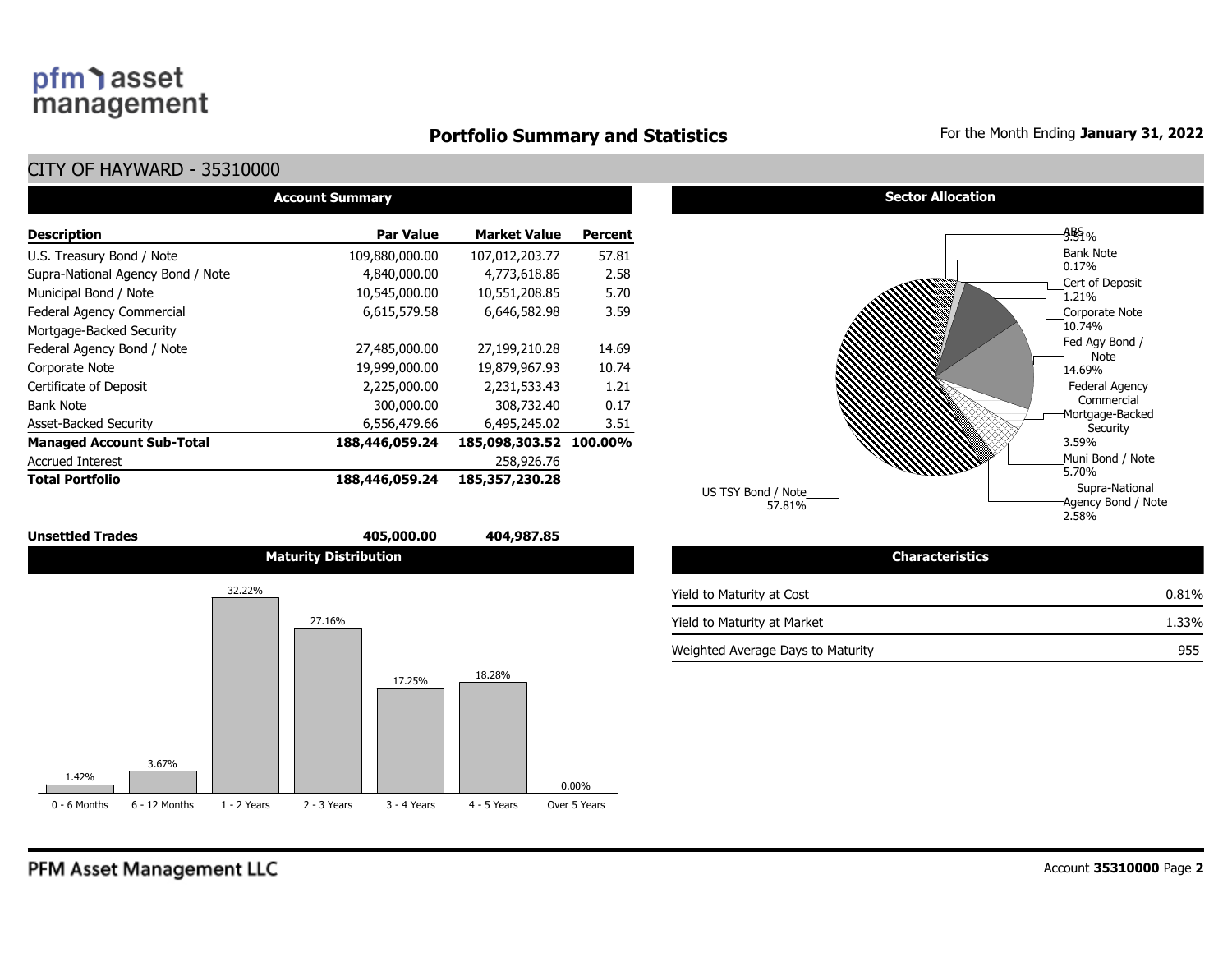### **Managed Account Issuer Summary** For the Month Ending January 31, 2022

#### CITY OF HAYWARD - 35310000

| <b>Issuer Summary</b>                         |                     |                |
|-----------------------------------------------|---------------------|----------------|
|                                               | <b>Market Value</b> |                |
| <b>Issuer</b>                                 | of Holdings         | <b>Percent</b> |
| AMAZON.COM INC                                | 347,344.07          | 0.19           |
| AMERICAN EXPRESS CO                           | 848,005.85          | 0.46           |
| AMERICAN HONDA FINANCE                        | 1,376,794.75        | 0.74           |
| ARIZONA TRANSPORTATION BOARD                  | 1,247,720.50        | 0.67           |
| <b>ASTRAZENECA PLC</b>                        | 1,086,666.95        | 0.59           |
| <b>BANK OF AMERICA CO</b>                     | 1,516,294.38        | 0.82           |
| BMW FINANCIAL SERVICES NA LLC                 | 492,887.21          | 0.27           |
| BRISTOL-MYERS SQUIBB CO                       | 148,964.40          | 0.08           |
| <b>BURLINGTON NORTHERN SANTA FE</b>           | 310,302.60          | 0.17           |
| CALIFORNIA EARTHQUAKE AUTHORITY               | 301,485.00          | 0.16           |
| CALIFORNIA STATE UNIVERSITY                   | 320,245.25          | 0.17           |
| CAPITAL ONE FINANCIAL CORP                    | 1,119,190.59        | 0.60           |
| CARMAX AUTO OWNER TRUST                       | 1,250,300.51        | 0.68           |
| CATERPILLAR INC                               | 640,016.66          | 0.35           |
| CHAFFEY COMMUNITY COLLEGE DISTRICT            | 772,564.10          | 0.42           |
| CHAFFEY JOINT UNION HIGH SCHOOL DISTRICT      | 603,462.00          | 0.33           |
| <b>CHARLES SCHWAB</b>                         | 398,232.45          | 0.22           |
| <b>CHEVRON CORPORATION</b>                    | 150,068.25          | 0.08           |
| <b>CITIGROUP INC</b>                          | 1,187,050.08        | 0.64           |
| <b>COMCAST CORP</b>                           | 156,564.15          | 0.08           |
| <b>CREDIT SUISSE GROUP RK</b>                 | 970,474.05          | 0.52           |
| <b>DEERE &amp; COMPANY</b>                    | 603,672.95          | 0.33           |
| <b>DNB ASA</b>                                | 631,640.63          | 0.34           |
| <b>EXXON MOBIL CORP</b>                       | 458,805.75          | 0.25           |
| <b>FANNIE MAE</b>                             | 10,462,927.47       | 5.65           |
| FIFTH THIRD AUTO TRUST                        | 52,501.73           | 0.03           |
| FLORIDA STATE BOARD OF ADMIN FIN CORP         | 289,757.85          | 0.16           |
| FORD CREDIT AUTO OWNER TRUST                  | 4,130.99            | 0.00           |
| <b>FREDDIE MAC</b>                            | 23,382,865.79       | 12.63          |
| <b>GM FINANCIAL CONSUMER AUTOMOBILE TRUST</b> | 520,473.77          | 0.28           |
| <b>GM FINANCIAL LEASINGTRUST</b>              | 800,976.14          | 0.43           |
| <b>GOLDMAN SACHS GROUP INC</b>                | 1,093,572.61        | 0.59           |



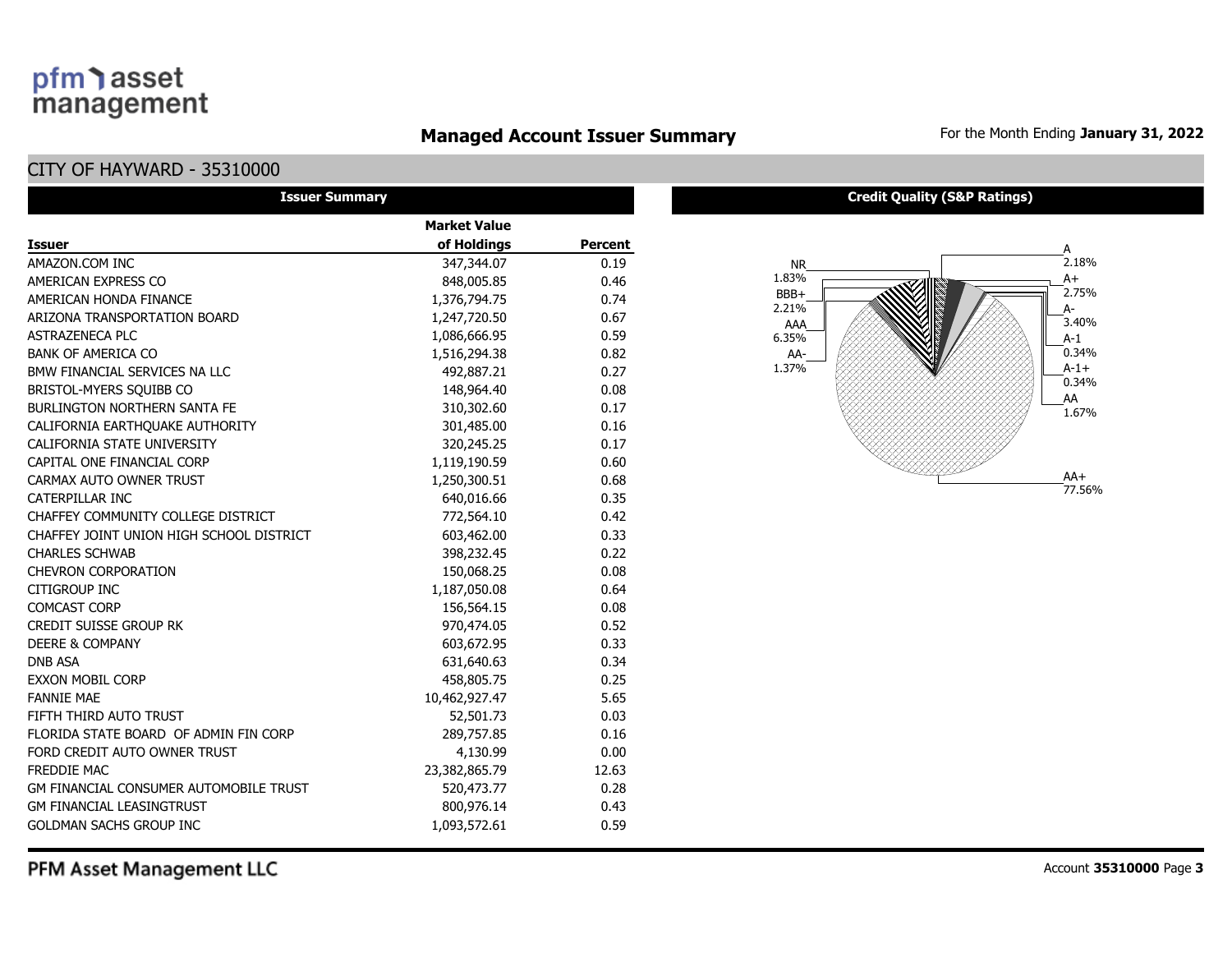### **Managed Account Issuer Summary** For the Month Ending January 31, 2022

#### CITY OF HAYWARD - 35310000

|                                          | <b>Market Value</b> |         |
|------------------------------------------|---------------------|---------|
| <b>Issuer</b>                            | of Holdings         | Percent |
| HARLEY-DAVIDSON MOTORCYCLE TRUST         | 140,471.09          | 0.08    |
| HONDA AUTO RECEIVABLES                   | 32,263.80           | 0.02    |
| <b>HYUNDAI AUTO RECEIVABLES</b>          | 177,104.56          | 0.10    |
| <b>IBM CORP</b>                          | 286,184.80          | 0.15    |
| INTER-AMERICAN DEVELOPMENT BANK          | 2,519,985.75        | 1.36    |
| INTL BANK OF RECONSTRUCTION AND DEV      | 2,253,633.11        | 1.22    |
| JP MORGAN CHASE & CO                     | 1,460,402.00        | 0.79    |
| KUBOTA CREDIT OWNER TRUST                | 754,030.73          | 0.41    |
| LOS ANGELES COMMUNITY COLLEGE DISTRICT   | 306,205.60          | 0.17    |
| LOS ANGELES UNIFIED SCHOOL DISTRICT      | 1,150,801.20        | 0.62    |
| MERCEDES-BENZ AUTO LEASE TRUST           | 169,301.30          | 0.09    |
| MERCK & CO INC                           | 303,915.49          | 0.16    |
| <b>MORGAN STANLEY</b>                    | 964,503.74          | 0.52    |
| NATIONAL RURAL UTILITIES CO FINANCE CORP | 404,987.85          | 0.22    |
| <b>NESTLE SA</b>                         | 691,535.03          | 0.37    |
| NEW YORK ST URBAN DEVELOPMENT CORP       | 1,150,343.10        | 0.62    |
| NISSAN AUTO RECEIVABLES                  | 29,746.10           | 0.02    |
| OREGON DEPARTMENT OF TRANSPORTATION      | 604,218.00          | 0.33    |
| PACCAR FINANCIAL CORP                    | 494,489.31          | 0.27    |
| PALOMAR COMMMUNITY COLLEGE DISTRICT      | 720,504.50          | 0.39    |
| PNC FINANCIAL SERVICES GROUP             | 308,732.40          | 0.17    |
| <b>RABOBANK NEDERLAND</b>                | 742,197.00          | 0.40    |
| SKANDINAVISKA ENSKILDA BANKEN AB         | 629,418.75          | 0.34    |
| STATE OF CONNECTICUT                     | 307,180.75          | 0.17    |
| <b>STATE OF MARYLAND</b>                 | 1,193,101.50        | 0.64    |
| STATE OF MISSISSIPPI                     | 468,335.75          | 0.25    |
| STATE OF WISCONSIN                       | 619,043.75          | 0.33    |
| <b>TARGET CORP</b>                       | 1,081,301.86        | 0.58    |
| THE BANK OF NEW YORK MELLON CORPORATION  | 753,355.70          | 0.41    |
| Toyota Lease Owner Trust                 | 335,819.36          | 0.18    |
| <b>TOYOTA MOTOR CORP</b>                 | 1,470,662.03        | 0.79    |
| UNILEVER PLC                             | 219,521.70          | 0.12    |
| UNITED STATES TREASURY                   | 107,012,203.77      | 57.81   |

PFM Asset Management LLC

Account **35310000** Page **4**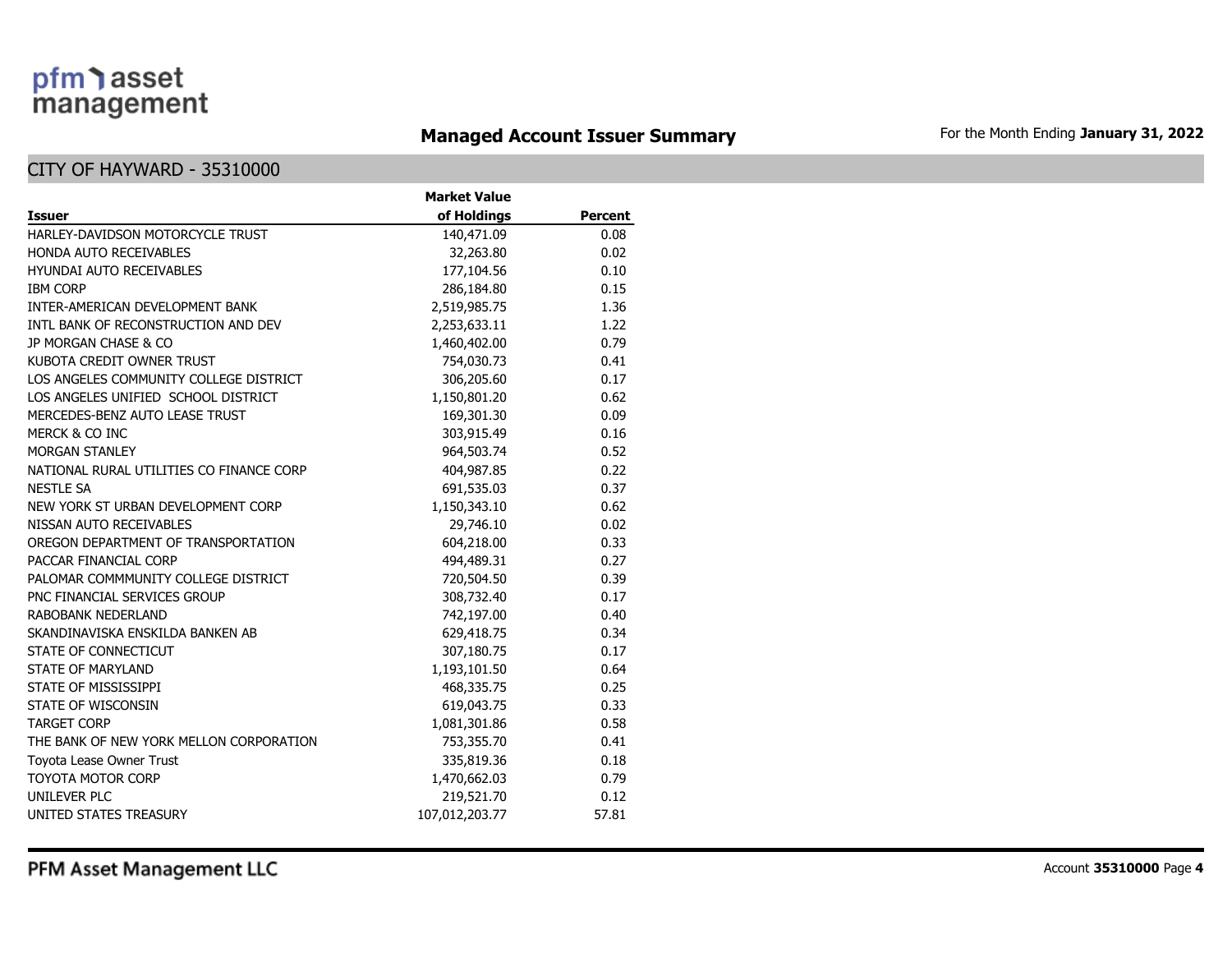### **Managed Account Issuer Summary** For the Month Ending January 31, 2022

|                                    | <b>Market Value</b> |                |
|------------------------------------|---------------------|----------------|
| <b>Issuer</b>                      | of Holdings         | <b>Percent</b> |
| UNITEDHEALTH GROUP INC             | 425,519.61          | 0.23           |
| UNIVERSITY OF CALIFORNIA           | 496,240,00          | 0.27           |
| <b>VERIZON OWNER TRUST</b>         | 819,855.58          | 0.44           |
| <b>VOLKSWAGEN AUTO LEASE TURST</b> | 55,227.47           | 0.03           |
| <b>Total</b>                       | \$185,098,303.52    | <b>100.00%</b> |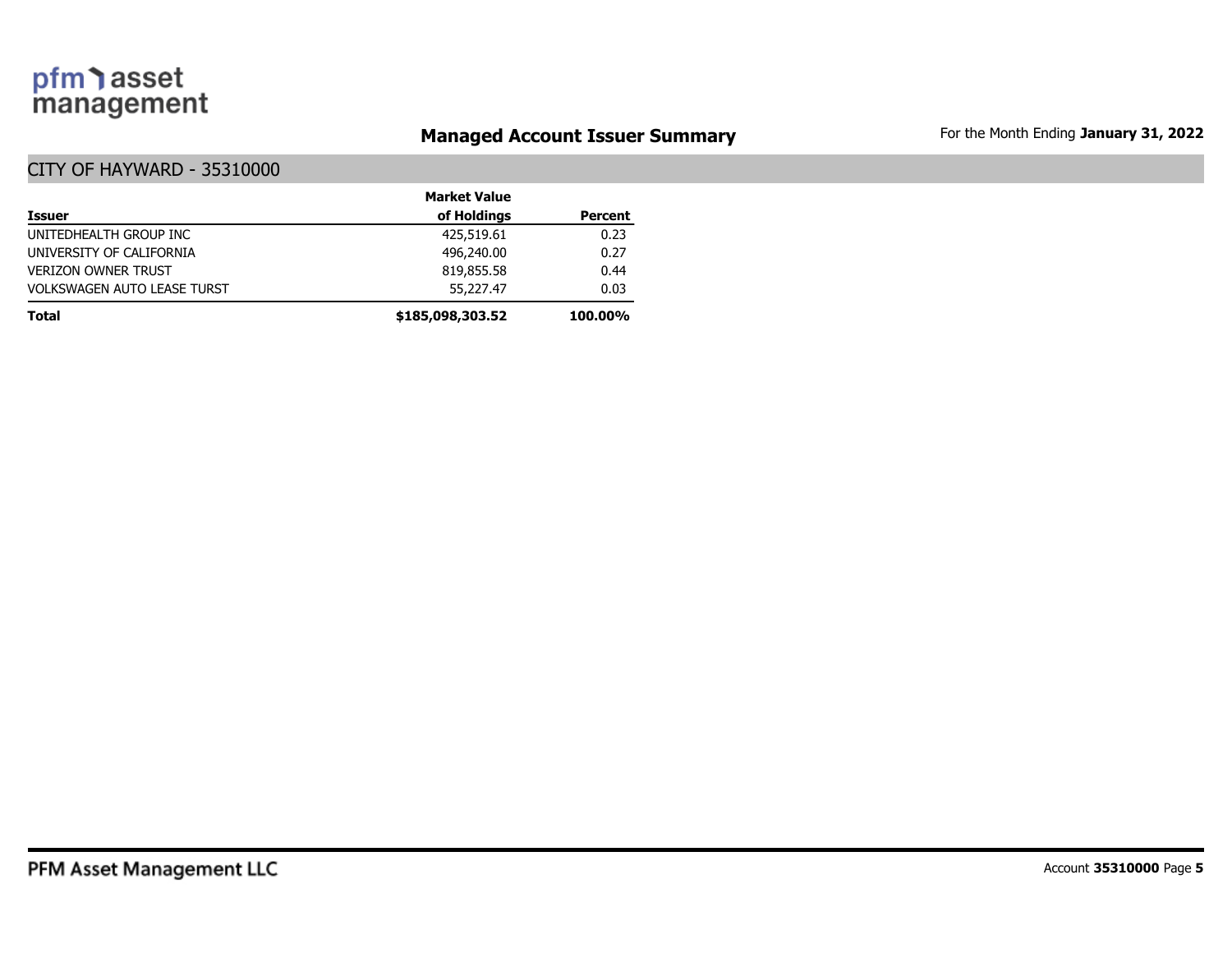### **Managed Account Detail of Securities Held** For the Month Ending January 31, 2022

| <b>Security Type/Description</b>                                 |              |                  | S&P    | Moody's | <b>Trade</b> | <b>Settle</b> | <b>Original</b> | <b>YTM</b> | Accrued         | <b>Amortized</b> | <b>Market</b> |
|------------------------------------------------------------------|--------------|------------------|--------|---------|--------------|---------------|-----------------|------------|-----------------|------------------|---------------|
| <b>Dated Date/Coupon/Maturity</b>                                | <b>CUSIP</b> | Par              | Rating | Rating  | Date         | <b>Date</b>   | Cost            | at Cost    | <b>Interest</b> | Cost             | <b>Value</b>  |
| <b>U.S. Treasury Bond / Note</b>                                 |              |                  |        |         |              |               |                 |            |                 |                  |               |
| <b>US TREASURY N/B NOTES</b><br>DTD 05/31/2021 0.125% 05/31/2023 | 91282CCD1    | 1,900,000.00 AA+ |        | Aaa     | 06/16/21     | 06/16/21      | 1,898,738.28    | 0.16       | 411.06          | 1,899,144.72     | 1,878,921.78  |
| US TREASURY NOTES<br>DTD 08/01/2016 1.250% 07/31/2023            | 912828S92    | 660,000.00 AA+   |        | Aaa     | 05/26/21     | 05/28/21      | 675,649.22      | 0.16       | 22.79           | 670,741.59       | 662,165.59    |
| <b>US TREASURY NOTES</b><br>DTD 09/30/2021 0.250% 09/30/2023     | 91282CDA6    | 2,500,000.00 AA+ |        | Aaa     | 10/01/21     | 10/06/21      | 2,498,632.81    | 0.28       | 2,129.12        | 2,498,855.64     | 2,466,015.50  |
| US TREASURY N/B NOTES<br>DTD 10/31/2021 0.375% 10/31/2023        | 91282CDD0    | 3,000,000.00 AA+ |        | Aaa     | 11/01/21     | 11/03/21      | 2,991,328.13    | 0.52       | 2,890.19        | 2,992,401.68     | 2,962,031.40  |
| <b>US TREASURY NOTES</b><br>DTD 11/15/2020 0.250% 11/15/2023     | 91282CAW1    | 3,450,000.00 AA+ |        | Aaa     | 12/01/20     | 12/03/20      | 3,453,234.38    | 0.22       | 1,858.43        | 3,451,958.05     | 3,396,632.64  |
| <b>US TREASURY NOTES</b><br>DTD 12/15/2020 0.125% 12/15/2023     | 91282CBA8    | 2,260,000.00 AA+ |        | Aaa     | 04/29/21     | 04/30/21      | 2,251,171.88    | 0.27       | 372.53          | 2,253,721.82     | 2,217,271.99  |
| US TREASURY NOTES<br>DTD 12/15/2020 0.125% 12/15/2023            | 91282CBA8    | 3,250,000.00 AA+ |        | Aaa     | 01/06/21     | 01/07/21      | 3,242,255.86    | 0.21       | 535.71          | 3,245,073.22     | 3,188,554.85  |
| US TREASURY NOTES<br>DTD 01/15/2021 0.125% 01/15/2024            | 91282CBE0    | 2,450,000.00 AA+ |        | Aaa     | 02/02/21     | 02/03/21      | 2,446,076.17    | 0.18       | 143.82          | 2,447,399.92     | 2,400,617.31  |
| <b>US TREASURY NOTES</b><br>DTD 02/15/2021 0.125% 02/15/2024     | 91282CBM2    | 4,500,000.00 AA+ |        | Aaa     | 03/01/21     | 03/03/21      | 4,480,488.28    | 0.27       | 2,598.51        | 4,486,546.14     | 4,404,375.00  |
| <b>US TREASURY NOTES</b><br>DTD 05/01/2017 2.000% 04/30/2024     | 912828X70    | 400,000,00 AA+   |        | Aaa     | 05/21/21     | 05/25/21      | 419,656.25      | 0.31       | 2,055.25        | 415,031.25       | 406,750.00    |
| <b>US TREASURY NOTES</b><br>DTD 05/01/2017 2.000% 04/30/2024     | 912828X70    | 2,300,000.00 AA+ |        | Aaa     | 04/01/21     | 04/05/21      | 2,414,191.41    | 0.37       | 11,817.68       | 2,383,427.98     | 2,338,812.50  |
| US TREASURY N/B NOTES<br>DTD 06/15/2021 0.250% 06/15/2024        | 91282CCG4    | 3,400,000.00 AA+ |        | Aaa     | 07/01/21     | 07/07/21      | 3,377,953.13    | 0.47       | 1,120.88        | 3,382,243.44     | 3,318,718.92  |
| US TREASURY N/B NOTES<br>DTD 07/15/2021 0.375% 07/15/2024        | 91282CCL3    | 750,000.00 AA+   |        | Aaa     | 08/04/21     | 08/06/21      | 750,878.91      | 0.33       | 132.08          | 750,732.42       | 733,593.75    |
| US TREASURY N/B NOTES<br>DTD 07/15/2021 0.375% 07/15/2024        | 91282CCL3    | 760,000.00 AA+   |        | Aaa     | 08/05/21     | 08/09/21      | 759,910.94      | 0.38       | 133.84          | 759,925.58       | 743,375.00    |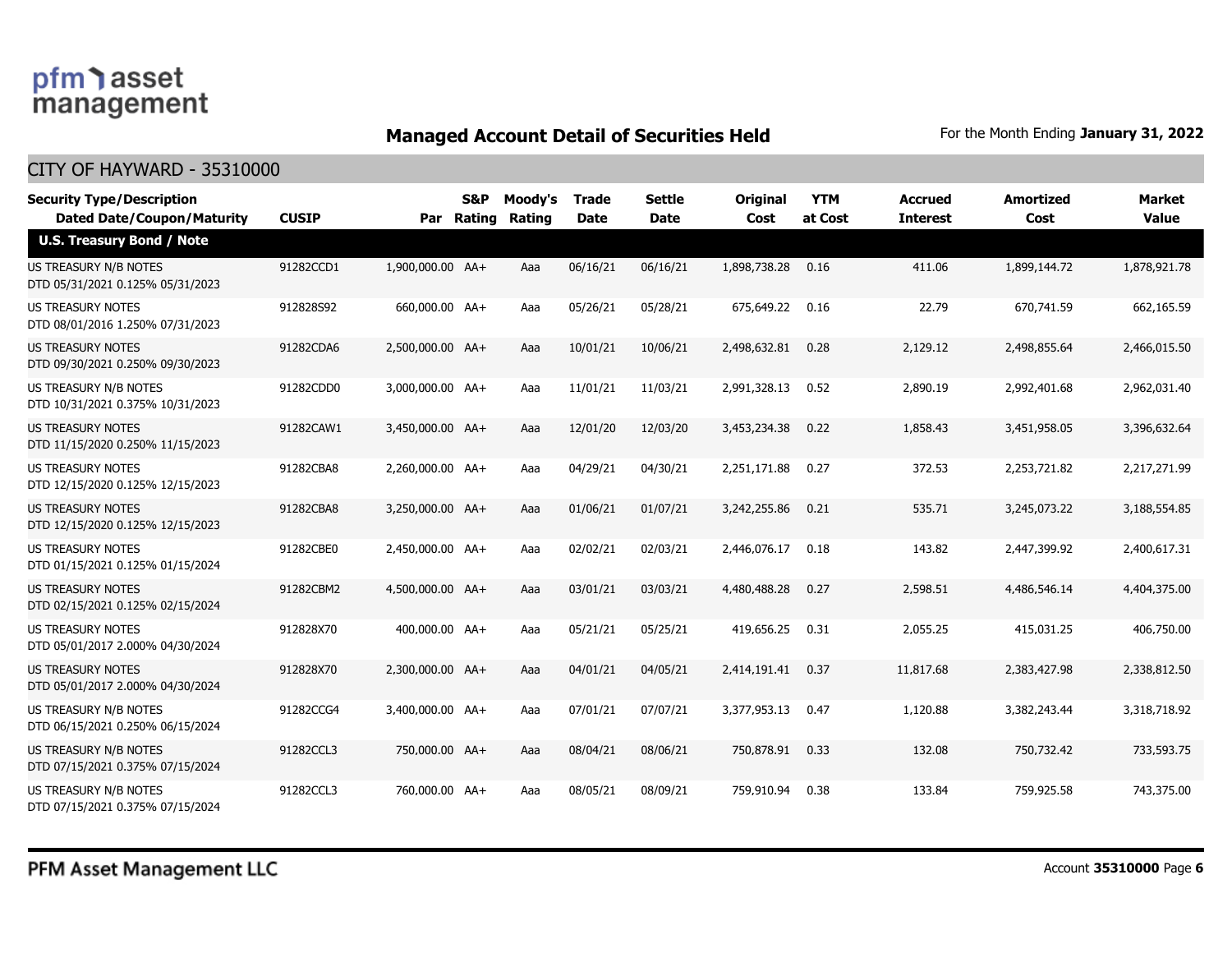### **Managed Account Detail of Securities Held** For the Month Ending January 31, 2022

| <b>Security Type/Description</b><br><b>Dated Date/Coupon/Maturity</b> | <b>CUSIP</b> |                   | S&P<br>Par Rating | Moody's<br>Rating | <b>Trade</b><br><b>Date</b> | <b>Settle</b><br><b>Date</b> | <b>Original</b><br>Cost | <b>YTM</b><br>at Cost | <b>Accrued</b><br><b>Interest</b> | <b>Amortized</b><br>Cost | <b>Market</b><br><b>Value</b> |
|-----------------------------------------------------------------------|--------------|-------------------|-------------------|-------------------|-----------------------------|------------------------------|-------------------------|-----------------------|-----------------------------------|--------------------------|-------------------------------|
| <b>U.S. Treasury Bond / Note</b>                                      |              |                   |                   |                   |                             |                              |                         |                       |                                   |                          |                               |
| <b>US TREASURY N/B NOTES</b><br>DTD 07/15/2021 0.375% 07/15/2024      | 91282CCL3    | 1,700,000.00 AA+  |                   | Aaa               | 08/09/21                    | 08/10/21                     | 1,698,207.03            | 0.41                  | 299.38                            | 1,698,500.27             | 1,662,812.50                  |
| US TREASURY N/B NOTES<br>DTD 08/15/2021 0.375% 08/15/2024             | 91282CCT6    | 3,275,000.00 AA+  |                   | Aaa               | 09/01/21                    | 09/03/21                     | 3,271,417.97            | 0.41                  | 5,673.40                          | 3,271,920.19             | 3,199,777.18                  |
| US TREASURY N/B NOTES<br>DTD 09/15/2021 0.375% 09/15/2024             | 91282CCX7    | 3,000,000.00 AA+  |                   | Aaa               | 10/01/21                    | 10/06/21                     | 2,987,812.50            | 0.51                  | 4,319.75                          | 2,989,150.29             | 2,927,343.60                  |
| <b>US TREASURY NOTES</b><br>DTD 10/31/2019 1.500% 10/31/2024          | 912828YM6    | 2,000,000.00 AA+  |                   | Aaa               | 05/04/21                    | 05/06/21                     | 2,073,046.88            | 0.44                  | 7,707.18                          | 2,057,508.65             | 2,008,125.00                  |
| <b>US TREASURY N/B NOTES</b><br>DTD 11/15/2021 0.750% 11/15/2024      | 91282CDH1    | 10,000,000.00 AA+ |                   | Aaa               | 11/12/21                    | 11/15/21                     | 9,973,437.50            | 0.84                  | 16,160.22                         | 9,975,327.90             | 9,835,938,00                  |
| <b>US TREASURY NOTES</b><br>DTD 11/30/2019 1.500% 11/30/2024          | 912828YV6    | 425,000.00 AA+    |                   | Aaa               | 06/15/21                    | 06/17/21                     | 440,456.05              | 0.44                  | 1,103.37                          | 437,651.43               | 426,660.14                    |
| <b>US TREASURY NOTES</b><br>DTD 11/30/2019 1.500% 11/30/2024          | 912828YV6    | 4,000,000.00 AA+  |                   | Aaa               | 06/02/21                    | 06/07/21                     | 4,148,437.50            | 0.42                  | 10,384.61                         | 4,120,547.12             | 4,015,624.80                  |
| <b>US TREASURY NOTES</b><br>DTD 05/31/2020 0.250% 05/31/2025          | 912828ZT0    | 10,000,000.00 AA+ |                   | Aaa               | 11/12/21                    | 11/15/21                     | 9,744,140.63            | 0.99                  | 4,326.92                          | 9,759,575.30             | 9,612,500.00                  |
| US TREASURY NOTES<br>DTD 07/31/2020 0.250% 07/31/2025                 | 91282CAB7    | 5,850,000.00 AA+  |                   | Aaa               | 01/03/22                    | 01/05/22                     | 5,661,246.09            | 1.18                  | 40.40                             | 5,665,157.34             | 5,606,859.38                  |
| <b>US TREASURY NOTES</b><br>DTD 10/31/2020 0.250% 10/31/2025          | 91282CAT8    | 10,000,000.00 AA+ |                   | Aaa               | 11/12/21                    | 11/15/21                     | 9,680,468.75            | 1.08                  | 6,422.65                          | 9,697,704.88             | 9,543,750.00                  |
| <b>US TREASURY NOTES</b><br>DTD 01/31/2021 0.375% 01/31/2026          | 91282CBH3    | 600,000.00 AA+    |                   | Aaa               | 12/27/21                    | 12/27/21                     | 580,453.13              | 1.19                  | 6.22                              | 580,923.51               | 572,812.50                    |
| <b>US TREASURY NOTES</b><br>DTD 01/31/2021 0.375% 01/31/2026          | 91282CBH3    | 10,000,000.00 AA+ |                   | Aaa               | 11/12/21                    | 11/15/21                     | 9,690,234.38            | 1.13                  | 103.59                            | 9,705,944.21             | 9,546,875.00                  |
| <b>US TREASURY N/B NOTES</b><br>DTD 06/30/2021 0.875% 06/30/2026      | 91282CCJ8    | 10,000,000.00 AA+ |                   | Aaa               | 11/24/21                    | 11/29/21                     | 9,799,609.38            | 1.33                  | 7,734.81                          | 9,807,270.67             | 9,698,438.00                  |
| <b>US TREASURY N/B NOTES</b><br>DTD 07/31/2021 0.625% 07/31/2026      | 91282CCP4    | 2,450,000.00 AA+  |                   | Aaa               | 01/13/22                    | 01/18/22                     | 2,358,316.41            | 1.48                  | 42.30                             | 2,359,091.98             | 2,347,788.94                  |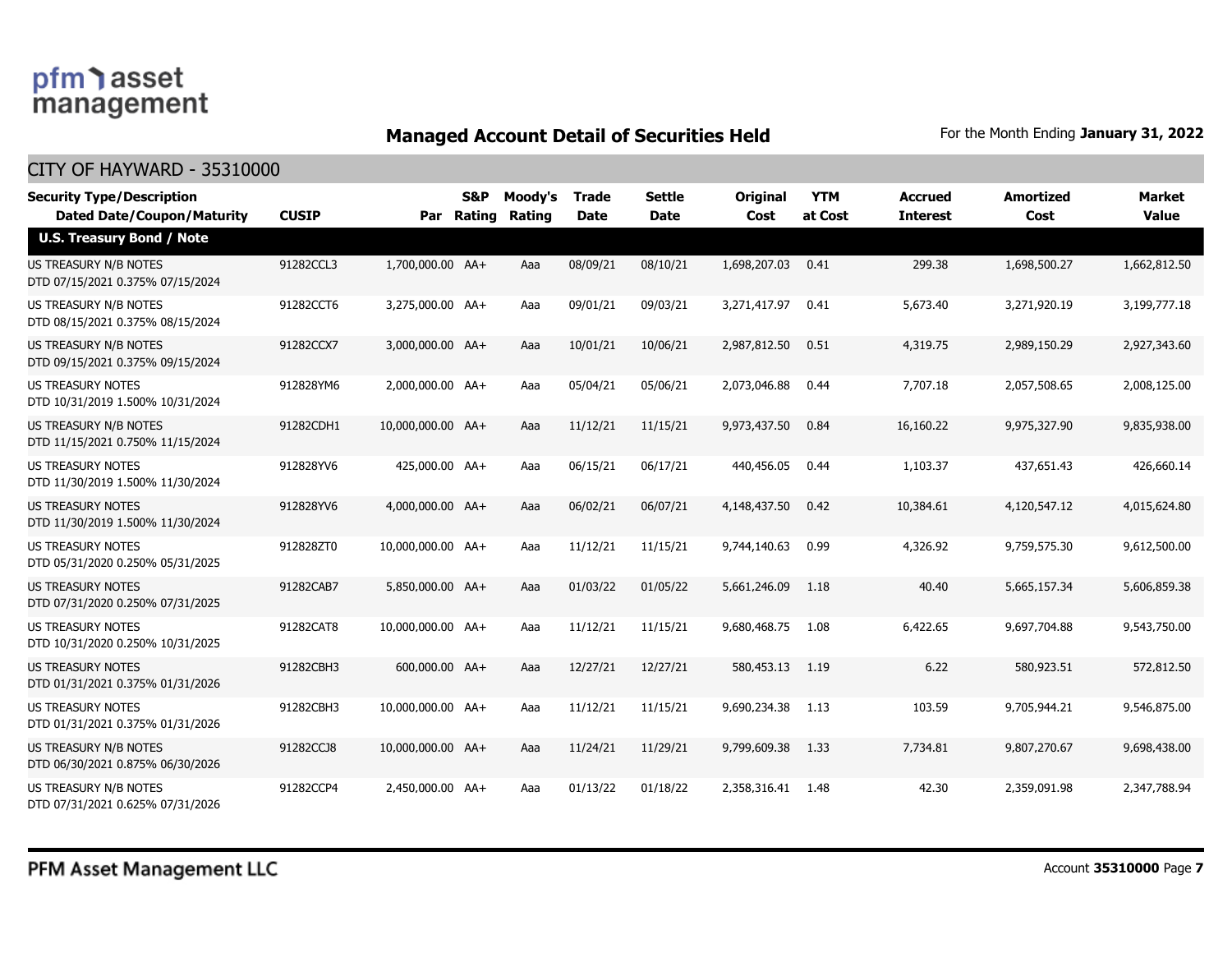### **Managed Account Detail of Securities Held** For the Month Ending January 31, 2022

| CITY OF HAYWARD - 35310000                                                             |              |                  |                          |                   |               |                              |                  |                       |                                   |                          |                               |
|----------------------------------------------------------------------------------------|--------------|------------------|--------------------------|-------------------|---------------|------------------------------|------------------|-----------------------|-----------------------------------|--------------------------|-------------------------------|
| <b>Security Type/Description</b><br><b>Dated Date/Coupon/Maturity</b>                  | <b>CUSIP</b> | Par              | <b>S&amp;P</b><br>Rating | Moody's<br>Rating | Trade<br>Date | <b>Settle</b><br><b>Date</b> | Original<br>Cost | <b>YTM</b><br>at Cost | <b>Accrued</b><br><b>Interest</b> | <b>Amortized</b><br>Cost | <b>Market</b><br><b>Value</b> |
| <b>U.S. Treasury Bond / Note</b>                                                       |              |                  |                          |                   |               |                              |                  |                       |                                   |                          |                               |
| US TREASURY N/B NOTES<br>DTD 10/31/2021 1.125% 10/31/2026                              | 91282CDG3    | 5,000,000.00 AA+ |                          | Aaa               | 11/12/21      | 11/15/21                     | 4,977,929.69     | 1.22                  | 14,450.97                         | 4,978,880.26             | 4,889,062.50                  |
| <b>Security Type Sub-Total</b>                                                         |              | 109,880,000.00   |                          |                   |               |                              | 108,745,379.54   | 0.79                  | 104,997.66                        | 108,742,357.45           | 107,012,203.77                |
| <b>Supra-National Agency Bond / Note</b>                                               |              |                  |                          |                   |               |                              |                  |                       |                                   |                          |                               |
| INTL BK OF RECON AND DEV NOTE<br>DTD 04/20/2021 0.126% 04/20/2023                      | 459058JV6    | 910,000.00 AAA   |                          | Aaa               | 04/13/21      | 04/20/21                     | 908,116.30       | 0.23                  | 321.69                            | 908,856.88               | 901,107.48                    |
| INTER-AMERICAN DEVEL BK NOTES<br>DTD 04/24/2020 0.500% 05/24/2023                      | 4581X0DM7    | 1,285,000.00 AAA |                          | Aaa               | 04/17/20      | 04/24/20                     | 1,284,563.10     | 0.51                  | 1,195.76                          | 1,284,814.75             | 1,277,571.42                  |
| INTL BK RECON & DEVELOP NOTES<br>DTD 11/24/2020 0.250% 11/24/2023                      | 459058JM6    | 1,375,000.00 AAA |                          | Aaa               | 11/17/20      | 11/24/20                     | 1,372,043.75     | 0.32                  | 639.76                            | 1,373,215.45             | 1,352,525.63                  |
| INTER-AMERICAN DEVEL BK NOTES<br>DTD 09/23/2021 0.500% 09/23/2024                      | 4581X0DZ8    | 1,270,000.00 AAA |                          | Aaa               | 09/15/21      | 09/23/21                     | 1,269,060.20     | 0.52                  | 2,257.78                          | 1,269,172.53             | 1,242,414.33                  |
| <b>Security Type Sub-Total</b>                                                         |              | 4,840,000.00     |                          |                   |               |                              | 4,833,783.35     | 0.41                  | 4,414.99                          | 4,836,059.61             | 4,773,618.86                  |
| <b>Municipal Bond / Note</b>                                                           |              |                  |                          |                   |               |                              |                  |                       |                                   |                          |                               |
| CT ST TXBL GO BONDS<br>DTD 06/11/2020 2.500% 07/01/2022                                | 20772KJU4    | 305,000.00 A+    |                          | Aa3               | 05/29/20      | 06/11/20                     | 310,130.10       | 1.66                  | 635.42                            | 306,026.02               | 307,180.75                    |
| PALOMAR COMM COLL DIST, CA TXBL GO<br><b>BONDS</b><br>DTD 11/03/2020 0.441% 08/01/2022 | 697511EZ2    | 375,000.00 AA    |                          | Aa2               | 10/16/20      | 11/03/20                     | 375,000.00       | 0.44                  | 826.88                            | 375,000.00               | 374,347.50                    |
| CHAFFEY UHSD, CA TXBL GO BONDS<br>DTD 12/05/2019 1.913% 08/01/2022                     | 157411TH2    | 600,000.00 AA-   |                          | Aa1               | 11/06/19      | 12/05/19                     | 600,000.00       | 1.91                  | 5,739.00                          | 600,000.00               | 603,462.00                    |
| OR ST DEPT OF TRANS TXBL REV BONDS<br>DTD 11/20/2019 1.855% 11/15/2022                 | 68607DTT2    | 600,000.00 AAA   |                          | Aa1               | 11/07/19      | 11/20/19                     | 600,000.00       | 1.86                  | 2,349.67                          | 600,000.00               | 604,218.00                    |
| NY ST URBAN DEV CORP TXBL REV BONDS<br>DTD 12/23/2020 0.480% 03/15/2023                | 650036DR4    | 290,000.00 AA+   |                          | NR                | 12/16/20      | 12/23/20                     | 290,000.00       | 0.48                  | 525.87                            | 290,000,00               | 288,013.50                    |
| UNIV OF CAL TXBL REV BONDS<br>DTD 07/16/2020 0.628% 05/15/2023                         | 91412HFK4    | 500,000.00 AA    |                          | Aa2               | 07/10/20      | 07/16/20                     | 500,000.00       | 0.63                  | 662.89                            | 500,000.00               | 496,240.00                    |
|                                                                                        |              |                  |                          |                   |               |                              |                  |                       |                                   |                          |                               |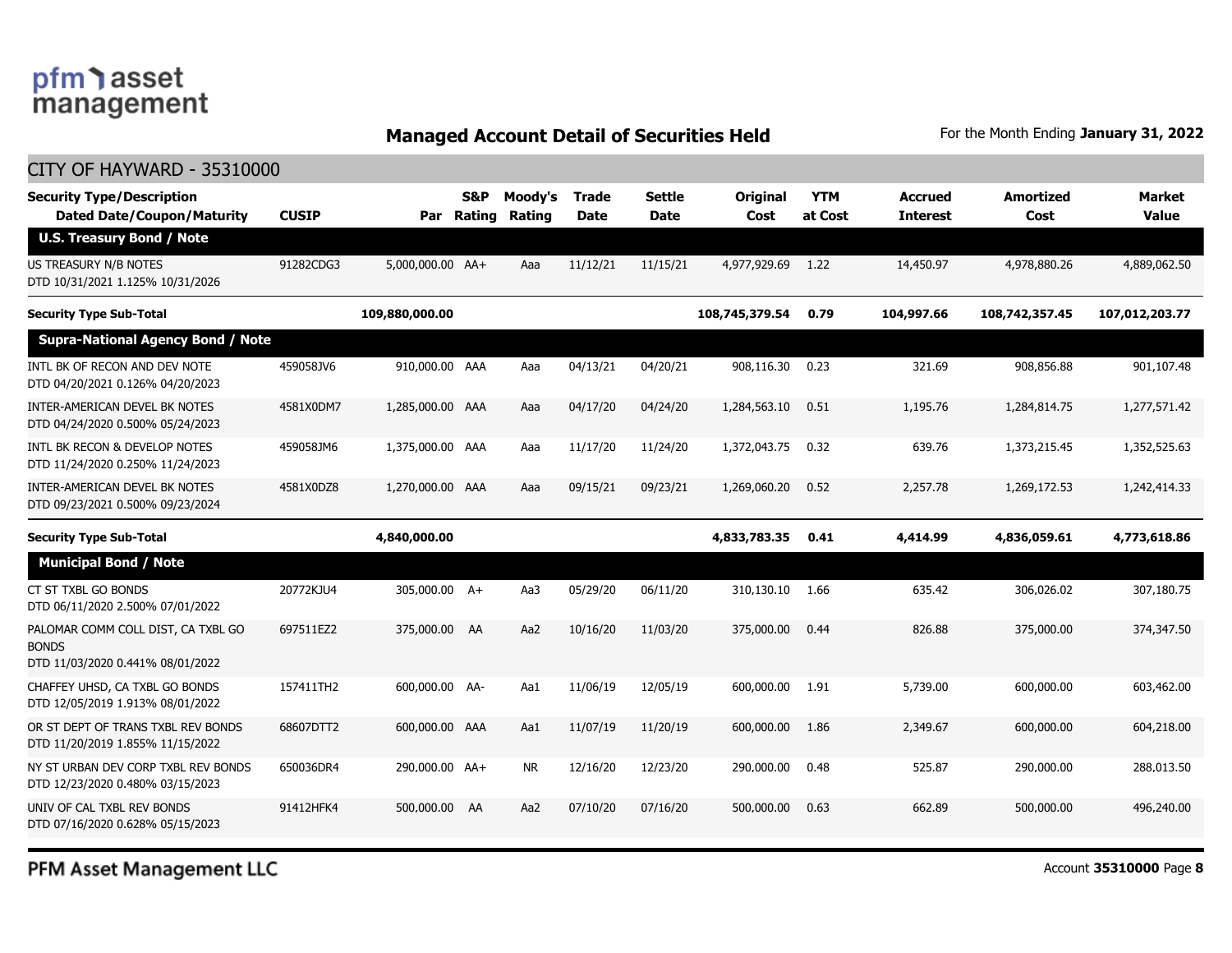### **Managed Account Detail of Securities Held** For the Month Ending January 31, 2022

#### CITY OF HAYWARD - 35310000

| <b>Security Type/Description</b><br><b>Dated Date/Coupon/Maturity</b>                  | <b>CUSIP</b> | Par              | <b>S&amp;P</b><br>Rating | Moody's<br><b>Rating</b> | <b>Trade</b><br><b>Date</b> | <b>Settle</b><br><b>Date</b> | Original<br>Cost | <b>YTM</b><br>at Cost | <b>Accrued</b><br><b>Interest</b> | <b>Amortized</b><br>Cost | <b>Market</b><br><b>Value</b> |
|----------------------------------------------------------------------------------------|--------------|------------------|--------------------------|--------------------------|-----------------------------|------------------------------|------------------|-----------------------|-----------------------------------|--------------------------|-------------------------------|
| <b>Municipal Bond / Note</b>                                                           |              |                  |                          |                          |                             |                              |                  |                       |                                   |                          |                               |
| CHAFFEY CMTY CLG DIST, CA TXBL GO<br><b>BONDS</b><br>DTD 09/24/2019 1.617% 06/01/2023  | 157432KD6    | 770,000.00 AA    |                          | Aa2                      | 10/13/20                    | 10/15/20                     | 792,314.60       | 0.51                  | 2,075.15                          | 781,285.28               | 772,564.10                    |
| CA ST EARTHQUAKE AUTH TXBL REV<br><b>BONDS</b><br>DTD 11/24/2020 1.477% 07/01/2023     | 13017HAK2    | 300,000.00 NR    |                          | <b>NR</b>                | 11/19/20                    | 11/24/20                     | 301,599.00       | 1.27                  | 369.25                            | 300,867.74               | 301,485.00                    |
| WI DEPT OF TRANS TXBL REV BONDS<br>DTD 07/30/2020 0.420% 07/01/2023                    | 977123X52    | 625,000.00 AAA   |                          | <b>NR</b>                | 07/10/20                    | 07/30/20                     | 625,000.00       | 0.42                  | 218.75                            | 625,000.00               | 619,043.75                    |
| AZ TRAN BOARD TXBL REV BONDS<br>DTD 02/12/2020 1.795% 07/01/2023                       | 040654XT7    | 1,235,000.00 AA+ |                          | Aa1                      | 01/10/20                    | 02/12/20                     | 1,235,000.00     | 1.80                  | 1,847.35                          | 1,235,000.00             | 1,247,720.50                  |
| LOS ANGELES CCD, CA TXBL GO BONDS<br>DTD 11/10/2020 0.444% 08/01/2023                  | 54438CYH9    | 310,000.00 AA+   |                          | Aaa                      | 10/30/20                    | 11/10/20                     | 310,000.00       | 0.44                  | 688.20                            | 310,000.00               | 306,205.60                    |
| PALOMAR COMM COLL DIST, CA TXBL GO<br><b>BONDS</b><br>DTD 11/03/2020 0.580% 08/01/2023 | 697511FA6    | 350,000.00 AA    |                          | Aa2                      | 10/16/20                    | 11/03/20                     | 350,000.00       | 0.58                  | 1,015.00                          | 350,000.00               | 346,157.00                    |
| MD ST TXBL GO BONDS<br>DTD 08/05/2020 0.410% 08/01/2023                                | 574193TP3    | 650,000.00 AAA   |                          | Aaa                      | 07/23/20                    | 08/05/20                     | 650,000.00       | 0.41                  | 1,332.50                          | 650,000.00               | 643,571.50                    |
| CA ST UNIV TXBL REV BONDS<br>DTD 09/17/2020 0.475% 11/01/2023                          | 13077DMJ8    | 325,000.00 AA-   |                          | Aa2                      | 08/27/20                    | 09/17/20                     | 325,000.00       | 0.48                  | 385.94                            | 325,000.00               | 320,245.25                    |
| MS ST TXBL GO BONDS<br>DTD 08/06/2020 0.422% 11/01/2023                                | 605581MY0    | 475,000.00 AA    |                          | Aa2                      | 07/24/20                    | 08/06/20                     | 475,000.00       | 0.42                  | 501.13                            | 475,000.00               | 468,335.75                    |
| NY ST URBAN DEV CORP TXBL REV BONDS<br>DTD 12/23/2020 0.620% 03/15/2024                | 650036DS2    | 880,000.00 AA+   |                          | <b>NR</b>                | 12/16/20                    | 12/23/20                     | 880,000.00       | 0.62                  | 2,061.16                          | 880,000.00               | 862,329.60                    |
| MD ST T/E GO BONDS<br>DTD 08/30/2017 5.000% 08/01/2024                                 | 574193PK8    | 500,000.00 AAA   |                          | Aaa                      | 05/01/20                    | 05/05/20                     | 583,925.00       | 0.95                  | 12,500.00                         | 549,412.27               | 549,530.00                    |
| FL ST BOARD OF ADMIN TXBL REV BONDS<br>DTD 09/16/2020 1.258% 07/01/2025                | 341271AD6    | 295,000.00 AA    |                          | Aa3                      | 09/03/20                    | 09/16/20                     | 295,000.00       | 1.26                  | 309.26                            | 295,000.00               | 289,757.85                    |
| LOS ANGELES USD, CA TXBL GO BONDS<br>DTD 11/10/2021 1.245% 07/01/2025                  | 544647FB1    | 1,160,000.00 NR  |                          | Aa3                      | 10/28/21                    | 11/10/21                     | 1,160,000.00     | 1.25                  | 1,203.50                          | 1,160,000.00             | 1,150,801.20                  |

PFM Asset Management LLC

Account **35310000** Page **9**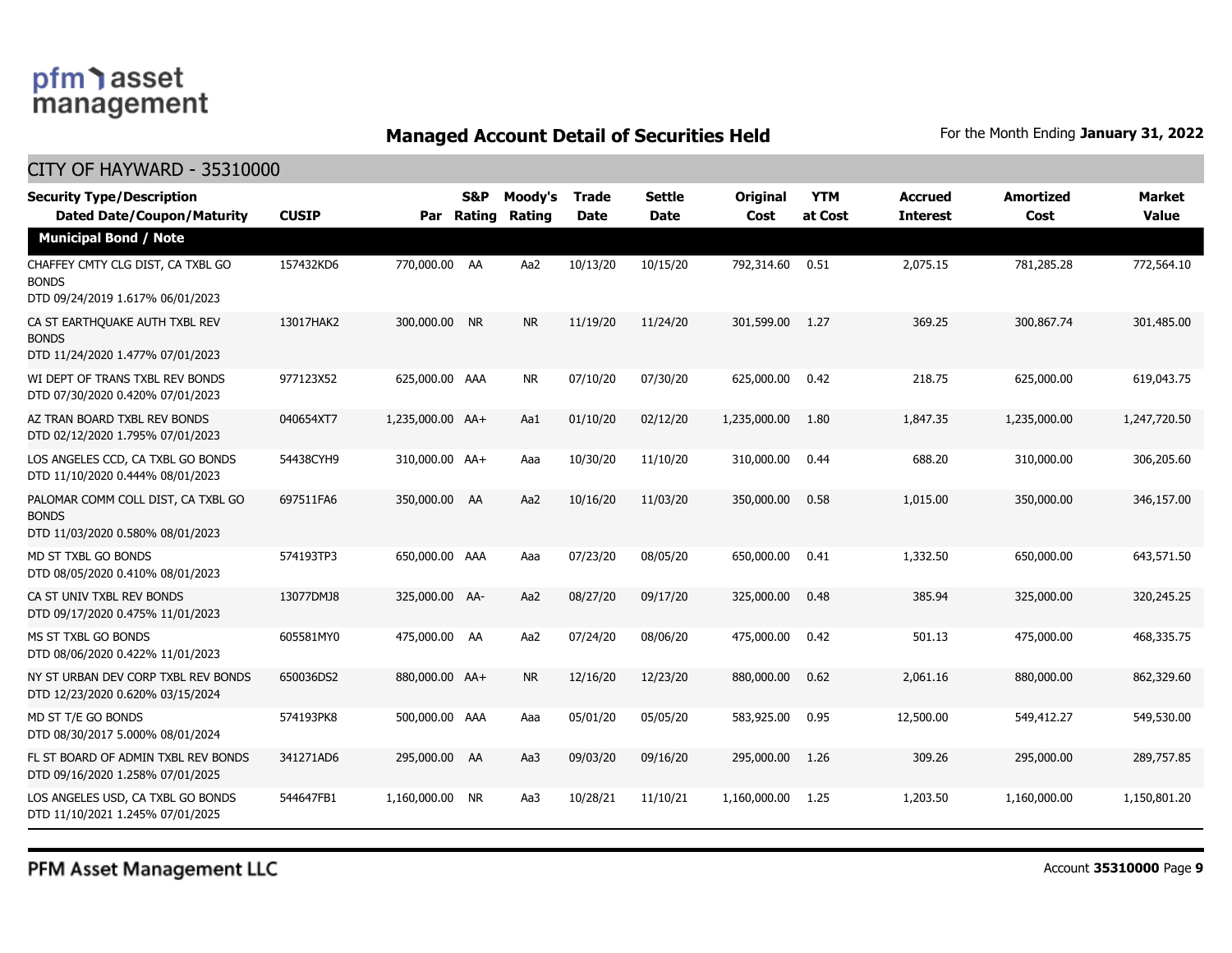### **Managed Account Detail of Securities Held** For the Month Ending January 31, 2022

#### CITY OF HAYWARD - 35310000

| <b>Security Type/Description</b><br><b>Dated Date/Coupon/Maturity</b> | <b>CUSIP</b> |                  | <b>S&amp;P</b><br>Par Rating | Moody's<br>Rating | <b>Trade</b><br><b>Date</b> | Settle<br><b>Date</b> | <b>Original</b><br>Cost | <b>YTM</b><br>at Cost | <b>Accrued</b><br><b>Interest</b> | <b>Amortized</b><br>Cost | Market<br><b>Value</b> |
|-----------------------------------------------------------------------|--------------|------------------|------------------------------|-------------------|-----------------------------|-----------------------|-------------------------|-----------------------|-----------------------------------|--------------------------|------------------------|
| <b>Security Type Sub-Total</b>                                        |              | 10,545,000.00    |                              |                   |                             |                       | 10,657,968.70           | 0.99                  | 35,246.92                         | 10,607,591.31            | 10,551,208.85          |
| <b>Federal Agency Commercial Mortgage-Backed Security</b>             |              |                  |                              |                   |                             |                       |                         |                       |                                   |                          |                        |
| FHMS K023 A1<br>DTD 12/01/2012 1.583% 04/01/2022                      | 3137AWQG3    | 8,193.36 AA+     |                              | Aaa               | 03/06/18                    | 03/09/18              | 8,015.40                | 2.14                  | 10.81                             | 8,186.28                 | 8,193.14               |
| FHMS K023 A1<br>DTD 12/01/2012 1.583% 04/01/2022                      | 3137AWQG3    | 35,970.84 AA+    |                              | Aaa               | 07/12/18                    | 07/17/18              | 35,061.73               | 2.30                  | 47.45                             | 35,931.23                | 35,969.87              |
| FHMS K023 A1<br>DTD 12/01/2012 1.583% 04/01/2022                      | 3137AWQG3    | 73,940.06 AA+    |                              | Aaa               | 03/07/18                    | 03/09/18              | 72,322.62 2.15          |                       | 97.54                             | 73,875,75                | 73,938.07              |
| FHLMC MULTIFAMILY STRUCTURED P<br>DTD 11/01/2015 2.716% 06/01/2022    | 3137BLUR7    | 444,920.93 AA+   |                              | Aaa               | 03/13/19                    | 03/18/19              | 444,367.38              | 2.76                  | 1,007.00                          | 444,864.20               | 446,231.00             |
| FHLMC MULTIFAMILY STRUCTURED P<br>DTD 12/01/2012 2.355% 07/01/2022    | 3137AVXN2    | 547,821,83 AA+   |                              | Aaa               | 06/12/19                    | 06/17/19              | 549,833.37              | 2.23                  | 1.075.10                          | 548,093.66               | 550,437.16             |
| FHLMC MULTIFAMILY STRUCTURED P<br>DTD 12/01/2012 2.355% 07/01/2022    | 3137AVXN2    | 1,179,629.56 AA+ |                              | Aaa               | 03/28/19                    | 04/02/19              | 1,175,021.63            | 2.48                  | 2,315.02                          | 1,179,046.77             | 1,185,261.17           |
| FHLMC MULTIFAMILY STRUCTURED P<br>DTD 12/01/2012 2.307% 08/01/2022    | 3137AWOH1    | 1,250,000.00 AA+ |                              | Aaa               | 09/04/19                    | 09/09/19              | 1,268,457.03            | 1.78                  | 2,403.13                          | 1,253,160.57             | 1,257,196.79           |
| FHLMC MULTIFAMILY STRUCTURED P<br>DTD 05/01/2013 2.510% 11/01/2022    | 3137B1BS0    | 500,000.00 AA+   |                              | Aaa               | 02/18/20                    | 02/21/20              | 509,648.44              | 1.78                  | 1,045.83                          | 502,676.85               | 504,519.72             |
| <b>FANNIEMAE-ACES</b><br>DTD 02/01/2013 2.509% 11/01/2022             | 3136ACGJ4    | 628,781.09 AA+   |                              | Aaa               | 06/24/19                    | 06/27/19              | 636,542.62              | 2.13                  | 1,314.43                          | 630,513.63               | 630,662.70             |
| FHLMC MULTIFAMILY STRUCTURED P<br>DTD 05/01/2013 2.510% 11/01/2022    | 3137B1BS0    | 1,065,000.00 AA+ |                              | Aaa               | 06/12/19                    | 06/17/19              | 1,074,318.75            | 2.24                  | 2,227.63                          | 1,067,063.28             | 1,074,627.00           |
| FNA 2013-M7 A2<br>DTD 05/01/2013 2.280% 12/01/2022                    | 3136AEGO4    | 182,837.90 AA+   |                              | Aaa               | 09/11/19                    | 09/16/19              | 183,977.17              | 2.08                  | 347.39                            | 183,132,44               | 183,652,67             |
| FNA 2013-M7 A2<br>DTD 05/01/2013 2.280% 12/01/2022                    | 3136AEGO4    | 242,221.14 AA+   |                              | Aaa               | 09/04/19                    | 09/09/19              | 245,394.48              | 1.86                  | 460.22                            | 243,036.68               | 243,300.54             |
| FHMS KP05 A<br>DTD 12/01/2018 3.203% 07/01/2023                       | 3137FKK39    | 16.841.60 AA+    |                              | Aaa               | 12/07/18                    | 12/17/18              | 16,841.55               | 3.20                  | 44.95                             | 16,841.58                | 17,138.30              |
| FHMS KJ27 A1<br>DTD 11/01/2019 2.092% 07/01/2024                      | 3137FQ3V3    | 145,579.75 AA+   |                              | Aaa               | 11/20/19                    | 11/26/19              | 145,576.26              | 2.09                  | 253.79                            | 145,577.92               | 146,953.48             |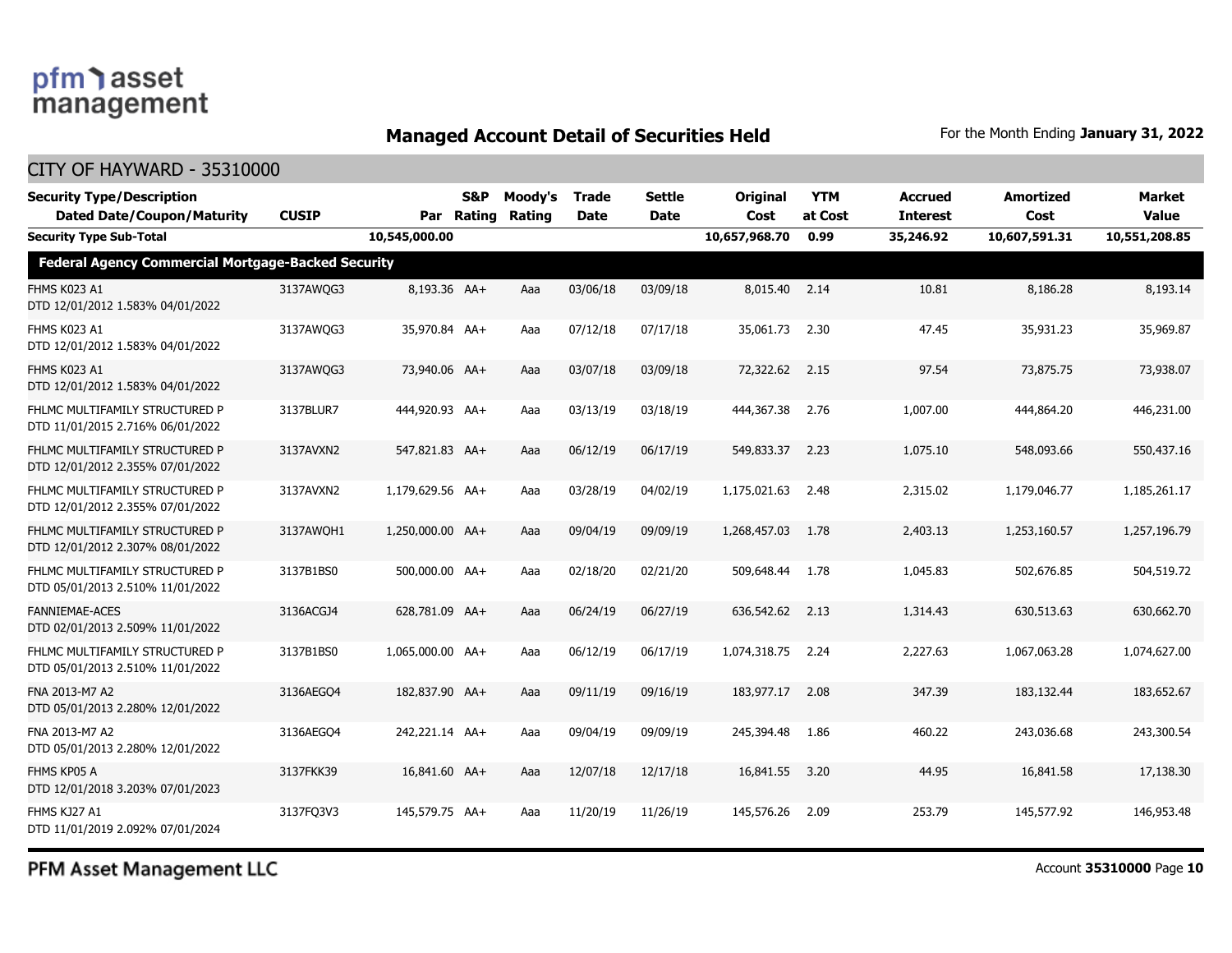### **Managed Account Detail of Securities Held** For the Month Ending January 31, 2022

| <b>CITY OF HAYWARD - 35310000</b>                                      |              |                  |                          |                   |                             |                              |                         |                       |                            |                          |                        |
|------------------------------------------------------------------------|--------------|------------------|--------------------------|-------------------|-----------------------------|------------------------------|-------------------------|-----------------------|----------------------------|--------------------------|------------------------|
| <b>Security Type/Description</b><br><b>Dated Date/Coupon/Maturity</b>  | <b>CUSIP</b> | Par              | <b>S&amp;P</b><br>Rating | Moody's<br>Rating | <b>Trade</b><br><b>Date</b> | <b>Settle</b><br><b>Date</b> | <b>Original</b><br>Cost | <b>YTM</b><br>at Cost | Accrued<br><b>Interest</b> | <b>Amortized</b><br>Cost | Market<br><b>Value</b> |
| <b>Federal Agency Commercial Mortgage-Backed Security</b>              |              |                  |                          |                   |                             |                              |                         |                       |                            |                          |                        |
| FHMS KJ30 A1<br>DTD 07/01/2020 0.526% 01/01/2025                       | 3137FUZN7    | 293,841.52 AA+   |                          | Aaa               | 07/23/20                    | 07/30/20                     | 293,835.94              | 0.53                  | 128.80                     | 293,837,84               | 288,501.37             |
| <b>Security Type Sub-Total</b>                                         |              | 6,615,579.58     |                          |                   |                             |                              | 6,659,214.37            | 2.09                  | 12,779.09                  | 6,625,838.68             | 6,646,582.98           |
| <b>Federal Agency Bond / Note</b>                                      |              |                  |                          |                   |                             |                              |                         |                       |                            |                          |                        |
| FREDDIE MAC NOTES<br>DTD 04/20/2020 0.375% 04/20/2023                  | 3137EAEO8    | 3,825,000.00 AA+ |                          | Aaa               | 04/17/20                    | 04/20/20                     | 3,815,437.50            | 0.46                  | 4,024.22                   | 3,821,131.34             | 3,800,481.75           |
| <b>FREDDIE MAC NOTES</b><br>DTD 05/07/2020 0.375% 05/05/2023           | 3137EAER6    | 1,750,000.00 AA+ |                          | Aaa               | 06/02/20                    | 06/03/20                     | 1,753,605.00            | 0.30                  | 1,567.71                   | 1,751,548.86             | 1,737,531.25           |
| <b>FREDDIE MAC NOTES</b><br>DTD 05/07/2020 0.375% 05/05/2023           | 3137EAER6    | 2,410,000.00 AA+ |                          | Aaa               | 05/05/20                    | 05/07/20                     | 2,408,987.80            | 0.39                  | 2,158.96                   | 2,409,575.86             | 2,392,828.75           |
| <b>FANNIE MAE NOTES</b><br>DTD 05/22/2020 0.250% 05/22/2023            | 3135G04Q3    | 1,550,000.00 AA+ |                          | Aaa               | 06/02/20                    | 06/03/20                     | 1,547,287.50            | 0.31                  | 742.71                     | 1,548,810.31             | 1,535,631.50           |
| <b>FANNIE MAE NOTES</b><br>DTD 05/22/2020 0.250% 05/22/2023            | 3135G04Q3    | 2,550,000.00 AA+ |                          | Aaa               | 05/20/20                    | 05/22/20                     | 2,542,324.50            | 0.35                  | 1,221.87                   | 2,546,670.45             | 2,526,361.50           |
| <b>FREDDIE MAC NOTES</b><br>DTD 06/26/2020 0.250% 06/26/2023           | 3137EAES4    | 2,340,000.00 AA+ |                          | Aaa               | 06/24/20                    | 06/26/20                     | 2,333,167.20            | 0.35                  | 568.75                     | 2,336,817.60             | 2,315,462.76           |
| <b>FANNIE MAE NOTES</b><br>DTD 07/10/2020 0.250% 07/10/2023            | 3135G05G4    | 1,000,000.00 AA+ |                          | Aaa               | 10/07/20                    | 10/08/20                     | 999,640.00              | 0.26                  | 145.83                     | 999,812.30               | 988,942.00             |
| <b>FANNIE MAE NOTES</b><br>DTD 07/10/2020 0.250% 07/10/2023            | 3135G05G4    | 2,455,000.00 AA+ |                          | Aaa               | 07/08/20                    | 07/10/20                     | 2,449,721.75            | 0.32                  | 358.02                     | 2,452,474.15             | 2,427,852.61           |
| <b>FANNIE MAE NOTES (CALLABLE)</b><br>DTD 08/10/2020 0.300% 08/10/2023 | 3135G05R0    | 1,950,000.00 AA+ |                          | Aaa               | 08/11/20                    | 08/12/20                     | 1,946,334.00            | 0.36                  | 2,778.75                   | 1,948,138.49             | 1,926,523.95           |
| <b>FREDDIE MAC NOTES</b><br>DTD 08/21/2020 0.250% 08/24/2023           | 3137EAEV7    | 2.325.000.00 AA+ |                          | Aaa               | 08/19/20                    | 08/21/20                     | 2,322,628.50            | 0.28                  | 2,534.90                   | 2,323,771.05             | 2,295,700.35           |
| <b>FREDDIE MAC NOTES</b><br>DTD 09/04/2020 0.250% 09/08/2023           | 3137EAEW5    | 710,000.00 AA+   |                          | Aaa               | 09/02/20                    | 09/04/20                     | 710,129.66              | 0.24                  | 705.07                     | 710,068.90               | 700,608.83             |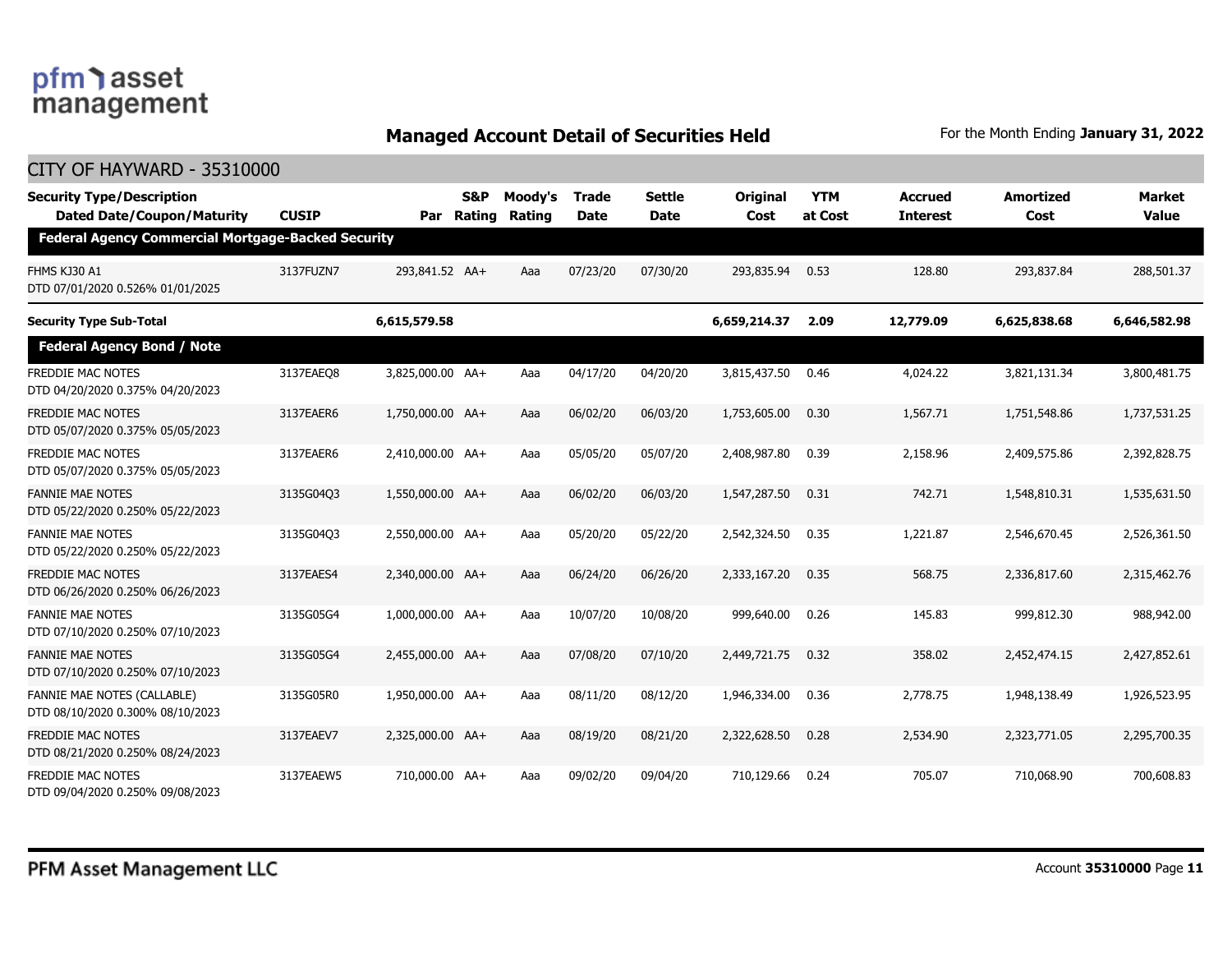### **Managed Account Detail of Securities Held** For the Month Ending January 31, 2022

#### CITY OF HAYWARD - 35310000

| <b>Security Type/Description</b><br><b>Dated Date/Coupon/Maturity</b>                  | <b>CUSIP</b> | Par              | S&P<br>Rating | Moody's<br><b>Rating</b> | <b>Trade</b><br><b>Date</b> | Settle<br>Date | Original<br>Cost | <b>YTM</b><br>at Cost | <b>Accrued</b><br><b>Interest</b> | <b>Amortized</b><br>Cost | <b>Market</b><br><b>Value</b> |
|----------------------------------------------------------------------------------------|--------------|------------------|---------------|--------------------------|-----------------------------|----------------|------------------|-----------------------|-----------------------------------|--------------------------|-------------------------------|
| <b>Federal Agency Bond / Note</b>                                                      |              |                  |               |                          |                             |                |                  |                       |                                   |                          |                               |
| <b>FREDDIE MAC NOTES</b><br>DTD 09/04/2020 0.250% 09/08/2023                           | 3137EAEW5    | 900,000.00 AA+   |               | Aaa                      | 10/07/20                    | 10/08/20       | 899,712.00       | 0.26                  | 893.75                            | 899,842.07               | 888,095.70                    |
| FREDDIE MAC NOTES<br>DTD 09/04/2020 0.250% 09/08/2023                                  | 3137EAEW5    | 1,590,000.00 AA+ |               | Aaa                      | 09/02/20                    | 09/04/20       | 1,589,475.30     | 0.26                  | 1,578.96                          | 1,589,721.18             | 1,568,969.07                  |
| <b>FREDDIE MAC NOTES</b><br>DTD 12/04/2020 0.250% 12/04/2023                           | 3137EAFA2    | 2,130,000.00 AA+ |               | Aaa                      | 12/02/20                    | 12/04/20       | 2,127,891.30     | 0.28                  | 843.13                            | 2,128,707.82             | 2,094,220.26                  |
| <b>Security Type Sub-Total</b>                                                         |              | 27,485,000.00    |               |                          |                             |                | 27,446,342.01    | 0.34                  | 20,122.63                         | 27,467,090.38            | 27,199,210.28                 |
| <b>Corporate Note</b>                                                                  |              |                  |               |                          |                             |                |                  |                       |                                   |                          |                               |
| EXXON MOBIL CORPORATION CORPORATE<br><b>NOTES</b><br>DTD 04/15/2020 1.571% 04/15/2023  | 30231GBL5    | 150,000.00 AA-   |               | Aa2                      | 05/12/20                    | 05/14/20       | 151,872.00 1.14  |                       | 693.86                            | 150,769.17               | 150,796.95                    |
| CHEVRON CORP CORPORATE NOTES<br>DTD 05/11/2020 1.141% 05/11/2023                       | 166764BV1    | 150,000.00 AA-   |               | Aa2                      | 05/07/20                    | 05/11/20       | 150,000.00       | 1.14                  | 380.33                            | 150,000.00               | 150,068.25                    |
| PACCAR FINANCIAL CORP CORPORATE<br><b>NOTES</b><br>DTD 06/08/2020 0.800% 06/08/2023    | 69371RQ82    | 175,000.00 A+    |               | A1                       | 06/01/20                    | 06/08/20       | 174,756.75       | 0.85                  | 206.11                            | 174,890.70               | 173,819.28                    |
| CATERPILLAR FINL SERVICE CORPORATE<br><b>NOTES</b><br>DTD 07/08/2020 0.650% 07/07/2023 | 14913R2D8    | 325,000.00       | A             | A2                       | 07/06/20                    | 07/08/20       | 324,818.00       | 0.67                  | 140.83                            | 324,913.33               | 322,839.73                    |
| PACCAR FINANCIAL CORP CORPORATE<br><b>NOTES</b><br>DTD 08/11/2020 0.350% 08/11/2023    | 69371RQ90    | 325,000.00 A+    |               | A1                       | 08/04/20                    | 08/11/20       | 324,574.25       | 0.39                  | 537.15                            | 324,783.82               | 320,670.03                    |
| TOYOTA MOTOR CREDIT CORP CORPORATE<br><b>NOTES</b><br>DTD 08/14/2020 0.500% 08/14/2023 | 89236THF5    | 530,000.00 A+    |               | A1                       | 08/11/20                    | 08/14/20       | 529,591.90       | 0.53                  | 1,229.31                          | 529,791.66               | 523,648.48                    |
| IBM CORP NOTES<br>DTD 02/12/2014 3.625% 02/12/2024                                     | 459200HU8    | 275,000.00 A-    |               | A <sub>3</sub>           | 10/02/20                    | 10/06/20       | 302,315.75       | 0.62                  | 4,679.77                          | 291,536.74               | 286,184.80                    |
| <b>GOLDMAN SACHS CORP NOTES</b><br>DTD 03/03/2014 4.000% 03/03/2024                    | 38141GVM3    | 325,000.00 BBB+  |               | A <sub>2</sub>           | 01/21/21                    | 01/25/21       | 358,228.00       | 0.67                  | 5,344.44                          | 347,318.19               | 339,547.98                    |

PFM Asset Management LLC

Account **35310000** Page **12**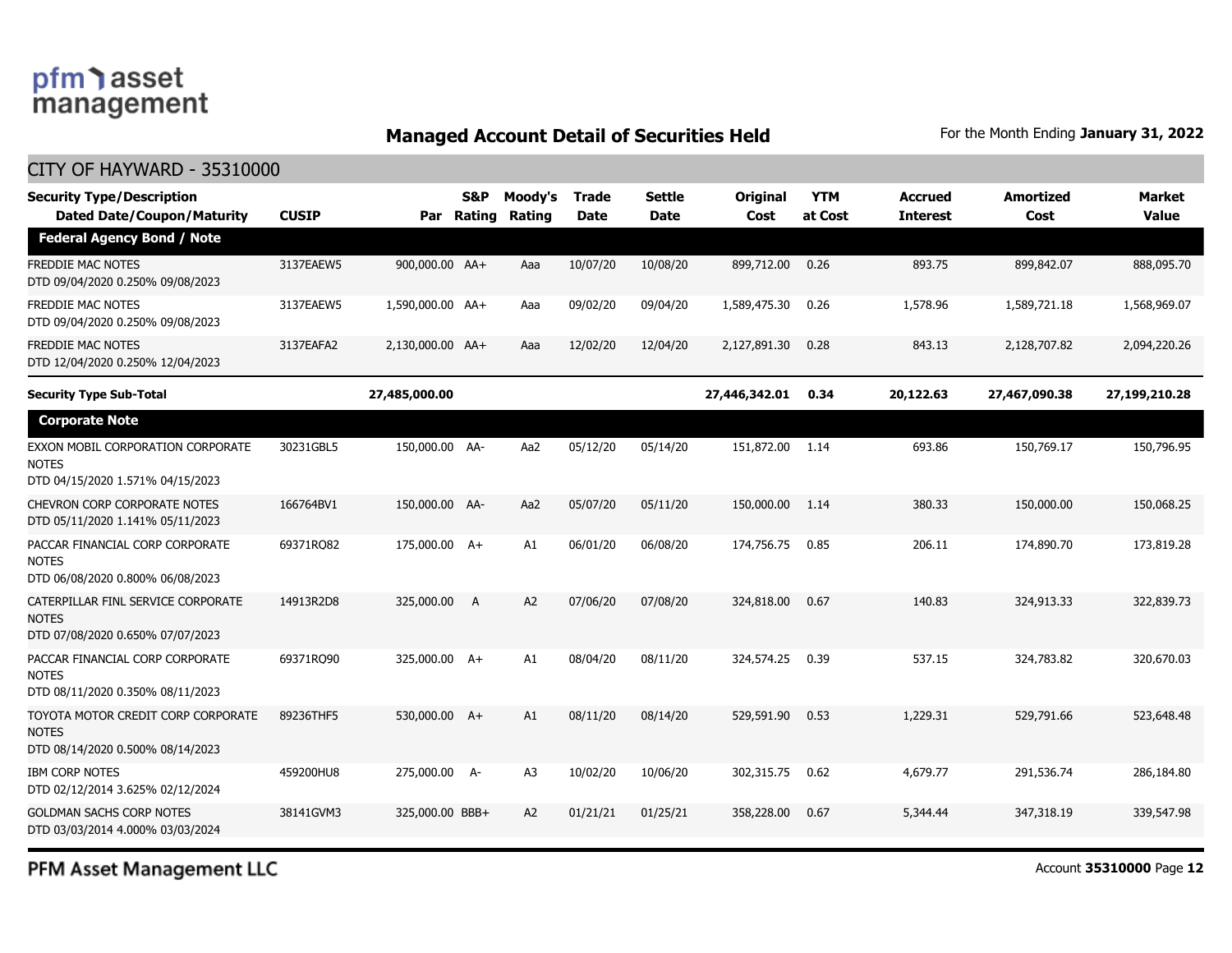### **Managed Account Detail of Securities Held** For the Month Ending January 31, 2022

| <b>CITY OF HAYWARD - 35310000</b>                                                      |              |                 |                          |                   |                             |                              |                         |                       |                                   |                          |                        |
|----------------------------------------------------------------------------------------|--------------|-----------------|--------------------------|-------------------|-----------------------------|------------------------------|-------------------------|-----------------------|-----------------------------------|--------------------------|------------------------|
| <b>Security Type/Description</b><br><b>Dated Date/Coupon/Maturity</b>                  | <b>CUSIP</b> | Par             | <b>S&amp;P</b><br>Rating | Moody's<br>Rating | <b>Trade</b><br><b>Date</b> | <b>Settle</b><br><b>Date</b> | <b>Original</b><br>Cost | <b>YTM</b><br>at Cost | <b>Accrued</b><br><b>Interest</b> | <b>Amortized</b><br>Cost | <b>Market</b><br>Value |
| <b>Corporate Note</b>                                                                  |              |                 |                          |                   |                             |                              |                         |                       |                                   |                          |                        |
| CHARLES SCHWAB CORP NOTES<br>(CALLABLE)<br>DTD 03/18/2021 0.750% 03/18/2024            | 808513BN4    | 405,000.00 A    |                          | A <sub>2</sub>    | 03/16/21                    | 03/18/21                     | 404,797.50              | 0.77                  | 1,122.19                          | 404,856.62               | 398,232.45             |
| MORGAN STANLEY CORP NOTES<br>(CALLABLE)<br>DTD 04/22/2021 0.731% 04/05/2024            | 61772BAA1    | 245,000.00 BBB+ |                          | A1                | 04/19/21                    | 04/22/21                     | 245,000.00              | 0.73                  | 577.08                            | 245,000.00               | 243,045.64             |
| COMCAST CORP (CALLABLE) CORPORATE<br><b>NOTES</b><br>DTD 10/05/2018 3.700% 04/15/2024  | 20030NCR0    | 150,000.00 A-   |                          | A3                | 05/07/20                    | 05/11/20                     | 164,338.50              | 1.20                  | 1,634.17                          | 157,894.35               | 156,564.15             |
| MORGAN STANLEY CORP NOTES<br>DTD 04/24/2018 3.737% 04/24/2024                          | 61744YA01    | 300,000.00 BBB+ |                          | A1                | 10/02/20                    | 10/06/20                     | 322,851.00              | 1.52                  | 3,020.74                          | 314,334.77               | 308,021.70             |
| AMAZON.COM INC CORPORATE NOTES<br>DTD 05/12/2021 0.450% 05/12/2024                     | 023135BW5    | 355,000.00 AA   |                          | A1                | 05/10/21                    | 05/12/21                     | 354,481.70              | 0.50                  | 350.56                            | 354,607.02               | 347,344.07             |
| UNITEDHEALTH GROUP INC (CALLABLE)<br>Corp N<br>DTD 05/19/2021 0.550% 05/15/2024        | 91324PEB4    | 435,000.00 A+   |                          | A <sub>3</sub>    | 05/17/21                    | 05/19/21                     | 434,547.60              | 0.59                  | 505.08                            | 434,654.49               | 425,519.61             |
| CATERPILLAR FINL SERVICE CORPORATE<br><b>NOTES</b><br>DTD 05/17/2021 0.450% 05/17/2024 | 14913R2L0    | 325,000.00 A    |                          | A <sub>2</sub>    | 05/10/21                    | 05/17/21                     | 324,564.50              | 0.50                  | 300.63                            | 324,667.81               | 317,176.93             |
| ASTRAZENECA FINANCE LLC (CALLABLE)<br><b>CORP</b><br>DTD 05/28/2021 0.700% 05/28/2024  | 04636NAC7    | 665,000.00 A-   |                          | A <sub>3</sub>    | 05/25/21                    | 05/28/21                     | 664,940.15              | 0.70                  | 814.63                            | 664,953.75               | 651,349.55             |
| JOHN DEERE CAPITAL CORP CORPORATE<br><b>NOTES</b><br>DTD 06/10/2021 0.450% 06/07/2024  | 24422EVO9    | 170,000.00 A    |                          | A <sub>2</sub>    | 06/07/21                    | 06/10/21                     | 169,787.50              | 0.49                  | 114.75                            | 169,833.38               | 166,246.40             |
| TARGET CORP CORPORATE NOTES<br>DTD 06/26/2014 3.500% 07/01/2024                        | 87612EBD7    | 600,000.00      | A                        | A2                | 11/23/21                    | 11/29/21                     | 637,584.00              | 1.04                  | 1,750.00                          | 635,038.63               | 627,193.20             |
| <b>BANK OF AMERICA CORP NOTES</b><br>DTD 07/23/2018 3.864% 07/23/2024                  | 06051GHL6    | 150,000.00 A-   |                          | A2                | 09/28/20                    | 10/01/20                     | 162,622.50              | 1.58                  | 128.80                            | 158,293.56               | 154,957.35             |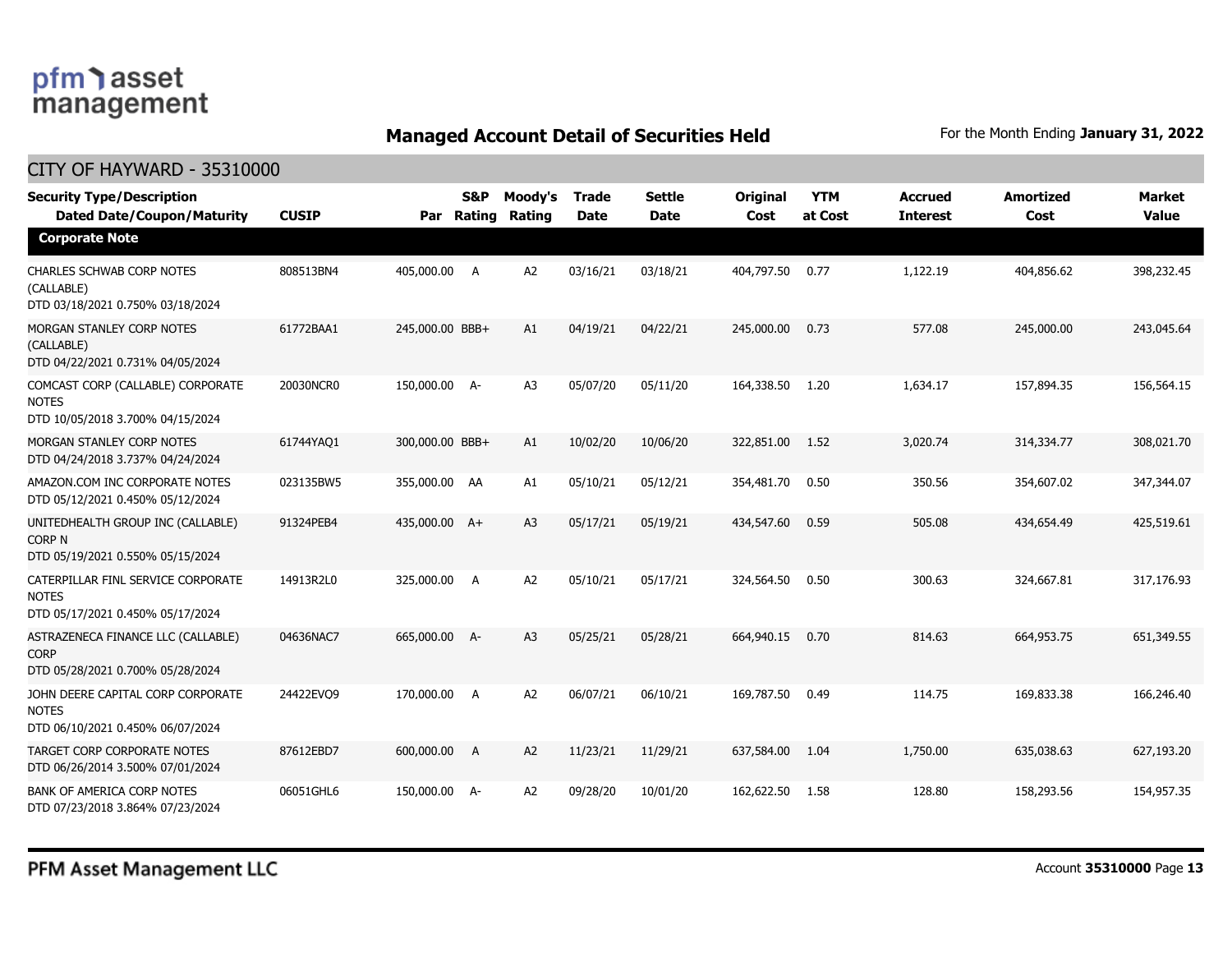### **Managed Account Detail of Securities Held** For the Month Ending January 31, 2022

| <b>Security Type/Description</b><br><b>Dated Date/Coupon/Maturity</b>                  | <b>CUSIP</b> | Par             | S&P<br>Rating | Moody's<br>Rating | <b>Trade</b><br><b>Date</b> | <b>Settle</b><br><b>Date</b> | <b>Original</b><br>Cost | <b>YTM</b><br>at Cost | <b>Accrued</b><br><b>Interest</b> | <b>Amortized</b><br>Cost | Market<br><b>Value</b> |
|----------------------------------------------------------------------------------------|--------------|-----------------|---------------|-------------------|-----------------------------|------------------------------|-------------------------|-----------------------|-----------------------------------|--------------------------|------------------------|
| <b>Corporate Note</b>                                                                  |              |                 |               |                   |                             |                              |                         |                       |                                   |                          |                        |
| <b>BANK OF AMERICA CORP NOTES</b><br>DTD 07/23/2018 3.864% 07/23/2024                  | 06051GHL6    | 300,000.00 A-   |               | A2                | 08/21/20                    | 08/25/20                     | 327,150.00              | 1.47                  | 257.60                            | 317,381.78               | 309,914.70             |
| BRISTOL MYERS SQUIBB CO CORP NOTES<br>(CALL<br>DTD 01/26/2020 2.900% 07/26/2024        | 110122CM8    | 144,000.00 A+   |               | A2                | 10/05/20                    | 10/07/20                     | 155,907.36              | 0.69                  | 58.00                             | 151,681.04               | 148,964.40             |
| AMERICAN EXPRESS CO CORP NOTES<br>(CALLABLE<br>DTD 07/30/2019 2.500% 07/30/2024        | 025816CG2    | 400,000.00 BBB+ |               | A <sub>3</sub>    | 11/19/21                    | 11/23/21                     | 414,320.00              | 1.14                  | 27.78                             | 413,264.84               | 408,018.80             |
| AMERICAN HONDA FINANCE CORPORATE<br><b>NOTES</b><br>DTD 09/09/2021 0.750% 08/09/2024   | 02665WDY4    | 200,000.00 A-   |               | A <sub>3</sub>    | 09/07/21                    | 09/09/21                     | 199,868.00              | 0.77                  | 591.67                            | 199,885.97               | 195,584.80             |
| UNILEVER CAPITAL CORP (CALLABLE)<br><b>CORPORA</b><br>DTD 08/12/2021 0.626% 08/12/2024 | 904764BN6    | 225,000.00 A+   |               | A1                | 08/09/21                    | 08/12/21                     | 225,000.00              | 0.63                  | 661.21                            | 225,000.00               | 219,521.70             |
| BMW US CAPITAL LLC CORPORATE NOTES<br>DTD 08/12/2021 0.750% 08/12/2024                 | 05565EBU8    | 265,000.00      | A             | A2                | 08/09/21                    | 08/12/21                     | 264,976.15              | 0.75                  | 933.02                            | 264,979.91               | 259,035.91             |
| NESTLE HOLDINGS INC CORP NOTES<br>(CALLABLE<br>DTD 09/14/2021 0.606% 09/14/2024        | 641062AU8    | 710,000.00 AA-  |               | Aa3               | 09/07/21                    | 09/14/21                     | 710,000.00              | 0.61                  | 1,637,38                          | 710,000.00               | 691,535.03             |
| JPMORGAN CHASE & CO CORPORATE<br><b>NOTES (CAL</b><br>DTD 09/16/2020 0.653% 09/16/2024 | 46647PBS4    | 125,000.00 A-   |               | A <sub>2</sub>    | 09/28/20                    | 09/30/20                     | 124,967.50              | 0.66                  | 306.09                            | 124,978.48               | 123,437.50             |
| JPMORGAN CHASE & CO CORPORATE<br><b>NOTES (CAL</b><br>DTD 09/16/2020 0.653% 09/16/2024 | 46647PBS4    | 485,000.00      | $A-$          | A <sub>2</sub>    | 09/09/20                    | 09/16/20                     | 485,000.00              | 0.65                  | 1,187.65                          | 485,000.00               | 478,937.50             |
| GOLDMAN SACHS GROUP INC CORPORATE<br><b>NOTES</b><br>DTD 10/21/2021 0.925% 10/21/2024  | 38141GYL2    | 325,000.00 BBB+ |               | A2                | 10/18/21                    | 10/21/21                     | 325,000.00              | 0.93                  | 835.07                            | 325,000.00               | 320,000.53             |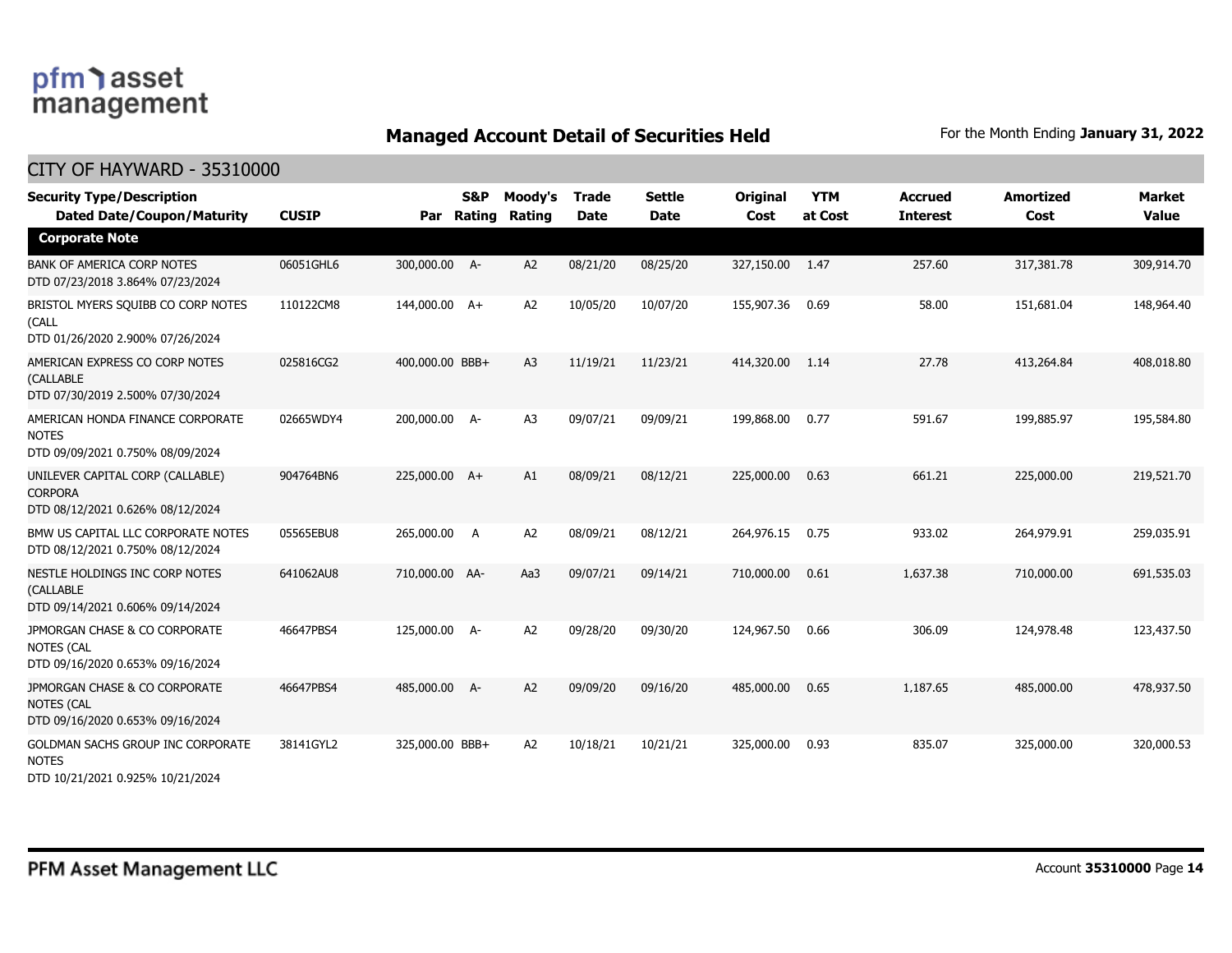### pfm<sup>1</sup>asset management

NOTES

**NOTES** 

NOTES

(CAL

NOTES

CITY OF HAYWARD - 35310000

#### **Managed Account Detail of Securities Held** For the Month Ending January 31, 2022

#### **Dated Date/Coupon/Maturity CUSIP Rating Rating Date Date Cost at Cost Interest Cost Value Security Type/Description S&P Moody's Trade Settle Original YTM Accrued Amortized Market Par Corporate Note** BANK OF AMERICA CORP (CALLABLE) CORPORAT DTD 10/21/2020 0.810% 10/24/2024 06051GJH3 625,000.00 A- A2 10/16/20 10/21/20 625,000.00 0.81 1,364.06 625,000.00 615,653.13 COOPERATIEVE RABOBANK UA CORPORATE DTD 01/12/2022 1.375% 01/10/2025 21688AAS1 750,000.00 A+ Aa2 01/19/22 01/24/22 744,127.50 1.65 544.27 744,170.92 742,197.00 AMERICAN HONDA FINANCE CORPORATE DTD 01/13/2022 1.500% 01/13/2025 02665WEA5 750,000.00 A- A3 01/11/22 01/13/22 749,407.50 1.53 562.50 749,417.77 745,310.25 **NATIONAL RURAL UTIL COOP CORPORATE NOTES DTD 02/07/2022 1.875% 02/07/2025 63743HFC1 405,000.00 A- A2 01/31/22 02/07/22 404,987.85 1.88 0.00 404,987.85 404,987.85**  MERCK & CO INC CORP NOTES DTD 02/10/2015 2.750% 02/10/2025 58933YAR6 295,000.00 A+ A1 03/08/21 03/10/21 314,234.00 1.05 3,853.44 309,529.49 303,915.49 TOYOTA MOTOR CREDIT CORP CORP DTD 02/13/2020 1.800% 02/13/2025 89236TGT6 450,000.00 A+ A1 09/23/21 09/27/21 462,469.50 0.96 3,780.00 461,187.21 450,179.55 JPMORGAN CHASE & CO CORP NOTES (CALLABLE DTD 02/16/2021 0.563% 02/16/2025 46647PBY1 265,000.00 A- A2 02/09/21 02/16/21 265,000.00 0.56 683.81 265,000.00 258,444.43 EXXON MOBIL CORP CORPORATE NT (CALLABLE) DTD 03/06/2015 2.709% 03/06/2025 30231GAF9 300,000.00 AA- Aa2 03/26/21 03/30/21 318,576.00 1.10 3,273.38 314,328.48 308,008.80 BURLINGTN NORTH SANTA FE CORP NOTES DTD 03/09/2015 3.000% 04/01/2025 12189LAV3 300,000.00 AA- A3 03/05/21 03/09/21 323,202.00 1.05 3,000.00 317,726.06 310,302.60 BANK OF NY MELLON (CALLABLE) CORP 06406RAN7 325,000.00 A A1 03/04/21 03/08/21 334,317.75 0.89 1,401.11 332,235.92 322,758.80

DTD 04/24/2020 1.600% 04/24/2025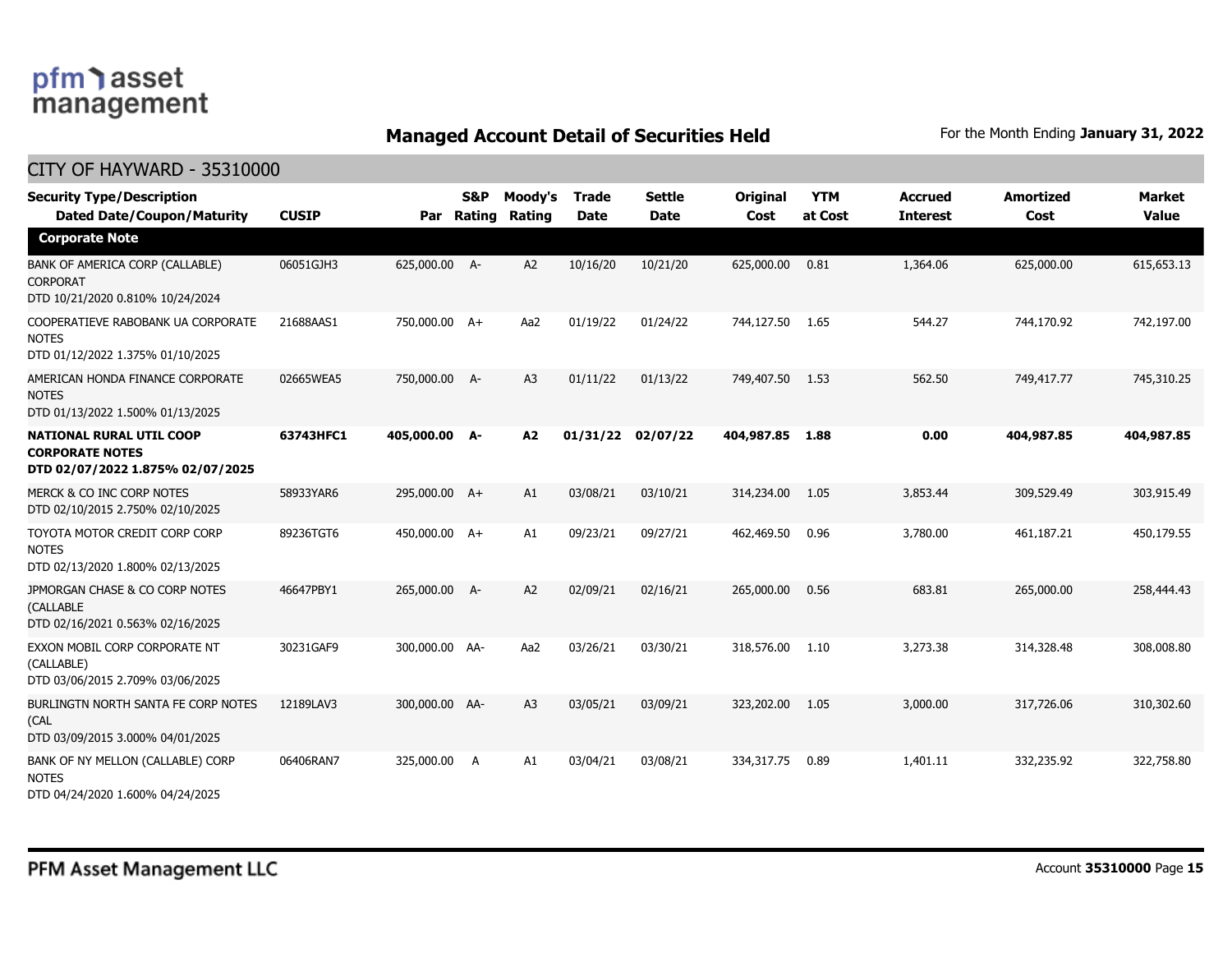### **Managed Account Detail of Securities Held** For the Month Ending January 31, 2022

| <b>Security Type/Description</b><br><b>Dated Date/Coupon/Maturity</b>                 | <b>CUSIP</b> | Par             | S&P<br>Rating | Moody's<br>Rating | <b>Trade</b><br><b>Date</b> | <b>Settle</b><br><b>Date</b> | <b>Original</b><br>Cost | <b>YTM</b><br>at Cost | <b>Accrued</b><br><b>Interest</b> | <b>Amortized</b><br>Cost | <b>Market</b><br><b>Value</b> |
|---------------------------------------------------------------------------------------|--------------|-----------------|---------------|-------------------|-----------------------------|------------------------------|-------------------------|-----------------------|-----------------------------------|--------------------------|-------------------------------|
| <b>Corporate Note</b>                                                                 |              |                 |               |                   |                             |                              |                         |                       |                                   |                          |                               |
| CITIGROUP INC CORPORATE NOTES<br>DTD 05/04/2021 0.981% 05/01/2025                     | 172967MX6    | 325,000.00 BBB+ |               | A <sub>3</sub>    | 04/28/21                    | 05/04/21                     | 325,851.50              | 0.91                  | 797.06                            | 325,692.06               | 317,721.95                    |
| JPMORGAN CHASE & CO CORPORATE<br><b>NOTES</b><br>DTD 06/01/2021 0.824% 06/01/2025     | 46647PCH7    | 615,000.00 A-   |               | A <sub>2</sub>    | 05/24/21                    | 06/01/21                     | 615,000.00              | 0.82                  | 844.60                            | 615,000.00               | 599,582.57                    |
| CITIGROUP INC CORP NOTES (CALLABLE)<br>DTD 01/25/2022 2.014% 01/25/2026               | 17327CAN3    | 455,000.00 BBB+ |               | A <sub>3</sub>    | 01/18/22                    | 01/25/22                     | 455,000,00              | 2.01                  | 152.73                            | 455,000.00               | 454,438.53                    |
| GOLDMAN SACHS GROUP INC CORPORATE<br><b>NOTES</b><br>DTD 02/12/2021 0.855% 02/12/2026 | 38141GXS8    | 450,000.00 BBB+ |               | A2                | 11/29/21                    | 12/01/21                     | 440,653.50              | 1.37                  | 1,806.19                          | 441,031.26               | 434,024.10                    |
| ASTRAZENECA FINANCE LLC (CALLABLE)<br><b>CORP</b><br>DTD 05/28/2021 1.200% 05/28/2026 | 04636NAA1    | 450,000.00 A-   |               | A <sub>3</sub>    | 11/29/21                    | 12/01/21                     | 443,538.00              | 1.53                  | 945.00                            | 443,782,44               | 435,317.40                    |
| BANK OF AMERICA CORP NOTES<br>(CALLABLE)<br>DTD 06/16/2020 1.319% 06/19/2026          | 06051GJD2    | 450,000.00 A-   |               | A <sub>2</sub>    | 11/29/21                    | 12/01/21                     | 445,837.50              | 1.53                  | 692.48                            | 445,992.87               | 435,769.20                    |
| MORGAN STANLEY CORP NOTES<br>DTD 07/25/2016 3.125% 07/27/2026                         | 61761J3R8    | 400,000.00 BBB+ |               | A1                | 11/29/21                    | 12/01/21                     | 423,432.00              | 1.81                  | 138.89                            | 422,576.92               | 413,436.40                    |
| AMERICAN HONDA FINANCE CORPORATE<br><b>NOTES</b><br>DTD 09/09/2021 1.300% 09/09/2026  | 02665WDZ1    | 450,000.00 A-   |               | A <sub>3</sub>    | 11/29/21                    | 12/01/21                     | 443,268.00              | 1.63                  | 2,307.50                          | 443,507.46               | 435,899.70                    |
| JOHN DEERE CAPITAL CORP CORPORATE<br><b>NOTES</b><br>DTD 10/13/2021 1.300% 10/13/2026 | 24422EVW6    | 450,000.00      | A             | A2                | 11/29/21                    | 12/01/21                     | 445,203.00              | 1.53                  | 1,755.00                          | 445,370.37               | 437,426.55                    |
| BANK OF NY MELLON CORP CORPORATE<br><b>NOTES</b><br>DTD 07/27/2021 1.050% 10/15/2026  | 06406RAV9    | 450,000.00      | A             | A1                | 11/29/21                    | 12/01/21                     | 439,830.00              | 1.53                  | 1,391.25                          | 440,184.44               | 430,596.90                    |
| CITIGROUP INC (CALLABLE) CORP NOTES<br>DTD 10/21/2016 3.200% 10/21/2026               | 172967KY6    | 400,000.00 BBB+ |               | A <sub>3</sub>    | 11/29/21                    | 12/01/21                     | 423,756.00              | 1.92                  | 3,555.56                          | 422,886.02               | 414,889.60                    |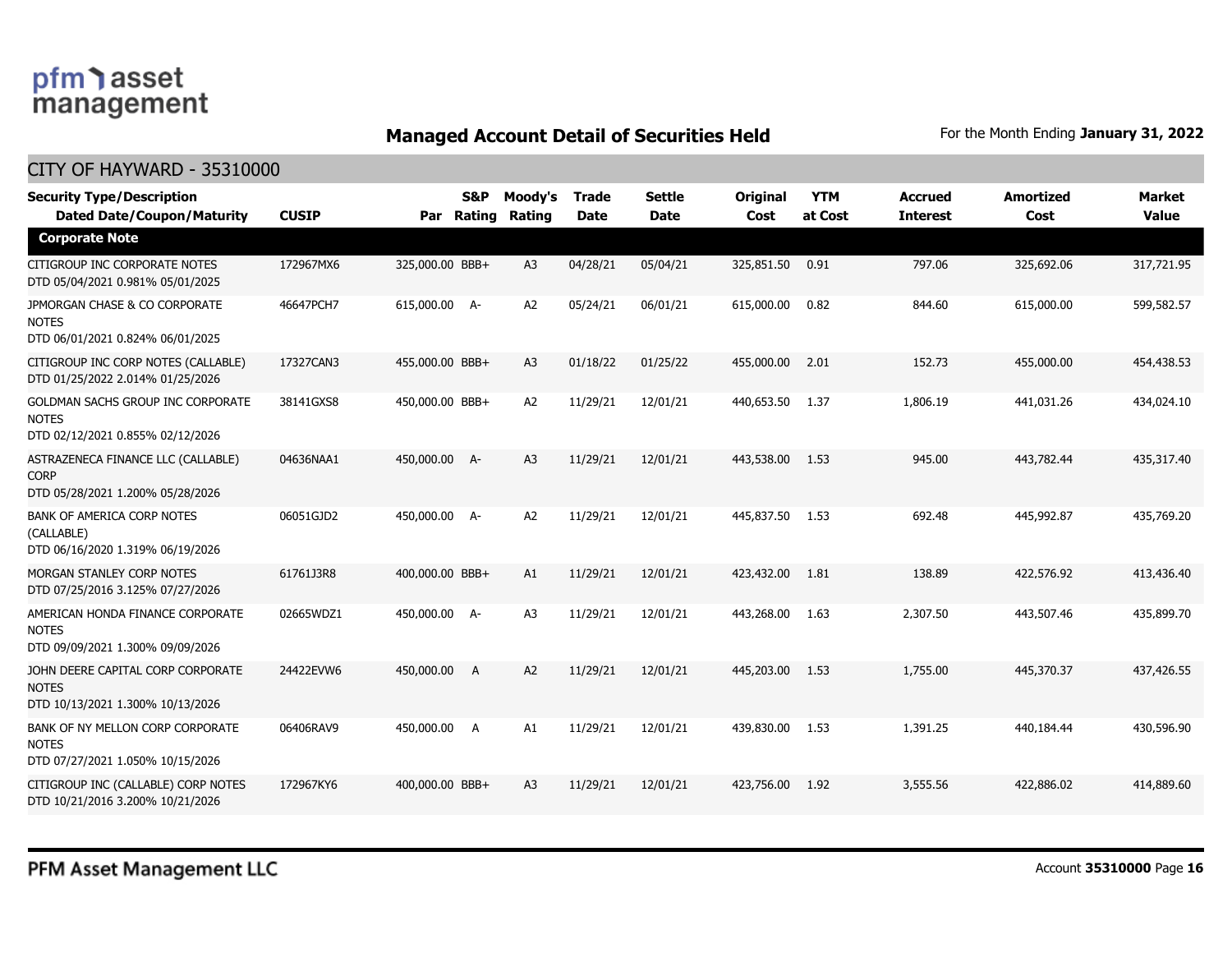### pfm asset management

#### **Managed Account Detail of Securities Held** For the Month Ending January 31, 2022

#### CITY OF HAYWARD - 35310000 **Dated Date/Coupon/Maturity CUSIP Rating Rating Date Date Cost at Cost Interest Cost Value Security Type/Description S&P Moody's Trade Settle Original YTM Accrued Amortized Market Par Corporate Note** AMERICAN EXPRESS CO (CALLABLE) CORPORATE DTD 11/04/2021 1.650% 11/04/2026 025816CM9 450,000.00 BBB+ A3 11/19/21 11/23/21 449,127.00 1.69 1,794.38 449,160.82 439,987.05 TOYOTA MOTOR CREDIT CORP CORPORATE **NOTES** DTD 01/13/2022 1.900% 01/13/2027 89236TJV8 500,000.00 A+ A1 01/13/22 01/18/22 500,355.00 1.89 475.00 500,352.27 496,834.00 TARGET CORP CORPORATE NOTES DTD 01/24/2022 1.950% 01/15/2027 87612EBM7 180,000.00 A A2 01/19/22 01/24/22 179,694.00 1.99 68.25 179,695.35 179,647.38 TARGET CORP CORPORATE NOTES DTD 01/24/2022 1.950% 01/15/2027 87612EBM7 275,000.00 A A2 01/24/22 01/26/22 275,998.25 1.87 104.27 275,994.95 274,461.28 **Security Type Sub-Total 19,999,000.00 20,281,726.46 1.13 65,316.63 20,205,120.94 19,879,967.93 Certificate of Deposit** SKANDINAV ENSKILDA BANK LT CD DTD 09/03/2019 1.860% 08/26/2022 83050PDR7 625,000.00 A-1 P-1 08/29/19 09/03/19 625,000.00 1.85 5,134.38 625,000.00 629,418.75 DNB BANK ASA/NY LT CD DTD 12/06/2019 2.040% 12/02/2022 23341VZT1 625,000.00 A-1+ P-1 12/04/19 12/06/19 625,000.00 2.03 2,160.42 625,000.00 631,640.63 CREDIT SUISSE NEW YORK CERT DEPOS DTD 03/23/2021 0.590% 03/17/2023 22552G3C2 975,000.00 A+ A1 03/19/21 03/23/21 975,000.00 0.59 5,033.44 975,000.00 970,474.05 **Security Type Sub-Total 2,225,000.00 2,225,000.00 1.35 12,328.24 2,225,000.00 2,231,533.43 Bank Note** PNC BANK NA CORP NOTES DTD 06/08/2018 3.500% 06/08/2023 69353RFL7 300,000.00 A A2 03/05/20 03/09/20 321,240.00 1.27 1,545.83 300,000.00 308,732.40 **Security Type Sub-Total 300,000.00 321,240.00 1.27 1,545.83 300,000.00 308,732.40 Asset-Backed Security** VWALT 2019-A A3 DTD 10/04/2019 1.990% 11/21/2022 92867XAD8 55,163.61 AAA NR 10/01/19 10/04/19 55,162.74 1.99 33.54 55,163.39 55,227.47

PFM Asset Management LLC

Account **35310000** Page **17**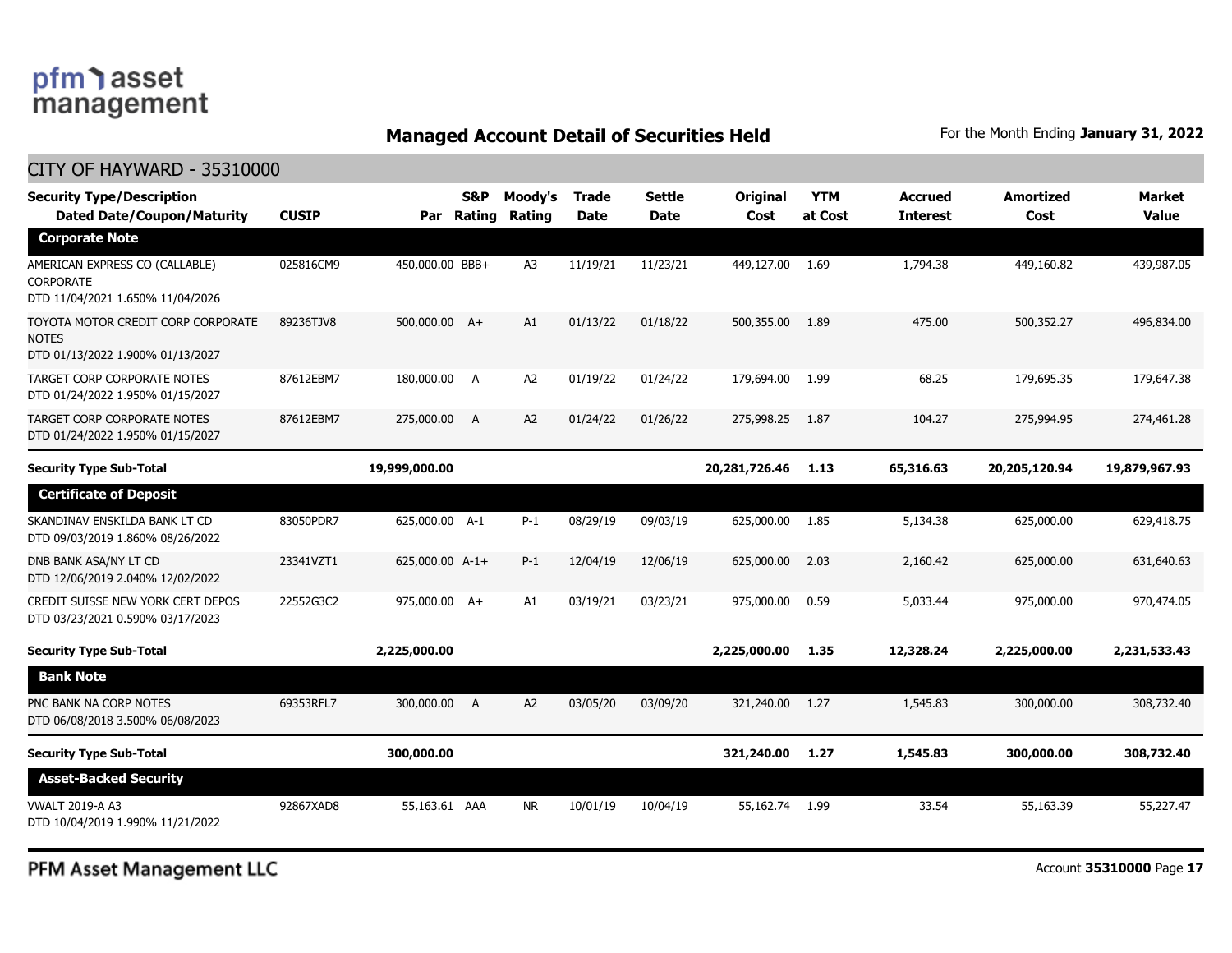### **Managed Account Detail of Securities Held** For the Month Ending January 31, 2022

| <b>Security Type/Description</b><br><b>Dated Date/Coupon/Maturity</b> | <b>CUSIP</b> |                | S&P<br>Par Rating | Moody's<br>Rating | <b>Trade</b><br><b>Date</b> | <b>Settle</b><br><b>Date</b> | <b>Original</b><br>Cost | <b>YTM</b><br>at Cost | <b>Accrued</b><br><b>Interest</b> | <b>Amortized</b><br>Cost | <b>Market</b><br><b>Value</b> |
|-----------------------------------------------------------------------|--------------|----------------|-------------------|-------------------|-----------------------------|------------------------------|-------------------------|-----------------------|-----------------------------------|--------------------------|-------------------------------|
| <b>Asset-Backed Security</b>                                          |              |                |                   |                   |                             |                              |                         |                       |                                   |                          |                               |
| HAROT 2019-1 A3<br>DTD 02/27/2019 2.830% 03/20/2023                   | 43814WAC9    | 32,130.85 AAA  |                   | <b>NR</b>         | 02/19/19                    | 02/27/19                     | 32,130.00               | 2.83                  | 32.84                             | 32,130.61                | 32,263.80                     |
| FORD CREDIT AUTO OWNER TRUST<br>DTD 10/23/2018 3.240% 04/15/2023      | 34532TAD4    | 4,126.77 NR    |                   | Aaa               | 10/16/18                    | 10/23/18                     | 4,126.06                | 3.24                  | 5.94                              | 4,126.58                 | 4,130.99                      |
| CARMAX AUTO OWNER TRUST<br>DTD 07/25/2018 3.130% 06/15/2023           | 14313FAD1    | 16,308.17 AAA  |                   | <b>NR</b>         | 07/18/18                    | 07/25/18                     | 16,305.94               | 3.13                  | 22.69                             | 16,307.55                | 16,337.66                     |
| NAROT 2018-C A3<br>DTD 12/12/2018 3.220% 06/15/2023                   | 65478NAD7    | 29,627.52 AAA  |                   | Aaa               | 12/04/18                    | 12/12/18                     | 29,621.85               | 3.22                  | 42.40                             | 29,625.80                | 29,746.10                     |
| HYUNDAI AUTO RECEIVABLES TRUST<br>DTD 04/10/2019 2.660% 06/15/2023    | 44932NAD2    | 44,066.48 AAA  |                   | <b>NR</b>         | 04/03/19                    | 04/10/19                     | 44,060.68               | 2.66                  | 52.10                             | 44,064.58                | 44,204.01                     |
| GMALT 2020-3 A3<br>DTD 09/29/2020 0.450% 08/21/2023                   | 362569AC9    | 320,000.00 AAA |                   | Aaa               | 09/22/20                    | 09/29/20                     | 319,969.34              | 0.45                  | 44.00                             | 319,983.57               | 319,594.72                    |
| CARMAX AUTO OWNER TRUST<br>DTD 10/24/2018 3.360% 09/15/2023           | 14315EAC4    | 44,362.64 AAA  |                   | <b>NR</b>         | 10/17/18                    | 10/24/18                     | 44,362.25               | 3.36                  | 66.25                             | 44,362.51                | 44,612.29                     |
| COPAR 2019-1 A3<br>DTD 05/30/2019 2.510% 11/15/2023                   | 14042WAC4    | 49,360.10 AAA  |                   | Aaa               | 05/21/19                    | 05/30/19                     | 49,350.10               | 2.51                  | 55.06                             | 49,356.10                | 49,612.66                     |
| <b>MBALT 2020-B A3</b><br>DTD 09/23/2020 0.400% 11/15/2023            | 58769EAC2    | 170,000.00 AAA |                   | <b>NR</b>         | 09/15/20                    | 09/23/20                     | 169,991.38              | 0.40                  | 30.22                             | 169,995.10               | 169,301.30                    |
| FIFTH THIRD AUTO TRUST<br>DTD 05/08/2019 2.640% 12/15/2023            | 31680YAD9    | 52,274.43 AAA  |                   | Aaa               | 04/30/19                    | 05/08/19                     | 52,262.93               | 2.65                  | 61.34                             | 52,269.77                | 52,501.73                     |
| BMWLT 2021-1 A3<br>DTD 03/10/2021 0.290% 01/25/2024                   | 05591RAC8    | 235,000.00 AAA |                   | Aaa               | 03/02/21                    | 03/10/21                     | 234,992.55              | 0.29                  | 11.36                             | 234,994.88               | 233,851.30                    |
| <b>HDMOT 2019-A A3</b><br>DTD 06/26/2019 2.340% 02/15/2024            | 41284WAC4    | 64,036.70 NR   |                   | Aaa               | 06/19/19                    | 06/26/19                     | 64,031.75               | 2.34                  | 66.60                             | 64,034.53                | 64,230.48                     |
| GMCAR 2019-2 A3<br>DTD 04/17/2019 2.650% 02/16/2024                   | 36257FAD2    | 78,108.82 AAA  |                   | Aaa               | 04/09/19                    | 04/17/19                     | 78,102.46               | 2.65                  | 86.25                             | 78,106.14                | 78,514.77                     |
| <b>TLOT 2021-A A3</b><br>DTD 04/21/2021 0.390% 04/22/2024             | 89238EAC0    | 340,000.00 AAA |                   | Aaa               | 04/13/21                    | 04/21/21                     | 339,960.32              | 0.39                  | 40.52                             | 339,970.67               | 335,819.36                    |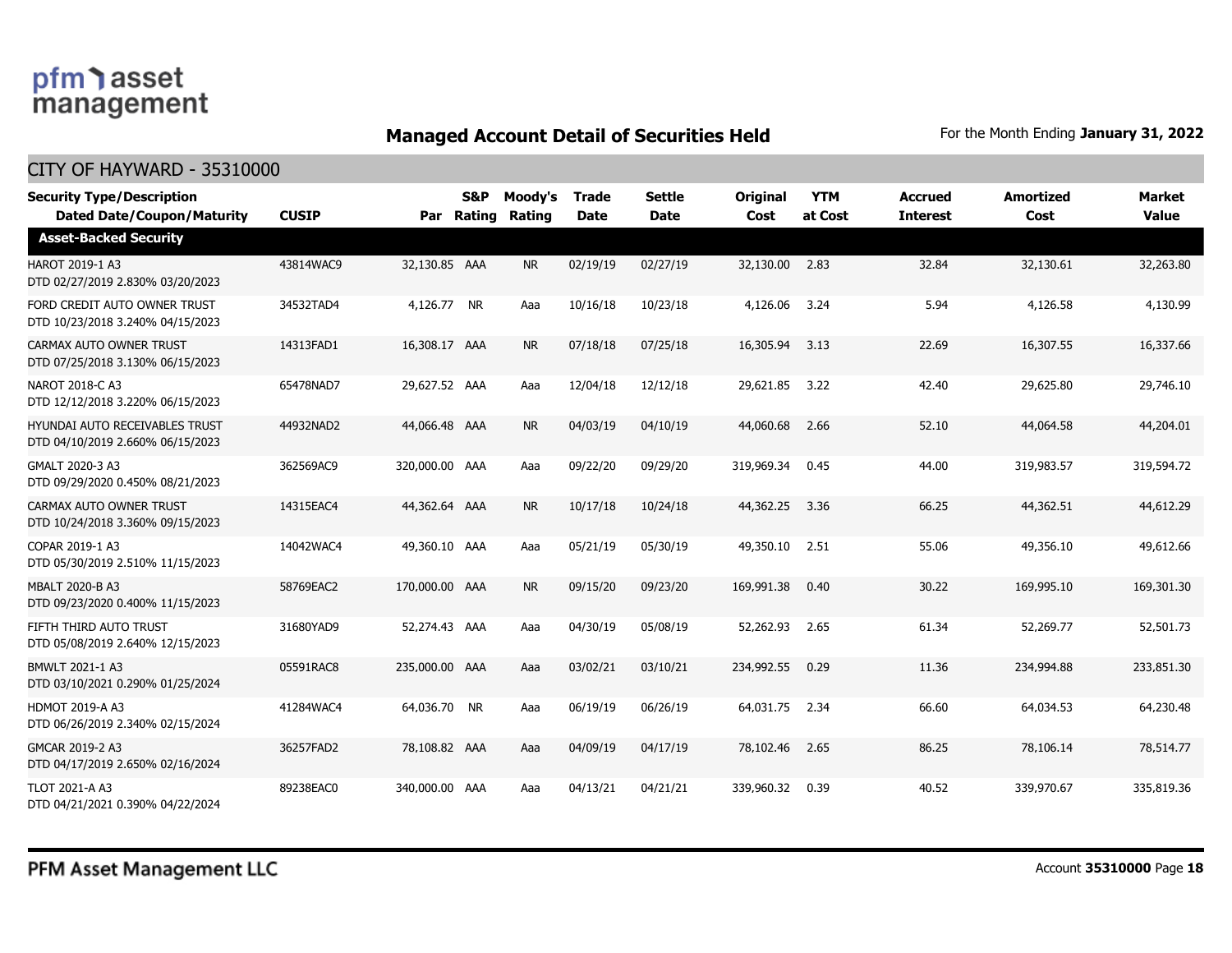### **Managed Account Detail of Securities Held** For the Month Ending January 31, 2022

#### CITY OF HAYWARD - 35310000

| <b>Security Type/Description</b><br><b>Dated Date/Coupon/Maturity</b> | <b>CUSIP</b> | Par            | S&P<br>Rating | Moody's<br>Rating | <b>Trade</b><br><b>Date</b> | <b>Settle</b><br><b>Date</b> | <b>Original</b><br>Cost | <b>YTM</b><br>at Cost | <b>Accrued</b><br><b>Interest</b> | <b>Amortized</b><br>Cost | <b>Market</b><br><b>Value</b> |
|-----------------------------------------------------------------------|--------------|----------------|---------------|-------------------|-----------------------------|------------------------------|-------------------------|-----------------------|-----------------------------------|--------------------------|-------------------------------|
| <b>Asset-Backed Security</b>                                          |              |                |               |                   |                             |                              |                         |                       |                                   |                          |                               |
| GMALT 2021-2 A3<br>DTD 05/26/2021 0.340% 05/20/2024                   | 380144AC9    | 485,000.00 AAA |               | <b>NR</b>         | 05/18/21                    | 05/26/21                     | 484,923.86              | 0.35                  | 50.39                             | 484,941.39               | 481,381.42                    |
| VZOT 2020-A A1A<br>DTD 01/29/2020 1.850% 07/22/2024                   | 92348TAA2    | 150,000.00 AAA |               | Aaa               | 01/21/20                    | 01/29/20                     | 149,982.44              | 1.85                  | 84.79                             | 149,990.32               | 150,598.34                    |
| <b>HDMOT 2020-A A3</b><br>DTD 01/29/2020 1.870% 10/15/2024            | 41284UAD6    | 75,936.44 AAA  |               | Aaa               | 01/21/20                    | 01/29/20                     | 75,919.88               | 1.87                  | 63.11                             | 75,926.94                | 76,240.61                     |
| CARMX 2020-1 A3<br>DTD 01/22/2020 1.890% 12/16/2024                   | 14315XAC2    | 295,977.13 AAA |               | NR.               | 01/14/20                    | 01/22/20                     | 295,919.06              | 1.89                  | 248.62                            | 295,943.10               | 297,113.36                    |
| VZOT 2020-B A<br>DTD 08/12/2020 0.470% 02/20/2025                     | 92290BAA9    | 675,000.00 NR  |               | Aaa               | 08/04/20                    | 08/12/20                     | 674,858.25              | 0.47                  | 96.94                             | 674,904.39               | 669,257.24                    |
| GMCAR 2020-3 A3<br>DTD 08/19/2020 0.450% 04/16/2025                   | 362590AC5    | 445,000.00 NR  |               | Aaa               | 08/11/20                    | 08/19/20                     | 444,898.18              | 0.46                  | 83.44                             | 444,929.97               | 441,959.00                    |
| KCOT 2021-1A A3<br>DTD 04/14/2021 0.620% 08/15/2025                   | 50117TAC5    | 290,000.00     | <b>NR</b>     | Aaa               | 04/06/21                    | 04/14/21                     | 289,940.67              | 0.62                  | 79.91                             | 289,951.64               | 285,038.01                    |
| <b>HART 2021-A A3</b><br>DTD 04/28/2021 0.380% 09/15/2025             | 44933LAC7    | 135,000.00 AAA |               | <b>NR</b>         | 04/20/21                    | 04/28/21                     | 134,985.80              | 0.38                  | 22.80                             | 134,988.27               | 132,900.55                    |
| KCOT 2021-2A A3<br>DTD 07/28/2021 0.560% 11/17/2025                   | 50117XAE2    | 480,000.00 NR  |               | Aaa               | 07/20/21                    | 07/28/21                     | 479,981.90              | 0.56                  | 119.47                            | 479,984.06               | 468,992,72                    |
| CARMX 2021-2 A3<br>DTD 04/21/2021 0.520% 02/17/2026                   | 14314QAC8    | 310,000.00 AAA |               | <b>NR</b>         | 04/13/21                    | 04/21/21                     | 309,933.20              | 0.52                  | 71.64                             | 309,944.04               | 306,350.46                    |
| CARMX 2021-3 A3<br>DTD 07/28/2021 0.550% 06/15/2026                   | 14317DAC4    | 595,000.00 AAA |               | Aaa               | 07/21/21                    | 07/28/21                     | 594,902.12              | 0.55                  | 145.44                            | 594,912.44               | 585,886.74                    |
| COPAR 2021-1 A3<br>DTD 10/27/2021 0.770% 09/15/2026                   | 14044CAC6    | 370,000.00 AAA |               | Aaa               | 10/19/21                    | 10/27/21                     | 369,993.01              | 0.77                  | 126.62                            | 369,993.39               | 364,670.15                    |
| COMET 2021-A3 A3<br>DTD 11/30/2021 1.040% 11/16/2026                  | 14041NFY2    | 715,000.00 AAA |               | <b>NR</b>         | 11/18/21                    | 11/30/21                     | 714,901.47              | 1.04                  | 330.49                            | 714,904.90               | 704,907.78                    |
| <b>Security Type Sub-Total</b>                                        |              | 6,556,479.66   |               |                   |                             |                              | 6,555,570.19            | 0.82                  | 2,174.77                          | 6,555,806.63             | 6,495,245.02                  |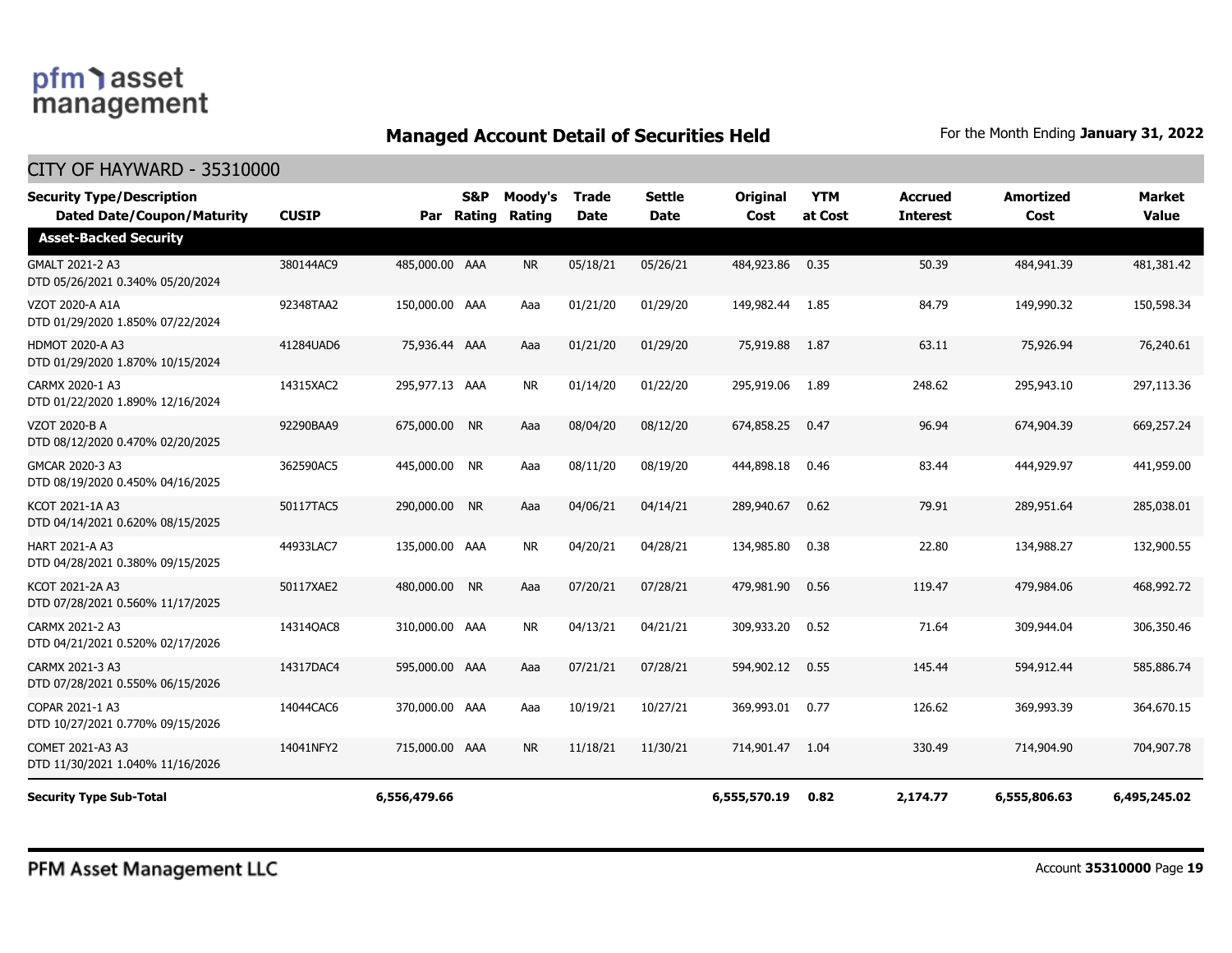### **Managed Account Detail of Securities Held** For the Month Ending January 31, 2022

### CITY OF HAYWARD - 35310000

| <b>Security Type/Description</b><br><b>Dated Date/Coupon/Maturity</b> | <b>CUSIP</b> | Par              | S&P<br>Rating | Moodv's<br>Rating | Trade<br><b>Date</b> | Settle<br>Date | <b>Original</b><br>Cost | <b>YTM</b><br>at Cost | <b>Accrued</b><br><b>Interest</b> | Amortized<br>Cost | <b>Market</b><br><b>Value</b> |
|-----------------------------------------------------------------------|--------------|------------------|---------------|-------------------|----------------------|----------------|-------------------------|-----------------------|-----------------------------------|-------------------|-------------------------------|
| <b>Managed Account Sub-Total</b>                                      |              | 188,446,059.24   |               |                   |                      |                | 187,726,224.62          | 0.81                  | 258,926,76                        | 187,564,865,00    | 185,098,303.52                |
| <b>Securities Sub-Total</b>                                           |              | \$188,446,059.24 |               |                   |                      |                | \$187,726,224.62 0.81%  |                       | \$258,926.76                      | \$187,564,865,00  | \$185,098,303.52              |
| <b>Accrued Interest</b>                                               |              |                  |               |                   |                      |                |                         |                       |                                   |                   | \$258,926.76                  |
| <b>Total Investments</b>                                              |              |                  |               |                   |                      |                |                         |                       |                                   |                   | \$185,357,230.28              |

Bolded items are forward settling trades.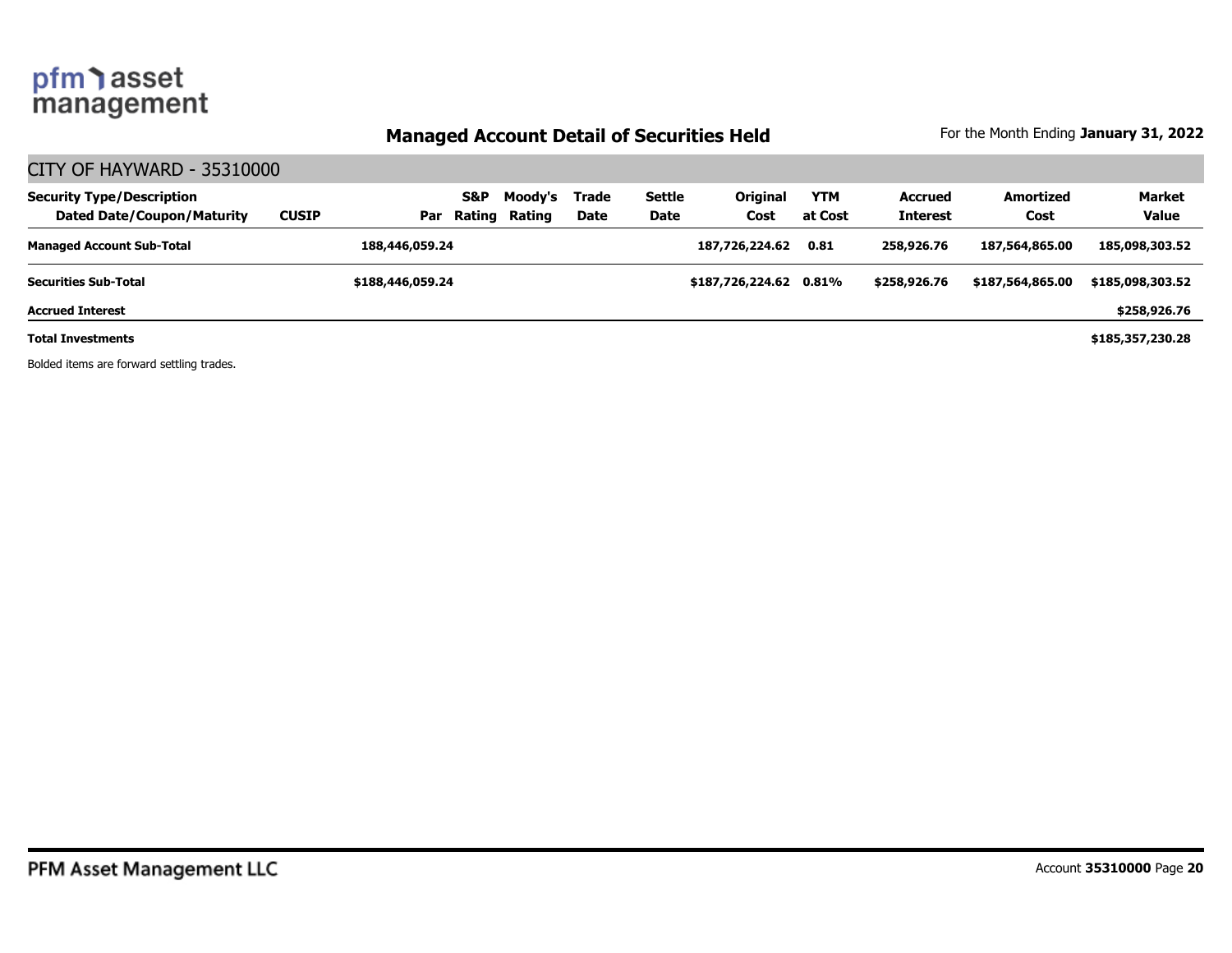### **Managed Account Fair Market Value & Analytics** For the Month Ending January 31, 2022

| <b>Security Type/Description</b><br><b>Dated Date/Coupon/Maturity</b> | <b>CUSIP</b> | Par                  | <b>Broker</b> | <b>Next Call</b><br><b>Date</b> | <b>Market</b><br><b>Price</b> | <b>Market</b><br><b>Value</b> | <b>Unreal G/L</b><br><b>On Cost</b> | Unreal G/L<br><b>Amort Cost</b> | <b>Effective</b><br><b>Duration</b> | <b>YTM</b><br>at Mkt |
|-----------------------------------------------------------------------|--------------|----------------------|---------------|---------------------------------|-------------------------------|-------------------------------|-------------------------------------|---------------------------------|-------------------------------------|----------------------|
| <b>U.S. Treasury Bond / Note</b>                                      |              |                      |               |                                 |                               |                               |                                     |                                 |                                     |                      |
| US TREASURY N/B NOTES<br>DTD 05/31/2021 0.125% 05/31/2023             | 91282CCD1    | 1,900,000.00 GOLDMAN |               |                                 | 98.89                         | 1,878,921.78                  | (19, 816.50)                        | (20, 222.94)                    | 1.33                                | 0.97                 |
| <b>US TREASURY NOTES</b><br>DTD 08/01/2016 1.250% 07/31/2023          | 912828S92    | 660,000.00 JPM_CHA   |               |                                 | 100.33                        | 662,165.59                    | (13, 483.63)                        | (8,576.00)                      | 1.49                                | 1.03                 |
| <b>US TREASURY NOTES</b><br>DTD 09/30/2021 0.250% 09/30/2023          | 91282CDA6    | 2,500,000.00 NOMURA  |               |                                 | 98.64                         | 2,466,015.50                  | (32,617.31)                         | (32,840.14)                     | 1.66                                | 1.08                 |
| US TREASURY N/B NOTES<br>DTD 10/31/2021 0.375% 10/31/2023             | 91282CDD0    | 3,000,000.00 JPM_CHA |               |                                 | 98.73                         | 2,962,031.40                  | (29, 296.73)                        | (30, 370.28)                    | 1.74                                | 1.11                 |
| <b>US TREASURY NOTES</b><br>DTD 11/15/2020 0.250% 11/15/2023          | 91282CAW1    | 3,450,000.00 NOMURA  |               |                                 | 98.45                         | 3,396,632.64                  | (56,601.74)                         | (55, 325.41)                    | 1.78                                | 1.13                 |
| <b>US TREASURY NOTES</b><br>DTD 12/15/2020 0.125% 12/15/2023          | 91282CBA8    | 2,260,000.00 CITIGRP |               |                                 | 98.11                         | 2,217,271.99                  | (33,899.89)                         | (36, 449.83)                    | 1.87                                | 1.15                 |
| <b>US TREASURY NOTES</b><br>DTD 12/15/2020 0.125% 12/15/2023          | 91282CBA8    | 3,250,000.00 BARCLAY |               |                                 | 98.11                         | 3,188,554.85                  | (53,701.01)                         | (56, 518.37)                    | 1.87                                | 1.15                 |
| <b>US TREASURY NOTES</b><br>DTD 01/15/2021 0.125% 01/15/2024          | 91282CBE0    | 2,450,000.00 JPM_CHA |               |                                 | 97.98                         | 2,400,617.31                  | (45, 458.86)                        | (46,782.61)                     | 1.95                                | 1.17                 |
| <b>US TREASURY NOTES</b><br>DTD 02/15/2021 0.125% 02/15/2024          | 91282CBM2    | 4,500,000.00 CITIGRP |               |                                 | 97.88                         | 4,404,375.00                  | (76, 113.28)                        | (82, 171.14)                    | 2.04                                | 1.18                 |
| <b>US TREASURY NOTES</b><br>DTD 05/01/2017 2.000% 04/30/2024          | 912828X70    | 400,000.00 JPM CHA   |               |                                 | 101.69                        | 406,750.00                    | (12,906.25)                         | (8, 281.25)                     | 2.20                                | 1.24                 |
| <b>US TREASURY NOTES</b><br>DTD 05/01/2017 2.000% 04/30/2024          | 912828X70    | 2,300,000.00 CITIGRP |               |                                 | 101.69                        | 2,338,812.50                  | (75, 378.91)                        | (44, 615.48)                    | 2.20                                | 1.24                 |
| US TREASURY N/B NOTES<br>DTD 06/15/2021 0.250% 06/15/2024             | 91282CCG4    | 3,400,000.00 JPM_CHA |               |                                 | 97.61                         | 3,318,718.92                  | (59, 234.21)                        | (63, 524.52)                    | 2.37                                | 1.28                 |
| US TREASURY N/B NOTES<br>DTD 07/15/2021 0.375% 07/15/2024             | 91282CCL3    | 750,000.00 CITIGRP   |               |                                 | 97.81                         | 733,593.75                    | (17, 285.16)                        | (17, 138.67)                    | 2.45                                | 1.28                 |
| US TREASURY N/B NOTES<br>DTD 07/15/2021 0.375% 07/15/2024             | 91282CCL3    | 760,000.00 NOMURA    |               |                                 | 97.81                         | 743,375.00                    | (16, 535.94)                        | (16, 550.58)                    | 2.45                                | 1.28                 |
| US TREASURY N/B NOTES<br>DTD 07/15/2021 0.375% 07/15/2024             | 91282CCL3    | 1,700,000.00 CITIGRP |               |                                 | 97.81                         | 1,662,812.50                  | (35, 394.53)                        | (35,687.77)                     | 2.45                                | 1.28                 |
| US TREASURY N/B NOTES<br>DTD 08/15/2021 0.375% 08/15/2024             | 91282CCT6    | 3,275,000.00 JPM_CHA |               |                                 | 97.70                         | 3,199,777.18                  | (71,640.79)                         | (72, 143.01)                    | 2.53                                | 1.30                 |
| US TREASURY N/B NOTES<br>DTD 09/15/2021 0.375% 09/15/2024             | 91282CCX7    | 3,000,000.00 MERRILL |               |                                 | 97.58                         | 2,927,343.60                  | (60, 468.90)                        | (61,806.69)                     | 2.60                                | 1.32                 |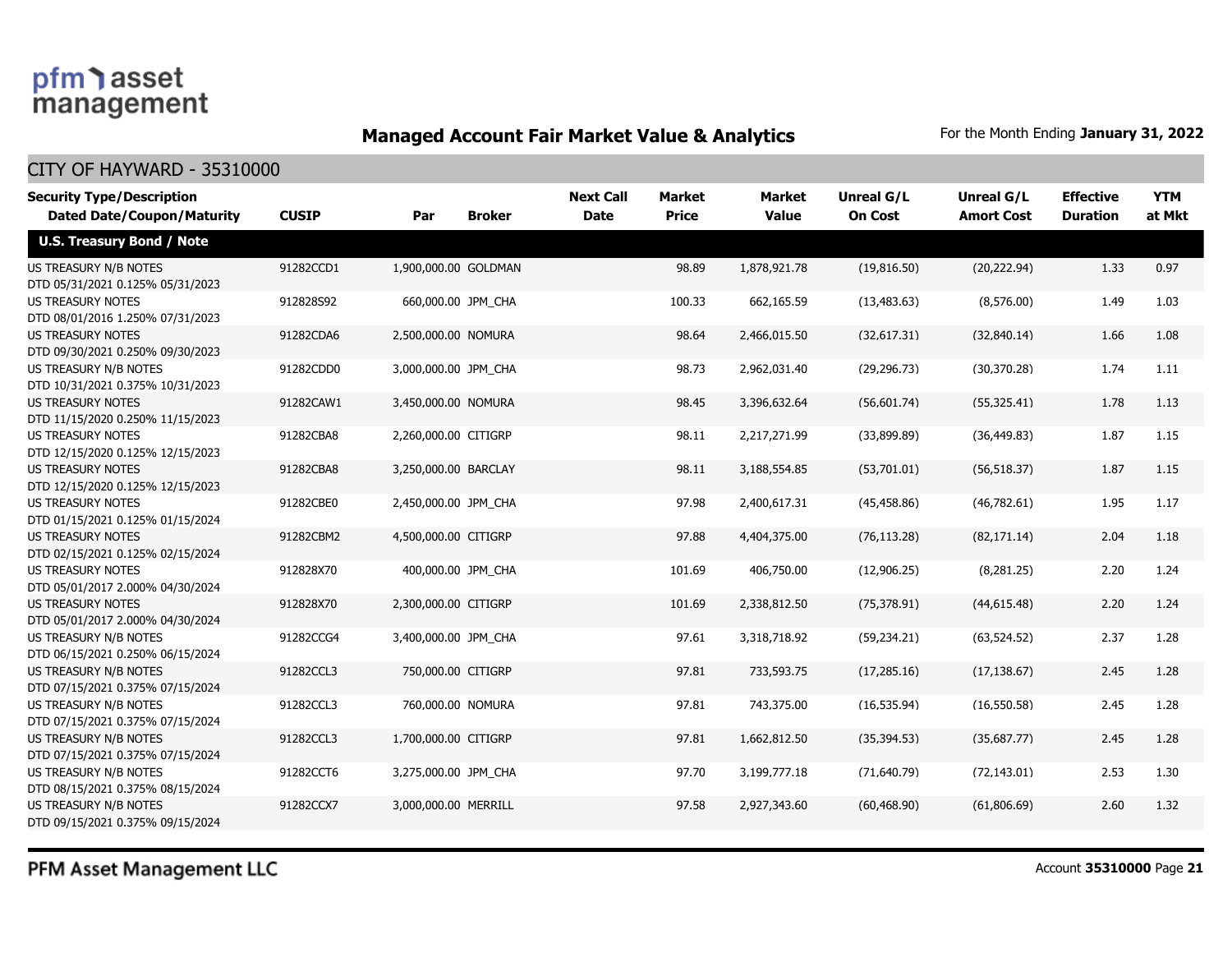### **Managed Account Fair Market Value & Analytics** For the Month Ending January 31, 2022

CITY OF HAYWARD - 35310000

| <b>Security Type/Description</b><br><b>Dated Date/Coupon/Maturity</b> | <b>CUSIP</b> | Par                   | <b>Broker</b> | <b>Next Call</b><br><b>Date</b> | <b>Market</b><br><b>Price</b> | <b>Market</b><br><b>Value</b> | <b>Unreal G/L</b><br><b>On Cost</b> | Unreal G/L<br><b>Amort Cost</b> | <b>Effective</b><br><b>Duration</b> | <b>YTM</b><br>at Mkt |
|-----------------------------------------------------------------------|--------------|-----------------------|---------------|---------------------------------|-------------------------------|-------------------------------|-------------------------------------|---------------------------------|-------------------------------------|----------------------|
| <b>U.S. Treasury Bond / Note</b>                                      |              |                       |               |                                 |                               |                               |                                     |                                 |                                     |                      |
| <b>US TREASURY NOTES</b><br>DTD 10/31/2019 1.500% 10/31/2024          | 912828YM6    | 2,000,000.00 MERRILL  |               |                                 | 100.41                        | 2,008,125.00                  | (64, 921.88)                        | (49, 383.65)                    | 2.69                                | 1.35                 |
| US TREASURY N/B NOTES<br>DTD 11/15/2021 0.750% 11/15/2024             | 91282CDH1    | 10,000,000.00 NOMURA  |               |                                 | 98.36                         | 9,835,938.00                  | (137, 499.50)                       | (139, 389.90)                   | 2.76                                | 1.35                 |
| <b>US TREASURY NOTES</b><br>DTD 11/30/2019 1.500% 11/30/2024          | 912828YV6    | 425,000.00 NOMURA     |               |                                 | 100.39                        | 426,660.14                    | (13,795.91)                         | (10,991.29)                     | 2.77                                | 1.36                 |
| <b>US TREASURY NOTES</b><br>DTD 11/30/2019 1.500% 11/30/2024          | 912828YV6    | 4,000,000.00 JPM_CHA  |               |                                 | 100.39                        | 4,015,624.80                  | (132, 812.70)                       | (104, 922.32)                   | 2.77                                | 1.36                 |
| <b>US TREASURY NOTES</b><br>DTD 05/31/2020 0.250% 05/31/2025          | 912828ZT0    | 10,000,000.00 CITIGRP |               |                                 | 96.13                         | 9,612,500.00                  | (131,640.63)                        | (147, 075.30)                   | 3.32                                | 1.45                 |
| <b>US TREASURY NOTES</b><br>DTD 07/31/2020 0.250% 07/31/2025          | 91282CAB7    | 5,850,000.00 CITIGRP  |               |                                 | 95.84                         | 5,606,859.38                  | (54, 386.71)                        | (58, 297.96)                    | 3.49                                | 1.47                 |
| <b>US TREASURY NOTES</b><br>DTD 10/31/2020 0.250% 10/31/2025          | 91282CAT8    | 10,000,000.00 NOMURA  |               |                                 | 95.44                         | 9,543,750.00                  | (136, 718.75)                       | (153, 954.88)                   | 3.73                                | 1.51                 |
| <b>US TREASURY NOTES</b><br>DTD 01/31/2021 0.375% 01/31/2026          | 91282CBH3    | 600,000.00 NOMURA     |               |                                 | 95.47                         | 572,812.50                    | (7,640.63)                          | (8, 111.01)                     | 3.97                                | 1.55                 |
| <b>US TREASURY NOTES</b><br>DTD 01/31/2021 0.375% 01/31/2026          | 91282CBH3    | 10,000,000.00 MERRILL |               |                                 | 95.47                         | 9,546,875.00                  | (143, 359.38)                       | (159,069.21)                    | 3.97                                | 1.55                 |
| US TREASURY N/B NOTES<br>DTD 06/30/2021 0.875% 06/30/2026             | 91282CCJ8    | 10,000,000.00 MERRILL |               |                                 | 96.98                         | 9,698,438.00                  | (101, 171.38)                       | (108, 832.67)                   | 4.34                                | 1.58                 |
| US TREASURY N/B NOTES<br>DTD 07/31/2021 0.625% 07/31/2026             | 91282CCP4    | 2,450,000.00 JPM_CHA  |               |                                 | 95.83                         | 2,347,788.94                  | (10, 527.47)                        | (11,303.04)                     | 4.44                                | 1.59                 |
| <b>US TREASURY N/B NOTES</b><br>DTD 10/31/2021 1.125% 10/31/2026      | 91282CDG3    | 5,000,000.00 CITIGRP  |               |                                 | 97.78                         | 4,889,062.50                  | (88, 867.19)                        | (89, 817.76)                    | 4.63                                | 1.61                 |
| <b>Security Type Sub-Total</b>                                        |              | 109,880,000.00        |               |                                 |                               | 107,012,203.77                | (1,733,175.77)                      | (1,730,153.68)                  | 3.06                                | 1.38                 |
| <b>Supra-National Agency Bond / Note</b>                              |              |                       |               |                                 |                               |                               |                                     |                                 |                                     |                      |
| INTL BK OF RECON AND DEV NOTE<br>DTD 04/20/2021 0.126% 04/20/2023     | 459058JV6    | 910,000,00 TD         |               |                                 | 99.02                         | 901,107.48                    | (7,008.82)                          | (7,749.40)                      | 1.22                                | 0.93                 |
| INTER-AMERICAN DEVEL BK NOTES<br>DTD 04/24/2020 0.500% 05/24/2023     | 4581X0DM7    | 1,285,000.00 RBC      |               |                                 | 99.42                         | 1,277,571.42                  | (6,991.68)                          | (7, 243.33)                     | 1.31                                | 0.94                 |
| INTL BK RECON & DEVELOP NOTES<br>DTD 11/24/2020 0.250% 11/24/2023     | 459058JM6    | 1,375,000.00 TD       |               |                                 | 98.37                         | 1,352,525.63                  | (19,518.12)                         | (20.689.82)                     | 1.81                                | 1.16                 |

PFM Asset Management LLC

Account **35310000** Page **22**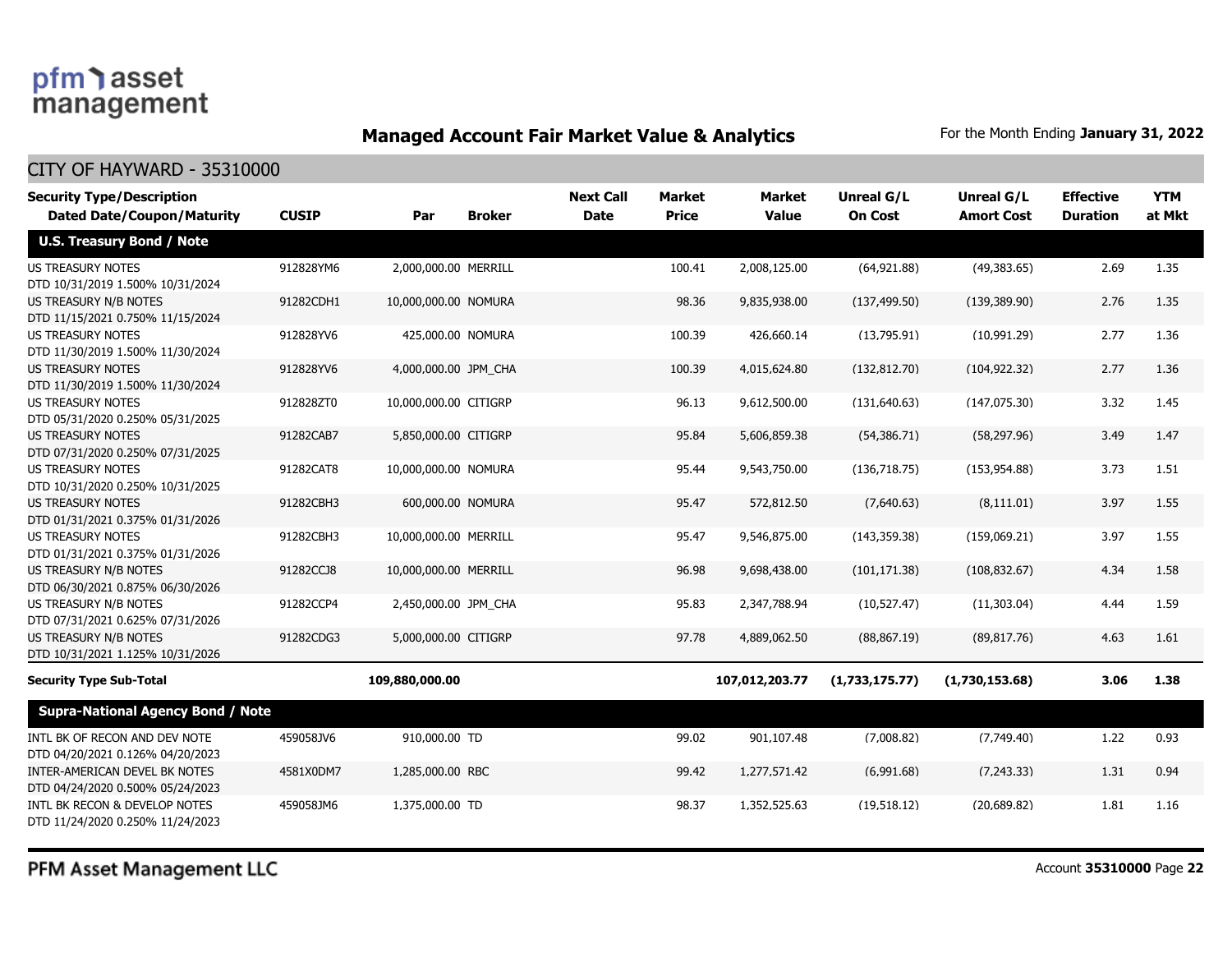# pfm) asset<br>management

### **Managed Account Fair Market Value & Analytics** For the Month Ending January 31, 2022

| <b>CITY OF HAYWARD - 35310000</b>                                                      |              |                       |               |                                 |                               |                               |                                     |                                        |                                     |                      |
|----------------------------------------------------------------------------------------|--------------|-----------------------|---------------|---------------------------------|-------------------------------|-------------------------------|-------------------------------------|----------------------------------------|-------------------------------------|----------------------|
| <b>Security Type/Description</b><br><b>Dated Date/Coupon/Maturity</b>                  | <b>CUSIP</b> | Par                   | <b>Broker</b> | <b>Next Call</b><br><b>Date</b> | <b>Market</b><br><b>Price</b> | <b>Market</b><br><b>Value</b> | <b>Unreal G/L</b><br><b>On Cost</b> | <b>Unreal G/L</b><br><b>Amort Cost</b> | <b>Effective</b><br><b>Duration</b> | <b>YTM</b><br>at Mkt |
| <b>Supra-National Agency Bond / Note</b>                                               |              |                       |               |                                 |                               |                               |                                     |                                        |                                     |                      |
| INTER-AMERICAN DEVEL BK NOTES<br>DTD 09/23/2021 0.500% 09/23/2024                      | 4581X0DZ8    | 1,270,000.00 JPM_CHA  |               |                                 | 97.83                         | 1,242,414.33                  | (26, 645.87)                        | (26,758.20)                            | 2.63                                | 1.34                 |
| <b>Security Type Sub-Total</b>                                                         |              | 4,840,000.00          |               |                                 |                               | 4,773,618.86                  | (60, 164.49)                        | (62, 440.75)                           | 1.78                                | 1.10                 |
| <b>Municipal Bond / Note</b>                                                           |              |                       |               |                                 |                               |                               |                                     |                                        |                                     |                      |
| CT ST TXBL GO BONDS<br>DTD 06/11/2020 2.500% 07/01/2022                                | 20772KJU4    | 305,000.00 SIEBERT    |               |                                 | 100.72                        | 307,180.75                    | (2,949.35)                          | 1,154.73                               | 0.42                                | 0.79                 |
| PALOMAR COMM COLL DIST, CA TXBL GO<br><b>BONDS</b><br>DTD 11/03/2020 0.441% 08/01/2022 | 697511EZ2    | 375,000.00 RBC        |               |                                 | 99.83                         | 374,347.50                    | (652.50)                            | (652.50)                               | 0.50                                | 0.79                 |
| CHAFFEY UHSD, CA TXBL GO BONDS<br>DTD 12/05/2019 1.913% 08/01/2022                     | 157411TH2    | 600,000.00 RBC        |               |                                 | 100.58                        | 603,462.00                    | 3,462.00                            | 3,462,00                               | 0.50                                | 0.76                 |
| OR ST DEPT OF TRANS TXBL REV BONDS<br>DTD 11/20/2019 1.855% 11/15/2022                 | 68607DTT2    | 600,000.00 CITIGRP    |               |                                 | 100.70                        | 604,218,00                    | 4,218,00                            | 4,218.00                               | 0.79                                | 0.96                 |
| NY ST URBAN DEV CORP TXBL REV BONDS<br>DTD 12/23/2020 0.480% 03/15/2023                | 650036DR4    | 290,000.00 WELLS_F    |               |                                 | 99.32                         | 288,013.50                    | (1,986.50)                          | (1,986.50)                             | 1.12                                | 1.09                 |
| UNIV OF CAL TXBL REV BONDS<br>DTD 07/16/2020 0.628% 05/15/2023                         | 91412HFK4    | 500,000.00 JPM_CHA    |               |                                 | 99.25                         | 496,240.00                    | (3,760.00)                          | (3,760.00)                             | 1.29                                | 1.22                 |
| CHAFFEY CMTY CLG DIST, CA TXBL GO<br><b>BONDS</b><br>DTD 09/24/2019 1.617% 06/01/2023  | 157432KD6    | 770,000.00 RBC        |               |                                 | 100.33                        | 772,564.10                    | (19,750.50)                         | (8,721.18)                             | 1.32                                | 1.36                 |
| CA ST EARTHQUAKE AUTH TXBL REV<br><b>BONDS</b><br>DTD 11/24/2020 1.477% 07/01/2023     | 13017HAK2    | 300,000.00 TFC        |               |                                 | 100.50                        | 301,485.00                    | (114.00)                            | 617.26                                 | 1.41                                | 1.12                 |
| WI DEPT OF TRANS TXBL REV BONDS<br>DTD 07/30/2020 0.420% 07/01/2023                    | 977123X52    | 625,000.00 WELLS_F    |               |                                 | 99.05                         | 619,043.75                    | (5,956.25)                          | (5,956.25)                             | 1.42                                | 1.10                 |
| AZ TRAN BOARD TXBL REV BONDS<br>DTD 02/12/2020 1.795% 07/01/2023                       | 040654XT7    | 1,235,000.00 JPM CHAS |               |                                 | 101.03                        | 1,247,720.50                  | 12,720.50                           | 12,720.50                              | 1.41                                | 1.06                 |
| LOS ANGELES CCD, CA TXBL GO BONDS<br>DTD 11/10/2020 0.444% 08/01/2023                  | 54438CYH9    | 310,000.00 MERRILL    |               |                                 | 98.78                         | 306,205.60                    | (3,794.40)                          | (3,794.40)                             | 1.50                                | 1.27                 |
| PALOMAR COMM COLL DIST, CA TXBL GO<br><b>BONDS</b><br>DTD 11/03/2020 0.580% 08/01/2023 | 697511FA6    | 350,000.00 RBC        |               |                                 | 98.90                         | 346,157.00                    | (3,843.00)                          | (3,843.00)                             | 1.49                                | 1.32                 |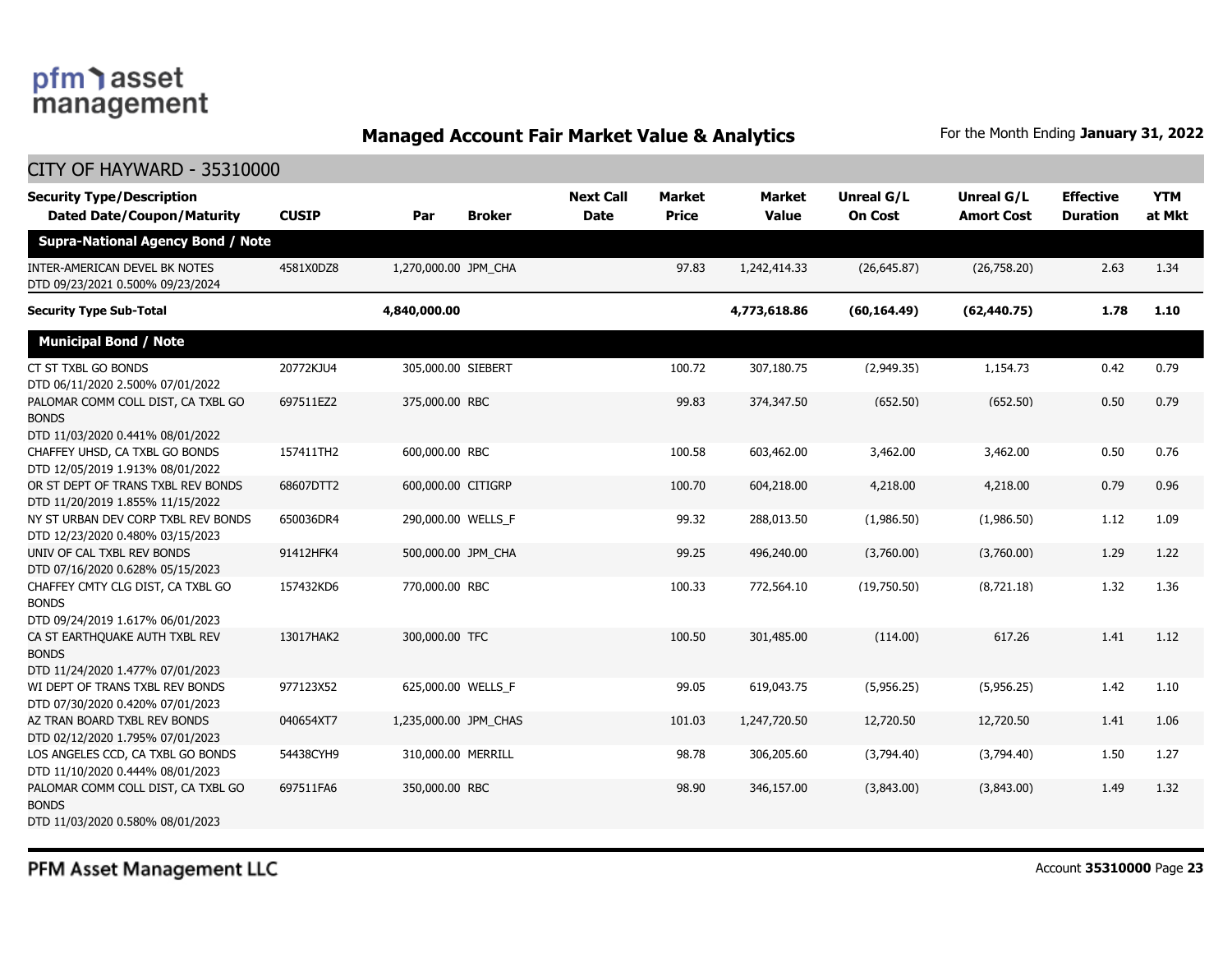### **Managed Account Fair Market Value & Analytics** For the Month Ending January 31, 2022

| <b>Security Type/Description</b>                                        |              |                       |                     | <b>Next Call</b> | <b>Market</b> | <b>Market</b><br><b>Value</b> | <b>Unreal G/L</b><br><b>On Cost</b> | Unreal G/L        | <b>Effective</b> | <b>YTM</b> |
|-------------------------------------------------------------------------|--------------|-----------------------|---------------------|------------------|---------------|-------------------------------|-------------------------------------|-------------------|------------------|------------|
| <b>Dated Date/Coupon/Maturity</b>                                       | <b>CUSIP</b> | Par                   | <b>Broker</b>       | <b>Date</b>      | <b>Price</b>  |                               |                                     | <b>Amort Cost</b> | <b>Duration</b>  | at Mkt     |
| <b>Municipal Bond / Note</b>                                            |              |                       |                     |                  |               |                               |                                     |                   |                  |            |
| MD ST TXBL GO BONDS<br>DTD 08/05/2020 0.410% 08/01/2023                 | 574193TP3    | 650,000.00 JPM_CHA    |                     |                  | 99.01         | 643,571.50                    | (6,428.50)                          | (6,428.50)        | 1.50             | 1.08       |
| CA ST UNIV TXBL REV BONDS<br>DTD 09/17/2020 0.475% 11/01/2023           | 13077DMJ8    |                       | 325,000.00 GOLDMAN  |                  | 98.54         | 320,245.25                    | (4,754.75)                          | (4,754.75)        | 1.75             | 1.32       |
| MS ST TXBL GO BONDS<br>DTD 08/06/2020 0.422% 11/01/2023                 | 605581MY0    | 475,000.00 WELLS F    |                     |                  | 98.60         | 468,335.75                    | (6,664.25)                          | (6,664.25)        | 1.75             | 1.23       |
| NY ST URBAN DEV CORP TXBL REV BONDS<br>DTD 12/23/2020 0.620% 03/15/2024 | 650036DS2    | 880,000.00 WELLS F    |                     |                  | 97.99         | 862,329.60                    | (17,670.40)                         | (17,670.40)       | 2.11             | 1.58       |
| MD ST T/E GO BONDS<br>DTD 08/30/2017 5.000% 08/01/2024                  | 574193PK8    | 500,000.00 MERRILL    |                     |                  | 109.91        | 549,530.00                    | (34,395.00)                         | 117.73            | 2.34             | 0.98       |
| FL ST BOARD OF ADMIN TXBL REV BONDS<br>DTD 09/16/2020 1.258% 07/01/2025 | 341271AD6    | 295,000.00 MERRILL    |                     |                  | 98.22         | 289,757.85                    | (5,242.15)                          | (5,242.15)        | 3.35             | 1.80       |
| LOS ANGELES USD, CA TXBL GO BONDS<br>DTD 11/10/2021 1.245% 07/01/2025   | 544647FB1    | 1,160,000.00 BARCLAY  |                     |                  | 99.21         | 1,150,801.20                  | (9, 198.80)                         | (9, 198.80)       | 3.35             | 1.48       |
| <b>Security Type Sub-Total</b>                                          |              | 10,545,000.00         |                     |                  |               | 10,551,208.85                 | (106,759.85)                        | (56, 382.46)      | 1.65             | 1.19       |
| <b>Federal Agency Commercial Mortgage-Backed Security</b>               |              |                       |                     |                  |               |                               |                                     |                   |                  |            |
| FHMS K023 A1<br>DTD 12/01/2012 1.583% 04/01/2022                        | 3137AWQG3    | 8,193.36 BAIRD        |                     |                  | 100.00        | 8,193.14                      | 177.74                              | 6.86              | 0.16             | 1.60       |
| FHMS K023 A1<br>DTD 12/01/2012 1.583% 04/01/2022                        | 3137AWQG3    |                       | 35,970.84 BARCLAYS  |                  | 100.00        | 35,969.87                     | 908.14                              | 38.64             | 0.16             | 1.60       |
| FHMS K023 A1<br>DTD 12/01/2012 1.583% 04/01/2022                        | 3137AWQG3    | 73,940.06 BAIRD       |                     |                  | 100.00        | 73,938.07                     | 1,615.45                            | 62.32             | 0.16             | 1.60       |
| FHLMC MULTIFAMILY STRUCTURED P<br>DTD 11/01/2015 2.716% 06/01/2022      | 3137BLUR7    |                       | 444,920.93 JPM CHAS |                  | 100.29        | 446,231.00                    | 1,863.62                            | 1,366.80          | 0.21             | 1.84       |
| FHLMC MULTIFAMILY STRUCTURED P<br>DTD 12/01/2012 2.355% 07/01/2022      | 3137AVXN2    |                       | 547,821.83 WELLS_FA |                  | 100.48        | 550,437.16                    | 603.79                              | 2,343.50          | 0.42             | 1.21       |
| FHLMC MULTIFAMILY STRUCTURED P<br>DTD 12/01/2012 2.355% 07/01/2022      | 3137AVXN2    | 1,179,629.56 WELLS_FA |                     |                  | 100.48        | 1,185,261.17                  | 10,239.54                           | 6,214.40          | 0.42             | 1.21       |
| FHLMC MULTIFAMILY STRUCTURED P<br>DTD 12/01/2012 2.307% 08/01/2022      | 3137AWQH1    | 1,250,000.00 CANT FIT |                     |                  | 100.58        | 1,257,196.79                  | (11,260.24)                         | 4,036.22          | 0.50             | 1.16       |
| FHLMC MULTIFAMILY STRUCTURED P<br>DTD 05/01/2013 2.510% 11/01/2022      | 3137B1BS0    | 500,000.00 PTRU       |                     |                  | 100.90        | 504,519.72                    | (5, 128.72)                         | 1,842.87          | 0.71             | 1.30       |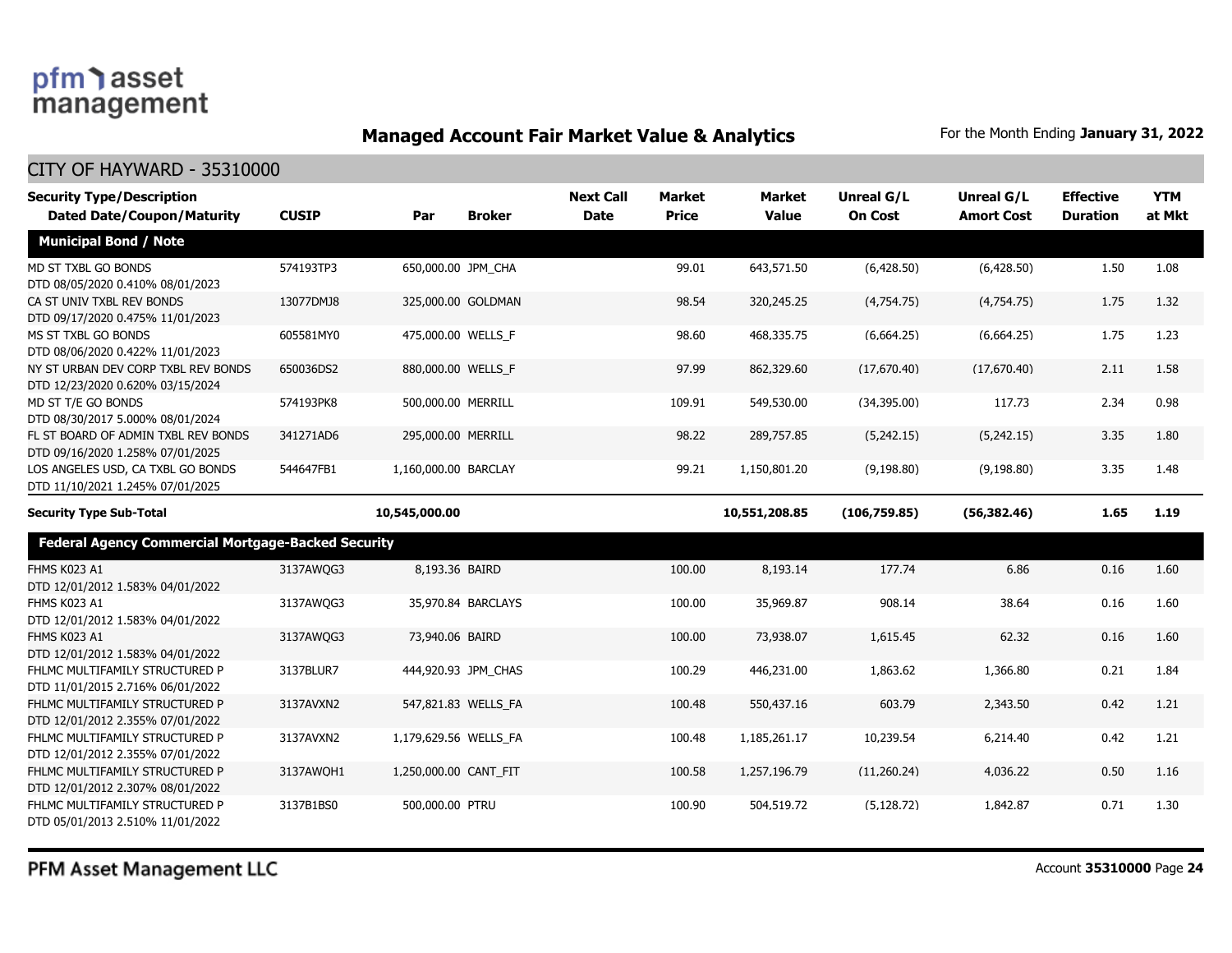### **Managed Account Fair Market Value & Analytics** For the Month Ending January 31, 2022

| <b>Security Type/Description</b><br><b>Dated Date/Coupon/Maturity</b> | <b>CUSIP</b> | Par                  | <b>Broker</b>       | <b>Next Call</b><br><b>Date</b> | <b>Market</b><br><b>Price</b> | <b>Market</b><br><b>Value</b> | <b>Unreal G/L</b><br><b>On Cost</b> | <b>Unreal G/L</b><br><b>Amort Cost</b> | <b>Effective</b><br><b>Duration</b> | <b>YTM</b><br>at Mkt |
|-----------------------------------------------------------------------|--------------|----------------------|---------------------|---------------------------------|-------------------------------|-------------------------------|-------------------------------------|----------------------------------------|-------------------------------------|----------------------|
| Federal Agency Commercial Mortgage-Backed Security                    |              |                      |                     |                                 |                               |                               |                                     |                                        |                                     |                      |
| FANNIEMAE-ACES<br>DTD 02/01/2013 2.509% 11/01/2022                    | 3136ACGJ4    |                      | 628,781.09 JPM CHAS |                                 | 100.30                        | 630,662.70                    | (5,879.92)                          | 149.07                                 | 0.73                                | 2.11                 |
| FHLMC MULTIFAMILY STRUCTURED P<br>DTD 05/01/2013 2.510% 11/01/2022    | 3137B1BS0    | 1,065,000.00 CITIGRP |                     |                                 | 100.90                        | 1,074,627.00                  | 308.25                              | 7,563.72                               | 0.71                                | 1.30                 |
| FNA 2013-M7 A2<br>DTD 05/01/2013 2.280% 12/01/2022                    | 3136AEGO4    | 182,837.90 BAIRD     |                     |                                 | 100.45                        | 183,652.67                    | (324.50)                            | 520.23                                 | 0.84                                | 1.74                 |
| FNA 2013-M7 A2<br>DTD 05/01/2013 2.280% 12/01/2022                    | 3136AEGO4    | 242,221.14 BAIRD     |                     |                                 | 100.45                        | 243,300.54                    | (2,093.94)                          | 263.86                                 | 0.84                                | 1.74                 |
| FHMS KP05 A<br>DTD 12/01/2018 3.203% 07/01/2023                       | 3137FKK39    | 16,841.60 CSFB       |                     |                                 | 101.76                        | 17,138.30                     | 296.75                              | 296.72                                 | 1.42                                | 1.94                 |
| FHMS KJ27 A1<br>DTD 11/01/2019 2.092% 07/01/2024                      | 3137FQ3V3    |                      | 145,579.75 JPM_CHAS |                                 | 100.94                        | 146,953.48                    | 1,377.22                            | 1,375.56                               | 0.92                                | 1.69                 |
| FHMS KJ30 A1<br>DTD 07/01/2020 0.526% 01/01/2025                      | 3137FUZN7    | 293,841.52 JPM_CHA   |                     |                                 | 98.18                         | 288,501.37                    | (5,334.57)                          | (5,336.47)                             | 2.05                                | 1.16                 |
| <b>Security Type Sub-Total</b>                                        |              | 6,615,579.58         |                     |                                 |                               | 6,646,582.98                  | (12, 631.39)                        | 20,744.30                              | 0.62                                | 1.40                 |
| <b>Federal Agency Bond / Note</b>                                     |              |                      |                     |                                 |                               |                               |                                     |                                        |                                     |                      |
| FREDDIE MAC NOTES<br>DTD 04/20/2020 0.375% 04/20/2023                 | 3137EAEO8    | 3,825,000.00 CITIGRP |                     |                                 | 99.36                         | 3,800,481.75                  | (14, 955.75)                        | (20, 649.59)                           | 1.22                                | 0.90                 |
| <b>FREDDIE MAC NOTES</b><br>DTD 05/07/2020 0.375% 05/05/2023          | 3137EAER6    | 1,750,000.00 JEFFERI |                     |                                 | 99.29                         | 1,737,531.25                  | (16,073.75)                         | (14,017.61)                            | 1.26                                | 0.94                 |
| <b>FREDDIE MAC NOTES</b><br>DTD 05/07/2020 0.375% 05/05/2023          | 3137EAER6    | 2,410,000.00 WELLS_F |                     |                                 | 99.29                         | 2,392,828.75                  | (16, 159.05)                        | (16,747.11)                            | 1.26                                | 0.94                 |
| <b>FANNIE MAE NOTES</b><br>DTD 05/22/2020 0.250% 05/22/2023           | 3135G04Q3    | 1,550,000.00 WELLS_F |                     |                                 | 99.07                         | 1,535,631.50                  | (11,656.00)                         | (13, 178.81)                           | 1.31                                | 0.96                 |
| <b>FANNIE MAE NOTES</b><br>DTD 05/22/2020 0.250% 05/22/2023           | 3135G04Q3    | 2,550,000.00 CITIGRP |                     |                                 | 99.07                         | 2,526,361.50                  | (15,963.00)                         | (20, 308.95)                           | 1.31                                | 0.96                 |
| <b>FREDDIE MAC NOTES</b><br>DTD 06/26/2020 0.250% 06/26/2023          | 3137EAES4    | 2,340,000.00 TD      |                     |                                 | 98.95                         | 2,315,462.76                  | (17,704.44)                         | (21, 354.84)                           | 1.40                                | 1.00                 |
| <b>FANNIE MAE NOTES</b><br>DTD 07/10/2020 0.250% 07/10/2023           | 3135G05G4    | 1,000,000.00 WELLS_F |                     |                                 | 98.89                         | 988,942.00                    | (10,698.00)                         | (10, 870.30)                           | 1.44                                | 1.02                 |
| <b>FANNIE MAE NOTES</b><br>DTD 07/10/2020 0.250% 07/10/2023           | 3135G05G4    | 2,455,000.00 CITIGRP |                     |                                 | 98.89                         | 2,427,852.61                  | (21,869.14)                         | (24,621.54)                            | 1.44                                | 1.02                 |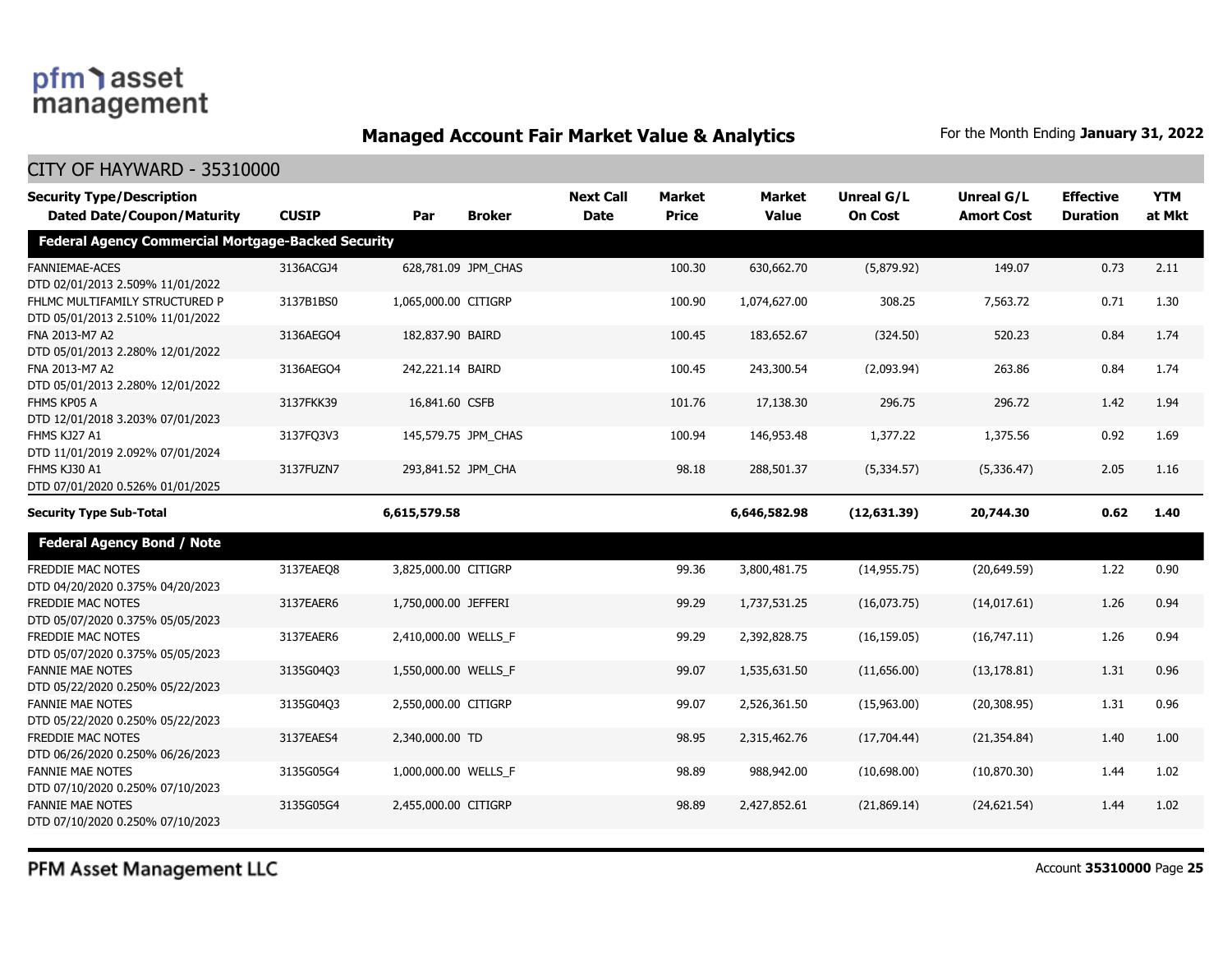### **Managed Account Fair Market Value & Analytics** For the Month Ending January 31, 2022

| <b>Security Type/Description</b><br><b>Dated Date/Coupon/Maturity</b>                  | <b>CUSIP</b> | Par                  | <b>Broker</b> | <b>Next Call</b><br><b>Date</b> | <b>Market</b><br><b>Price</b> | <b>Market</b><br><b>Value</b> | <b>Unreal G/L</b><br><b>On Cost</b> | Unreal G/L<br><b>Amort Cost</b> | <b>Effective</b><br><b>Duration</b> | <b>YTM</b><br>at Mkt |
|----------------------------------------------------------------------------------------|--------------|----------------------|---------------|---------------------------------|-------------------------------|-------------------------------|-------------------------------------|---------------------------------|-------------------------------------|----------------------|
| <b>Federal Agency Bond / Note</b>                                                      |              |                      |               |                                 |                               |                               |                                     |                                 |                                     |                      |
| FANNIE MAE NOTES (CALLABLE)<br>DTD 08/10/2020 0.300% 08/10/2023                        | 3135G05R0    | 1,950,000.00 CITIGRP |               | 08/10/22                        | 98.80                         | 1,926,523.95                  | (19,810.05)                         | (21,614.54)                     | 0.53                                | 1.10                 |
| <b>FREDDIE MAC NOTES</b><br>DTD 08/21/2020 0.250% 08/24/2023                           | 3137EAEV7    | 2,325,000.00 CITIGRP |               |                                 | 98.74                         | 2,295,700.35                  | (26, 928.15)                        | (28,070.70)                     | 1.56                                | 1.06                 |
| <b>FREDDIE MAC NOTES</b><br>DTD 09/04/2020 0.250% 09/08/2023                           | 3137EAEW5    | 710,000.00 NOMURA    |               |                                 | 98.68                         | 700,608.83                    | (9,520.83)                          | (9,460.07)                      | 1.60                                | 1.08                 |
| <b>FREDDIE MAC NOTES</b><br>DTD 09/04/2020 0.250% 09/08/2023                           | 3137EAEW5    | 900,000.00 NOMURA    |               |                                 | 98.68                         | 888,095.70                    | (11,616.30)                         | (11,746.37)                     | 1.60                                | 1.08                 |
| FREDDIE MAC NOTES<br>DTD 09/04/2020 0.250% 09/08/2023                                  | 3137EAEW5    | 1,590,000.00 WELLS_F |               |                                 | 98.68                         | 1,568,969.07                  | (20, 506.23)                        | (20,752.11)                     | 1.60                                | 1.08                 |
| <b>FREDDIE MAC NOTES</b><br>DTD 12/04/2020 0.250% 12/04/2023                           | 3137EAFA2    | 2,130,000.00 CITIGRP |               |                                 | 98.32                         | 2,094,220.26                  | (33,671.04)                         | (34, 487.56)                    | 1.84                                | 1.17                 |
| <b>Security Type Sub-Total</b>                                                         |              | 27,485,000.00        |               |                                 |                               | 27,199,210.28                 | (247, 131.73)                       | (267,880.10)                    | 1.36                                | 1.01                 |
| <b>Corporate Note</b>                                                                  |              |                      |               |                                 |                               |                               |                                     |                                 |                                     |                      |
| EXXON MOBIL CORPORATION CORPORATE<br><b>NOTES</b><br>DTD 04/15/2020 1.571% 04/15/2023  | 30231GBL5    | 150,000.00 CITIGRP   |               |                                 | 100.53                        | 150,796.95                    | (1,075.05)                          | 27.78                           | 1.20                                | 1.13                 |
| <b>CHEVRON CORP CORPORATE NOTES</b><br>DTD 05/11/2020 1.141% 05/11/2023                | 166764BV1    | 150,000.00 JPM CHA   |               |                                 | 100.05                        | 150,068.25                    | 68.25                               | 68.25                           | 1.27                                | 1.10                 |
| PACCAR FINANCIAL CORP CORPORATE<br><b>NOTES</b><br>DTD 06/08/2020 0.800% 06/08/2023    | 69371RQ82    | 175,000.00 TD        |               |                                 | 99.33                         | 173,819.28                    | (937.47)                            | (1,071.42)                      | 1.35                                | 1.30                 |
| CATERPILLAR FINL SERVICE CORPORATE<br><b>NOTES</b><br>DTD 07/08/2020 0.650% 07/07/2023 | 14913R2D8    | 325,000.00 BARCLAY   |               |                                 | 99.34                         | 322,839.73                    | (1,978.27)                          | (2,073.60)                      | 1.43                                | 1.12                 |
| PACCAR FINANCIAL CORP CORPORATE<br><b>NOTES</b><br>DTD 08/11/2020 0.350% 08/11/2023    | 69371RO90    | 325,000.00 BNP PAR   |               |                                 | 98.67                         | 320,670.03                    | (3,904.22)                          | (4, 113.79)                     | 1.53                                | 1.23                 |
| TOYOTA MOTOR CREDIT CORP<br><b>CORPORATE NOTES</b><br>DTD 08/14/2020 0.500% 08/14/2023 | 89236THF5    | 530,000.00 JPM_CHA   |               |                                 | 98.80                         | 523,648.48                    | (5,943.42)                          | (6, 143.18)                     | 1.53                                | 1.29                 |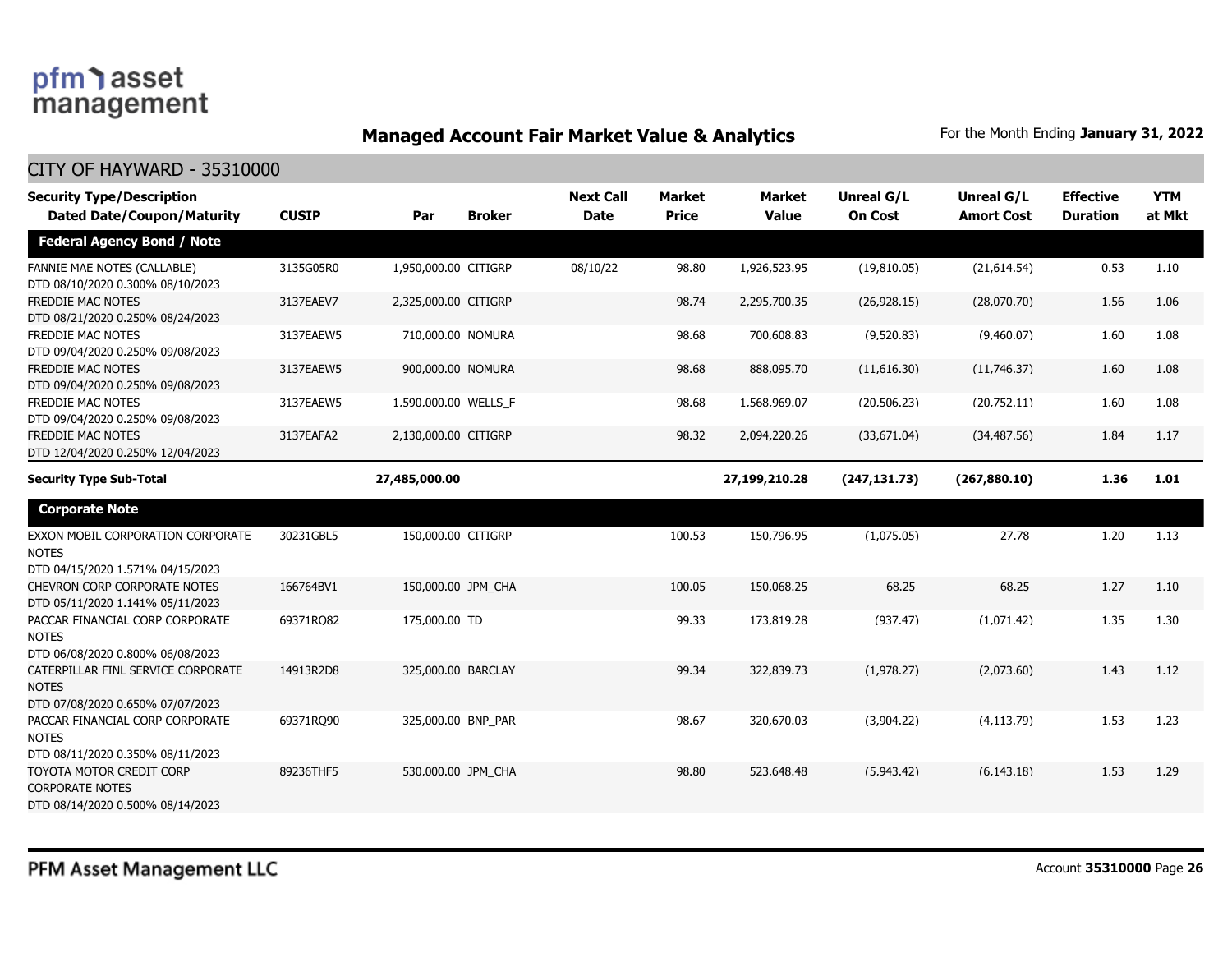### **Managed Account Fair Market Value & Analytics** For the Month Ending January 31, 2022

| <b>Security Type/Description</b><br><b>Dated Date/Coupon/Maturity</b>                  | <b>CUSIP</b> | Par                | <b>Broker</b>      | <b>Next Call</b><br><b>Date</b> | <b>Market</b><br><b>Price</b> | <b>Market</b><br><b>Value</b> | <b>Unreal G/L</b><br><b>On Cost</b> | Unreal G/L<br><b>Amort Cost</b> | <b>Effective</b><br><b>Duration</b> | <b>YTM</b><br>at Mkt |
|----------------------------------------------------------------------------------------|--------------|--------------------|--------------------|---------------------------------|-------------------------------|-------------------------------|-------------------------------------|---------------------------------|-------------------------------------|----------------------|
| <b>Corporate Note</b>                                                                  |              |                    |                    |                                 |                               |                               |                                     |                                 |                                     |                      |
| <b>IBM CORP NOTES</b><br>DTD 02/12/2014 3.625% 02/12/2024                              | 459200HU8    |                    | 275,000.00 WELLS_F |                                 | 104.07                        | 286,184.80                    | (16, 130.95)                        | (5,351.94)                      | 1.95                                | 1.58                 |
| <b>GOLDMAN SACHS CORP NOTES</b><br>DTD 03/03/2014 4.000% 03/03/2024                    | 38141GVM3    | 325,000.00 TD      |                    |                                 | 104.48                        | 339,547.98                    | (18,680.02)                         | (7,770.21)                      | 2.00                                | 1.81                 |
| <b>CHARLES SCHWAB CORP NOTES</b><br>(CALLABLE)<br>DTD 03/18/2021 0.750% 03/18/2024     | 808513BN4    | 405,000.00 CSFB    |                    | 02/18/24                        | 98.33                         | 398,232.45                    | (6, 565.05)                         | (6,624.17)                      | 2.03                                | 1.55                 |
| MORGAN STANLEY CORP NOTES<br>(CALLABLE)<br>DTD 04/22/2021 0.731% 04/05/2024            | 61772BAA1    |                    | 245,000.00 MORGAN  | 04/05/23                        | 99.20                         | 243,045.64                    | (1,954.36)                          | (1,954.36)                      | 1.18                                | 1.10                 |
| COMCAST CORP (CALLABLE) CORPORATE<br><b>NOTES</b><br>DTD 10/05/2018 3.700% 04/15/2024  | 20030NCR0    | 150,000.00 CITIGRP |                    | 03/15/24                        | 104.38                        | 156,564.15                    | (7, 774.35)                         | (1,330.20)                      | 2.04                                | 1.67                 |
| MORGAN STANLEY CORP NOTES<br>DTD 04/24/2018 3.737% 04/24/2024                          | 61744YAQ1    | 300,000.00 CSFB    |                    |                                 | 102.67                        | 308,021.70                    | (14,829.30)                         | (6,313.07)                      | 2.14                                | 2.50                 |
| AMAZON.COM INC CORPORATE NOTES<br>DTD 05/12/2021 0.450% 05/12/2024                     | 023135BW5    |                    | 355,000.00 JPM_CHA |                                 | 97.84                         | 347,344.07                    | (7, 137.63)                         | (7,262.95)                      | 2.27                                | 1.41                 |
| UNITEDHEALTH GROUP INC (CALLABLE)<br>CORP N<br>DTD 05/19/2021 0.550% 05/15/2024        | 91324PEB4    | 435,000.00 CITIGRP |                    | 05/15/22                        | 97.82                         | 425,519.61                    | (9,027.99)                          | (9, 134.88)                     | 0.30                                | 1.52                 |
| CATERPILLAR FINL SERVICE CORPORATE<br><b>NOTES</b><br>DTD 05/17/2021 0.450% 05/17/2024 | 14913R2L0    |                    | 325,000.00 JPM_CHA |                                 | 97.59                         | 317,176.93                    | (7, 387.57)                         | (7,490.88)                      | 2.29                                | 1.52                 |
| ASTRAZENECA FINANCE LLC (CALLABLE)<br><b>CORP</b><br>DTD 05/28/2021 0.700% 05/28/2024  | 04636NAC7    |                    | 665,000.00 MORGAN  | 05/28/22                        | 97.95                         | 651,349.55                    | (13,590.60)                         | (13,604.20)                     | 0.33                                | 1.60                 |
| JOHN DEERE CAPITAL CORP CORPORATE<br><b>NOTES</b><br>DTD 06/10/2021 0.450% 06/07/2024  | 24422EVQ9    | 170,000.00 LOOP    |                    |                                 | 97.79                         | 166,246.40                    | (3,541.10)                          | (3,586.98)                      | 2.34                                | 1.41                 |
| TARGET CORP CORPORATE NOTES<br>DTD 06/26/2014 3.500% 07/01/2024                        | 87612EBD7    |                    | 600,000.00 MORGAN  |                                 | 104.53                        | 627,193.20                    | (10,390.80)                         | (7,845.43)                      | 2.34                                | 1.58                 |
| BANK OF AMERICA CORP NOTES<br>DTD 07/23/2018 3.864% 07/23/2024                         | 06051GHL6    | 150,000.00 MERRILL |                    |                                 | 103.30                        | 154,957.35                    | (7,665.15)                          | (3,336.21)                      | 2.39                                | 2.48                 |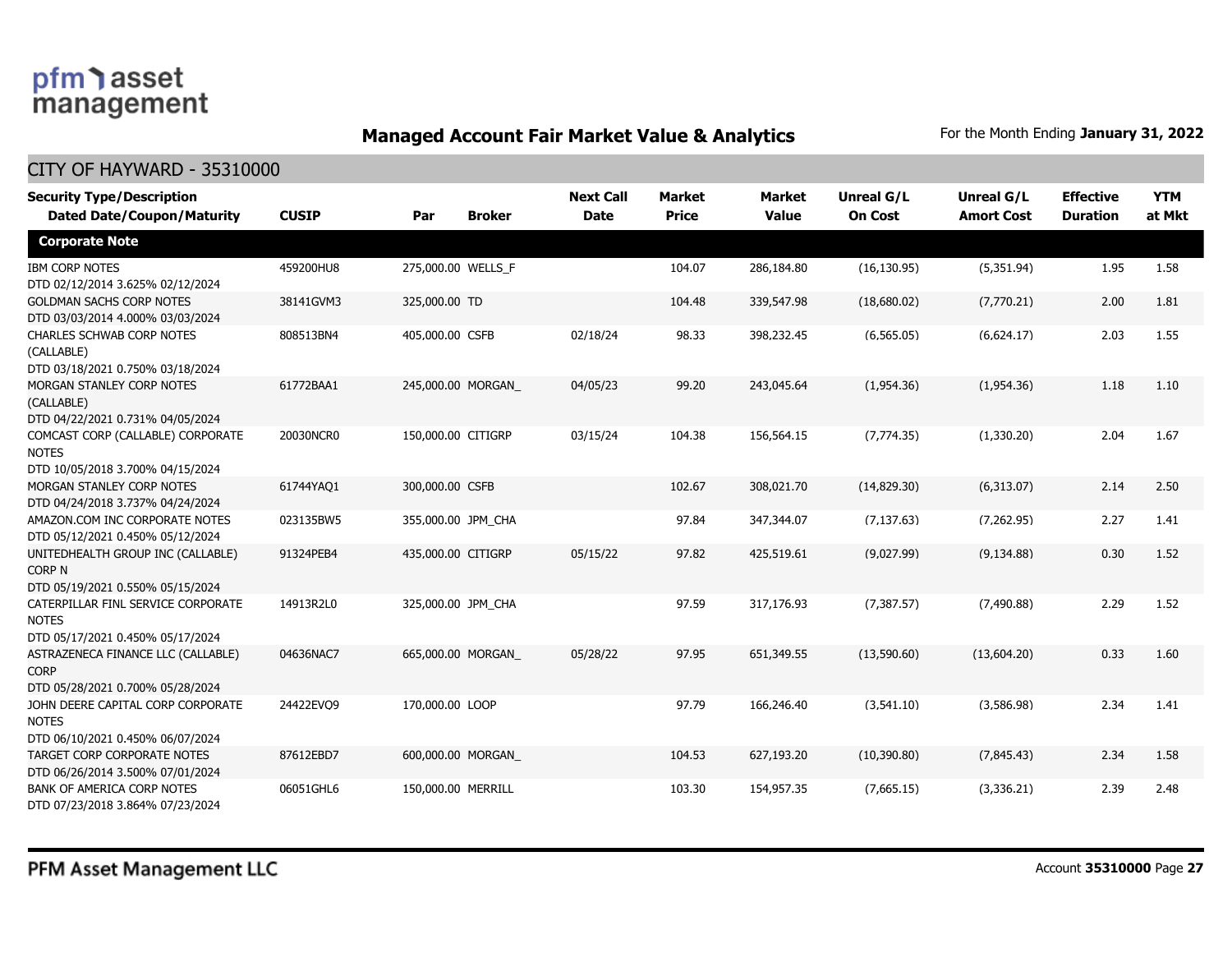### **Managed Account Fair Market Value & Analytics** For the Month Ending January 31, 2022

#### CITY OF HAYWARD - 35310000

| <b>Security Type/Description</b><br><b>Dated Date/Coupon/Maturity</b>                  | <b>CUSIP</b> | Par                | <b>Broker</b> | <b>Next Call</b><br><b>Date</b> | <b>Market</b><br><b>Price</b> | <b>Market</b><br><b>Value</b> | <b>Unreal G/L</b><br><b>On Cost</b> | Unreal G/L<br><b>Amort Cost</b> | <b>Effective</b><br><b>Duration</b> | <b>YTM</b><br>at Mkt |
|----------------------------------------------------------------------------------------|--------------|--------------------|---------------|---------------------------------|-------------------------------|-------------------------------|-------------------------------------|---------------------------------|-------------------------------------|----------------------|
| <b>Corporate Note</b>                                                                  |              |                    |               |                                 |                               |                               |                                     |                                 |                                     |                      |
| BANK OF AMERICA CORP NOTES<br>DTD 07/23/2018 3.864% 07/23/2024                         | 06051GHL6    | 300,000.00 SUSQ    |               |                                 | 103.30                        | 309,914.70                    | (17, 235.30)                        | (7, 467.08)                     | 2.39                                | 2.48                 |
| BRISTOL MYERS SQUIBB CO CORP NOTES<br>(CALL<br>DTD 01/26/2020 2.900% 07/26/2024        | 110122CM8    | 144,000.00 HSBC    |               | 06/26/24                        | 103.45                        | 148,964.40                    | (6,942.96)                          | (2,716.64)                      | 2.34                                | 1.48                 |
| AMERICAN EXPRESS CO CORP NOTES<br>(CALLABLE<br>DTD 07/30/2019 2.500% 07/30/2024        | 025816CG2    | 400,000.00 CITIGRP |               | 06/30/24                        | 102.00                        | 408,018.80                    | (6,301.20)                          | (5,246.04)                      | 2.36                                | 1.68                 |
| AMERICAN HONDA FINANCE CORPORATE<br><b>NOTES</b><br>DTD 09/09/2021 0.750% 08/09/2024   | 02665WDY4    | 200,000.00 BNP_PAR |               |                                 | 97.79                         | 195,584.80                    | (4,283.20)                          | (4,301.17)                      | 2.50                                | 1.65                 |
| UNILEVER CAPITAL CORP (CALLABLE)<br><b>CORPORA</b><br>DTD 08/12/2021 0.626% 08/12/2024 | 904764BN6    | 225,000.00 DEUTSCH |               | 08/12/22                        | 97.57                         | 219,521.70                    | (5,478.30)                          | (5,478.30)                      | 0.53                                | 1.61                 |
| BMW US CAPITAL LLC CORPORATE NOTES<br>DTD 08/12/2021 0.750% 08/12/2024                 | 05565EBU8    | 265,000.00 GOLDMAN |               |                                 | 97.75                         | 259,035.91                    | (5,940.24)                          | (5,944.00)                      | 2.50                                | 1.66                 |
| NESTLE HOLDINGS INC CORP NOTES<br>(CALLABLE<br>DTD 09/14/2021 0.606% 09/14/2024        | 641062AU8    | 710,000.00 JPM_CHA |               | 09/14/23                        | 97.40                         | 691,535.03                    | (18, 464.97)                        | (18, 464.97)                    | 1.61                                | 1.62                 |
| JPMORGAN CHASE & CO CORPORATE<br><b>NOTES (CAL</b><br>DTD 09/16/2020 0.653% 09/16/2024 | 46647PBS4    | 125,000.00 CSFB    |               | 09/16/23                        | 98.75                         | 123,437.50                    | (1,530.00)                          | (1,540.98)                      | 1.62                                | 1.14                 |
| JPMORGAN CHASE & CO CORPORATE<br><b>NOTES (CAL</b><br>DTD 09/16/2020 0.653% 09/16/2024 | 46647PBS4    | 485,000.00 JPM_CHA |               | 09/16/23                        | 98.75                         | 478,937.50                    | (6,062.50)                          | (6,062.50)                      | 1.62                                | 1.14                 |
| GOLDMAN SACHS GROUP INC CORPORATE<br><b>NOTES</b><br>DTD 10/21/2021 0.925% 10/21/2024  | 38141GYL2    | 325,000.00 GOLDMAN |               |                                 | 98.46                         | 320,000.53                    | (4,999.47)                          | (4,999.47)                      | 2.69                                | 1.50                 |
| BANK OF AMERICA CORP (CALLABLE)<br><b>CORPORAT</b><br>DTD 10/21/2020 0.810% 10/24/2024 | 06051GJH3    | 625,000.00 MERRILL |               | 10/24/23                        | 98.50                         | 615,653.13                    | (9,346.87)                          | (9,346.87)                      | 1.72                                | 1.37                 |
| COOPERATIEVE RABOBANK UA<br><b>CORPORATE NOTES</b><br>DTD 01/12/2022 1.375% 01/10/2025 | 21688AAS1    | 750,000.00 BMO     |               |                                 | 98.96                         | 742,197.00                    | (1,930.50)                          | (1,973.92)                      | 2.89                                | 1.74                 |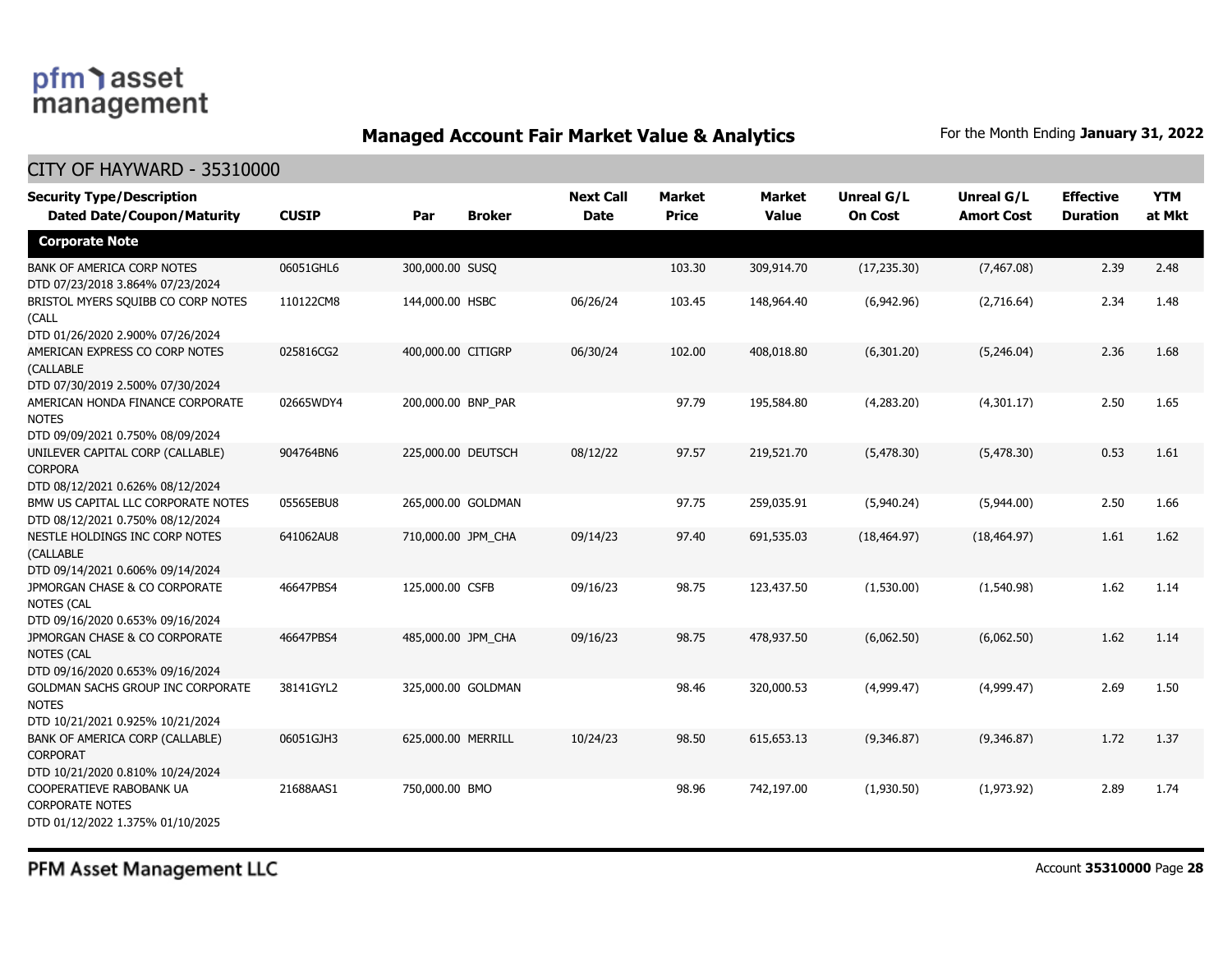### **Managed Account Fair Market Value & Analytics** For the Month Ending January 31, 2022

#### CITY OF HAYWARD - 35310000

| <b>Security Type/Description</b><br><b>Dated Date/Coupon/Maturity</b>                                                                | <b>CUSIP</b> | Par                | <b>Broker</b> | <b>Next Call</b><br><b>Date</b> | <b>Market</b><br><b>Price</b> | <b>Market</b><br><b>Value</b> | <b>Unreal G/L</b><br><b>On Cost</b> | Unreal G/L<br><b>Amort Cost</b> | <b>Effective</b><br><b>Duration</b> | <b>YTM</b><br>at Mkt |
|--------------------------------------------------------------------------------------------------------------------------------------|--------------|--------------------|---------------|---------------------------------|-------------------------------|-------------------------------|-------------------------------------|---------------------------------|-------------------------------------|----------------------|
| <b>Corporate Note</b>                                                                                                                |              |                    |               |                                 |                               |                               |                                     |                                 |                                     |                      |
| AMERICAN HONDA FINANCE CORPORATE<br><b>NOTES</b>                                                                                     | 02665WEA5    | 750,000.00 MERRILL |               |                                 | 99.37                         | 745,310.25                    | (4,097.25)                          | (4, 107.52)                     | 2.90                                | 1.72                 |
| DTD 01/13/2022 1.500% 01/13/2025<br><b>NATIONAL RURAL UTIL COOP</b><br><b>CORPORATE NOTES</b><br>DTD 02/07/2022 1.875%<br>02/07/2025 | 63743HFC1    | 405,000.00 MIZUHO  |               |                                 | 100.00                        | 404,987.85                    | 0.00                                | 0.00                            | 0.00                                | 1.88                 |
| MERCK & CO INC CORP NOTES<br>DTD 02/10/2015 2.750% 02/10/2025                                                                        | 58933YAR6    | 295,000.00 MERRILL |               | 11/10/24                        | 103.02                        | 303,915.49                    | (10,318.51)                         | (5,614.00)                      | 2.66                                | 1.72                 |
| TOYOTA MOTOR CREDIT CORP CORP<br><b>NOTES</b><br>DTD 02/13/2020 1.800% 02/13/2025                                                    | 89236TGT6    | 450,000.00 TD      |               |                                 | 100.04                        | 450,179.55                    | (12, 289.95)                        | (11,007.66)                     | 2.94                                | 1.79                 |
| JPMORGAN CHASE & CO CORP NOTES<br><b>(CALLABLE</b><br>DTD 02/16/2021 0.563% 02/16/2025                                               | 46647PBY1    | 265,000.00 JPM_CHA |               | 02/16/24                        | 97.53                         | 258,444.43                    | (6, 555.57)                         | (6, 555.57)                     | 2.03                                | 1.40                 |
| EXXON MOBIL CORP CORPORATE NT<br>(CALLABLE)<br>DTD 03/06/2015 2.709% 03/06/2025                                                      | 30231GAF9    | 300,000.00 MORGAN  |               | 12/06/24                        | 102.67                        | 308,008.80                    | (10, 567.20)                        | (6,319.68)                      | 2.73                                | 1.82                 |
| BURLINGTN NORTH SANTA FE CORP<br><b>NOTES (CAL</b><br>DTD 03/09/2015 3.000% 04/01/2025                                               | 12189LAV3    | 300,000.00 BNP PAR |               | 01/01/25                        | 103.43                        | 310,302.60                    | (12,899.40)                         | (7, 423.46)                     | 2.79                                | 1.88                 |
| BANK OF NY MELLON (CALLABLE) CORP<br><b>NOTES</b><br>DTD 04/24/2020 1.600% 04/24/2025                                                | 06406RAN7    | 325,000.00 BARCLAY |               | 03/24/25                        | 99.31                         | 322,758.80                    | (11, 558.95)                        | (9, 477.12)                     | 3.07                                | 1.82                 |
| CITIGROUP INC CORPORATE NOTES<br>DTD 05/04/2021 0.981% 05/01/2025                                                                    | 172967MX6    | 325,000.00 MERRILL |               |                                 | 97.76                         | 317,721.95                    | (8, 129.55)                         | (7,970.11)                      | 3.20                                | 1.69                 |
| JPMORGAN CHASE & CO CORPORATE<br><b>NOTES</b><br>DTD 06/01/2021 0.824% 06/01/2025                                                    | 46647PCH7    | 615,000.00 JPM_CHA |               |                                 | 97.49                         | 599,582.57                    | (15, 417.43)                        | (15, 417.43)                    | 3.29                                | 1.60                 |
| CITIGROUP INC CORP NOTES (CALLABLE)<br>DTD 01/25/2022 2.014% 01/25/2026                                                              | 17327CAN3    | 455,000.00 CITIGRP |               |                                 | 99.88                         | 454,438.53                    | (561.47)                            | (561.47)                        | 3.85                                | 2.05                 |
| GOLDMAN SACHS GROUP INC CORPORATE<br><b>NOTES</b><br>DTD 02/12/2021 0.855% 02/12/2026                                                | 38141GXS8    | 450,000.00 DEUTSCH |               |                                 | 96.45                         | 434,024.10                    | (6,629.40)                          | (7,007.16)                      | 3.96                                | 1.77                 |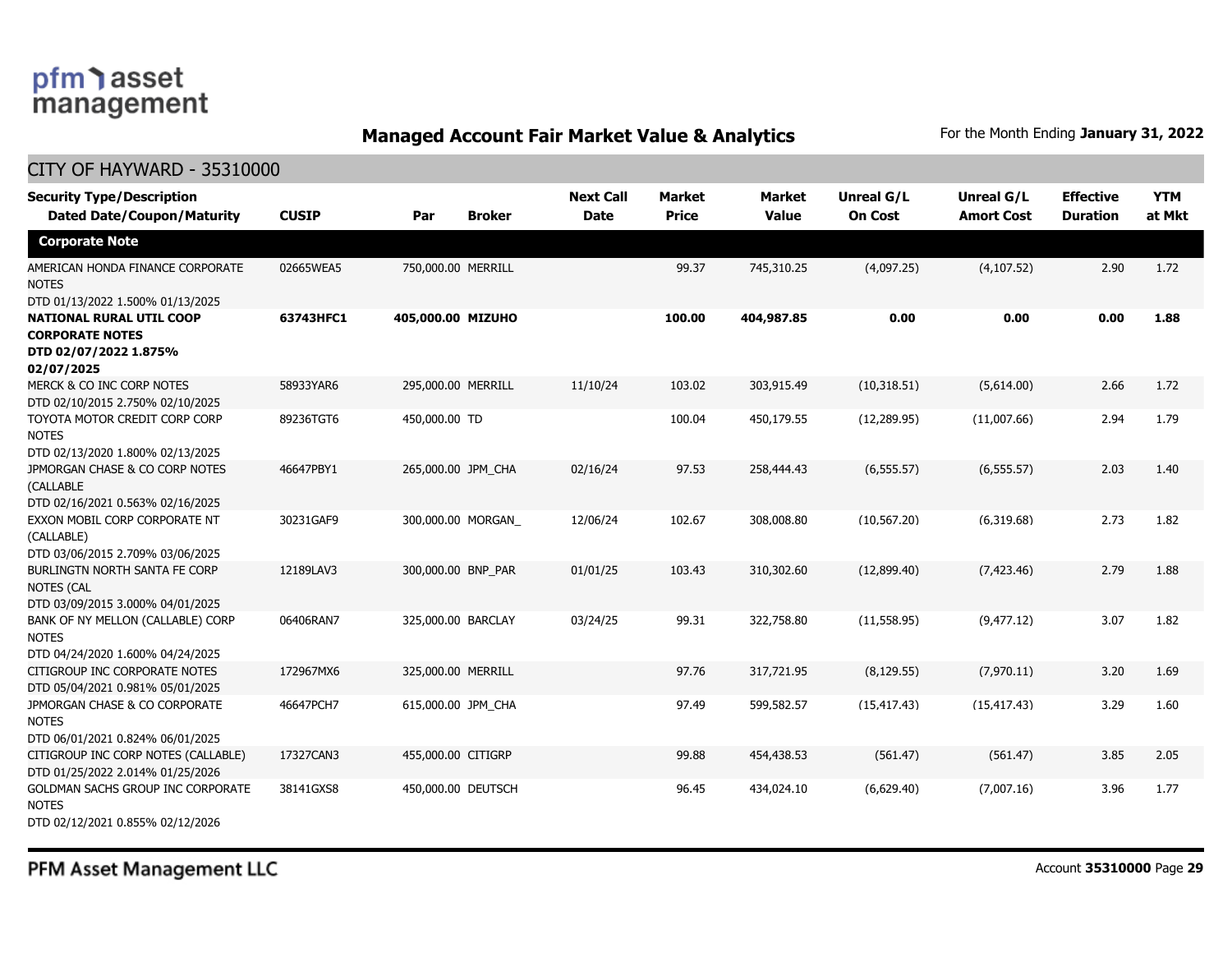### **Managed Account Fair Market Value & Analytics** For the Month Ending January 31, 2022

| <b>Security Type/Description</b><br><b>Dated Date/Coupon/Maturity</b>                  | <b>CUSIP</b> | Par                | <b>Broker</b> | <b>Next Call</b><br><b>Date</b> | <b>Market</b><br><b>Price</b> | <b>Market</b><br><b>Value</b> | <b>Unreal G/L</b><br><b>On Cost</b> | Unreal G/L<br><b>Amort Cost</b> | <b>Effective</b><br><b>Duration</b> | <b>YTM</b><br>at Mkt |
|----------------------------------------------------------------------------------------|--------------|--------------------|---------------|---------------------------------|-------------------------------|-------------------------------|-------------------------------------|---------------------------------|-------------------------------------|----------------------|
| <b>Corporate Note</b>                                                                  |              |                    |               |                                 |                               |                               |                                     |                                 |                                     |                      |
| ASTRAZENECA FINANCE LLC (CALLABLE)<br><b>CORP</b><br>DTD 05/28/2021 1.200% 05/28/2026  | 04636NAA1    | 450,000.00 MKTX    |               | 04/28/26                        | 96.74                         | 435,317.40                    | (8,220.60)                          | (8,465,04)                      | 4.14                                | 1.99                 |
| BANK OF AMERICA CORP NOTES<br>(CALLABLE)<br>DTD 06/16/2020 1.319% 06/19/2026           | 06051GJD2    | 450,000.00 MERRILL |               | 06/19/25                        | 96.84                         | 435,769.20                    | (10.068.30)                         | (10, 223.67)                    | 3.32                                | 2.08                 |
| MORGAN STANLEY CORP NOTES<br>DTD 07/25/2016 3.125% 07/27/2026                          | 61761J3R8    | 400,000.00 MKTX    |               |                                 | 103.36                        | 413,436.40                    | (9,995.60)                          | (9, 140.52)                     | 4.23                                | 2.33                 |
| AMERICAN HONDA FINANCE CORPORATE<br><b>NOTES</b><br>DTD 09/09/2021 1.300% 09/09/2026   | 02665WDZ1    | 450,000.00 MKTX    |               |                                 | 96.87                         | 435,899.70                    | (7,368.30)                          | (7,607.76)                      | 4.46                                | 2.02                 |
| JOHN DEERE CAPITAL CORP CORPORATE<br><b>NOTES</b><br>DTD 10/13/2021 1.300% 10/13/2026  | 24422EVW6    | 450,000.00 MORGAN  |               |                                 | 97.21                         | 437,426.55                    | (7,776.45)                          | (7,943.82)                      | 4.56                                | 1.92                 |
| BANK OF NY MELLON CORP CORPORATE<br><b>NOTES</b><br>DTD 07/27/2021 1.050% 10/15/2026   | 06406RAV9    | 450,000.00 JSEB    |               |                                 | 95.69                         | 430,596.90                    | (9,233.10)                          | (9,587.54)                      | 4.59                                | 2.01                 |
| CITIGROUP INC (CALLABLE) CORP NOTES<br>DTD 10/21/2016 3.200% 10/21/2026                | 172967KY6    | 400,000.00 MERRILL |               | 07/21/26                        | 103.72                        | 414,889.60                    | (8,866.40)                          | (7,996.42)                      | 4.17                                | 2.36                 |
| AMERICAN EXPRESS CO (CALLABLE)<br><b>CORPORATE</b><br>DTD 11/04/2021 1.650% 11/04/2026 | 025816CM9    | 450,000.00 DEUTSCH |               | 10/04/26                        | 97.77                         | 439,987.05                    | (9, 139.95)                         | (9, 173.77)                     | 4.50                                | 2.14                 |
| TOYOTA MOTOR CREDIT CORP<br><b>CORPORATE NOTES</b><br>DTD 01/13/2022 1.900% 01/13/2027 | 89236TJV8    | 500,000.00 CREDAG  |               |                                 | 99.37                         | 496,834.00                    | (3,521.00)                          | (3,518.27)                      | 4.74                                | 2.03                 |
| TARGET CORP CORPORATE NOTES<br>DTD 01/24/2022 1.950% 01/15/2027                        | 87612EBM7    | 180,000.00 CITIGRP |               |                                 | 99.80                         | 179,647.38                    | (46.62)                             | (47.97)                         | 4.75                                | 1.99                 |
| TARGET CORP CORPORATE NOTES<br>DTD 01/24/2022 1.950% 01/15/2027                        | 87612EBM7    | 275,000.00 MORGAN  |               |                                 | 99.80                         | 274,461.28                    | (1, 536.97)                         | (1,533.67)                      | 4.75                                | 1.99                 |
| <b>Security Type Sub-Total</b>                                                         |              | 19,999,000.00      |               |                                 |                               | 19,879,967.93                 | (401,758.53)                        | (325, 153.01)                   | 2.63                                | 1.72                 |
| <b>Certificate of Deposit</b>                                                          |              |                    |               |                                 |                               |                               |                                     |                                 |                                     |                      |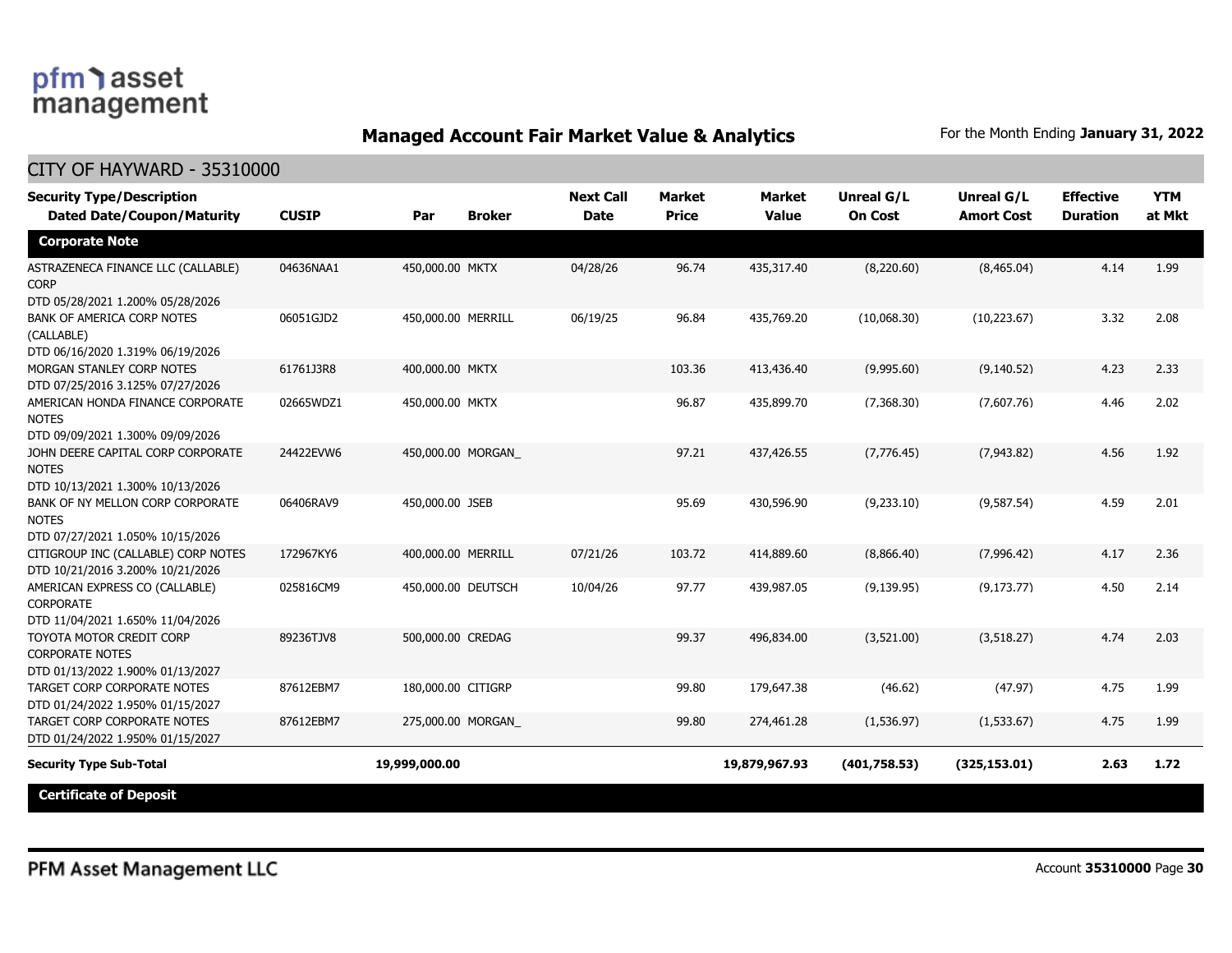### **Managed Account Fair Market Value & Analytics** For the Month Ending January 31, 2022

| <b>Security Type/Description</b><br><b>Dated Date/Coupon/Maturity</b> | <b>CUSIP</b> | Par                 | <b>Broker</b>      | <b>Next Call</b><br><b>Date</b> | <b>Market</b><br><b>Price</b> | <b>Market</b><br><b>Value</b> | <b>Unreal G/L</b><br><b>On Cost</b> | Unreal G/L<br><b>Amort Cost</b> | <b>Effective</b><br><b>Duration</b> | <b>YTM</b><br>at Mkt |
|-----------------------------------------------------------------------|--------------|---------------------|--------------------|---------------------------------|-------------------------------|-------------------------------|-------------------------------------|---------------------------------|-------------------------------------|----------------------|
| <b>Certificate of Deposit</b>                                         |              |                     |                    |                                 |                               |                               |                                     |                                 |                                     |                      |
| SKANDINAV ENSKILDA BANK LT CD<br>DTD 09/03/2019 1.860% 08/26/2022     | 83050PDR7    | 625,000.00 BARCLAYS |                    |                                 | 100.71                        | 629,418.75                    | 4,418.75                            | 4,418.75                        | 0.57                                | 0.58                 |
| DNB BANK ASA/NY LT CD<br>DTD 12/06/2019 2.040% 12/02/2022             | 23341VZT1    | 625,000.00 GOLDMAN  |                    |                                 | 101.06                        | 631,640,63                    | 6,640.63                            | 6,640.63                        | 0.83                                | 0.75                 |
| CREDIT SUISSE NEW YORK CERT DEPOS<br>DTD 03/23/2021 0.590% 03/17/2023 | 22552G3C2    | 975,000.00 CSFB     |                    |                                 | 99.54                         | 970,474.05                    | (4,525.95)                          | (4,525.95)                      | 1.12                                | 1.00                 |
| <b>Security Type Sub-Total</b>                                        |              | 2,225,000.00        |                    |                                 |                               | 2,231,533.43                  | 6,533.43                            | 6,533.43                        | 0.88                                | 0.81                 |
| <b>Bank Note</b>                                                      |              |                     |                    |                                 |                               |                               |                                     |                                 |                                     |                      |
| PNC BANK NA CORP NOTES<br>DTD 06/08/2018 3.500% 06/08/2023            | 69353RFL7    | 300,000.00 TD       |                    |                                 | 102.91                        | 308,732.40                    | (12,507.60)                         | 8,732.40                        | 1.33                                | 1.33                 |
| <b>Security Type Sub-Total</b>                                        |              | 300,000.00          |                    |                                 |                               | 308,732.40                    | (12,507.60)                         | 8,732.40                        | 1.33                                | 1.33                 |
| <b>Asset-Backed Security</b>                                          |              |                     |                    |                                 |                               |                               |                                     |                                 |                                     |                      |
| <b>VWALT 2019-A A3</b><br>DTD 10/04/2019 1.990% 11/21/2022            | 92867XAD8    |                     | 55,163.61 JPM_CHAS |                                 | 100.12                        | 55,227.47                     | 64.73                               | 64.08                           | 0.11                                | 1.85                 |
| HAROT 2019-1 A3<br>DTD 02/27/2019 2.830% 03/20/2023                   | 43814WAC9    | 32,130.85 MERRILL   |                    |                                 | 100.41                        | 32,263.80                     | 133.80                              | 133.19                          | 0.22                                | 2.46                 |
| FORD CREDIT AUTO OWNER TRUST<br>DTD 10/23/2018 3.240% 04/15/2023      | 34532TAD4    |                     | 4,126.77 BARCLAYS  |                                 | 100.10                        | 4,130.99                      | 4.93                                | 4.41                            | 0.05                                | 3.15                 |
| CARMAX AUTO OWNER TRUST<br>DTD 07/25/2018 3.130% 06/15/2023           | 14313FAD1    |                     | 16,308.17 BARCLAYS |                                 | 100.18                        | 16,337.66                     | 31.72                               | 30.11                           | 0.08                                | 3.00                 |
| NAROT 2018-C A3<br>DTD 12/12/2018 3.220% 06/15/2023                   | 65478NAD7    | 29,627.52 MIZUHO    |                    |                                 | 100.40                        | 29,746.10                     | 124.25                              | 120.30                          | 0.15                                | 2.92                 |
| HYUNDAI AUTO RECEIVABLES TRUST<br>DTD 04/10/2019 2.660% 06/15/2023    | 44932NAD2    | 44,066.48 SOCGEN    |                    |                                 | 100.31                        | 44,204.01                     | 143.33                              | 139.43                          | 0.18                                | 2.43                 |
| GMALT 2020-3 A3<br>DTD 09/29/2020 0.450% 08/21/2023                   | 362569AC9    | 320,000.00 WELLS_F  |                    |                                 | 99.87                         | 319,594.72                    | (374.62)                            | (388.85)                        | 0.43                                | 0.53                 |
| CARMAX AUTO OWNER TRUST<br>DTD 10/24/2018 3.360% 09/15/2023           | 14315EAC4    | 44,362.64 MERRILL   |                    |                                 | 100.56                        | 44,612.29                     | 250.04                              | 249.78                          | 0.21                                | 3.00                 |
| COPAR 2019-1 A3<br>DTD 05/30/2019 2.510% 11/15/2023                   | 14042WAC4    |                     | 49,360.10 JPM CHAS |                                 | 100.51                        | 49,612.66                     | 262.56                              | 256.56                          | 0.28                                | 2.22                 |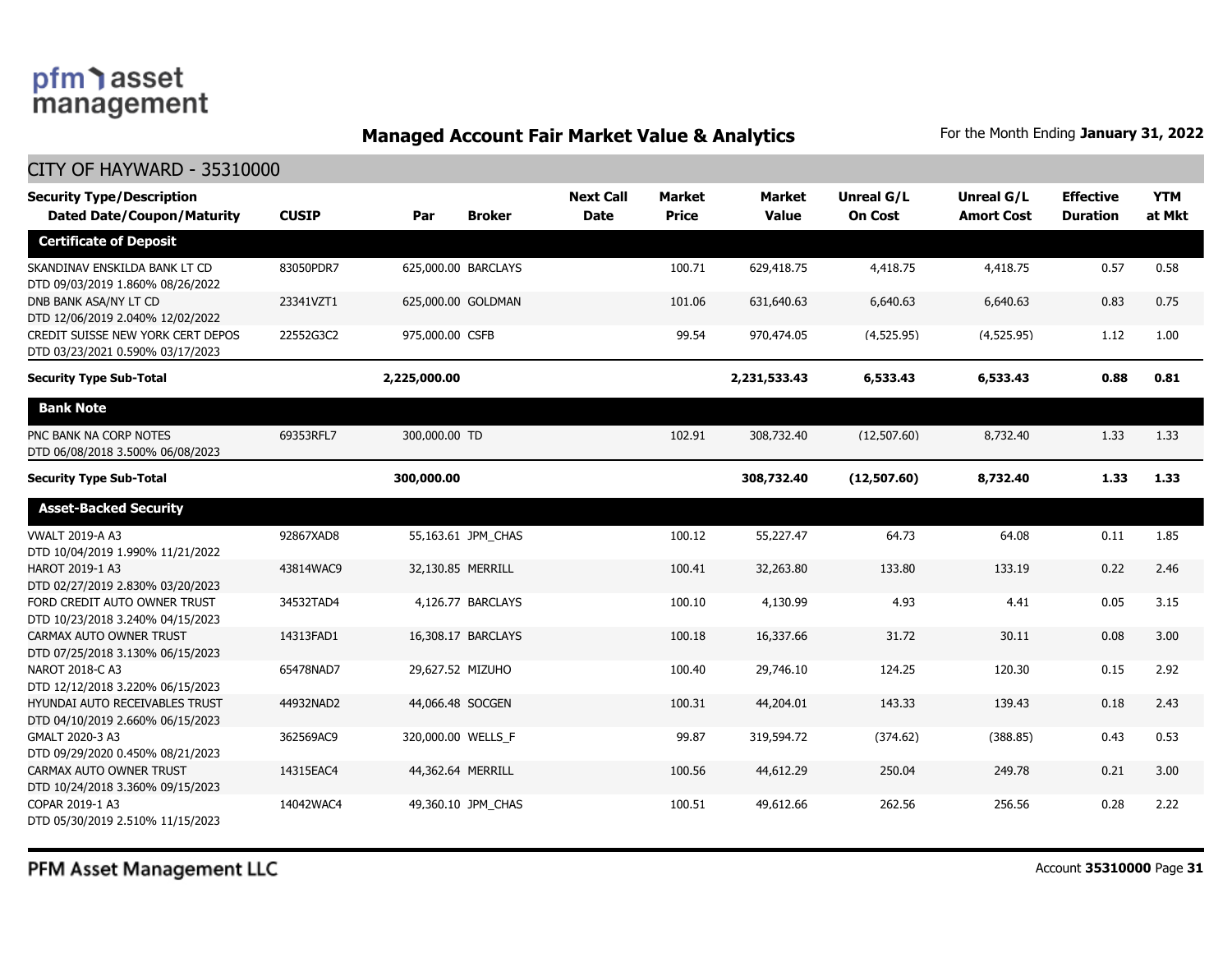### **Managed Account Fair Market Value & Analytics** For the Month Ending January 31, 2022

#### CITY OF HAYWARD - 35310000

| <b>Security Type/Description</b><br><b>Dated Date/Coupon/Maturity</b> | <b>CUSIP</b> | Par                | <b>Broker</b>      | <b>Next Call</b><br><b>Date</b> | <b>Market</b><br><b>Price</b> | <b>Market</b><br><b>Value</b> | <b>Unreal G/L</b><br><b>On Cost</b> | Unreal G/L<br><b>Amort Cost</b> | <b>Effective</b><br><b>Duration</b> | <b>YTM</b><br>at Mkt |
|-----------------------------------------------------------------------|--------------|--------------------|--------------------|---------------------------------|-------------------------------|-------------------------------|-------------------------------------|---------------------------------|-------------------------------------|----------------------|
| <b>Asset-Backed Security</b>                                          |              |                    |                    |                                 |                               |                               |                                     |                                 |                                     |                      |
| MBALT 2020-B A3<br>DTD 09/23/2020 0.400% 11/15/2023                   | 58769EAC2    | 170,000.00 MIZUHO  |                    |                                 | 99.59                         | 169,301.30                    | (690.08)                            | (693.80)                        | 0.70                                | 0.63                 |
| FIFTH THIRD AUTO TRUST<br>DTD 05/08/2019 2.640% 12/15/2023            | 31680YAD9    | 52,274.43 CSFB     |                    |                                 | 100.43                        | 52,501.73                     | 238.80                              | 231.96                          | 0.23                                | 2.40                 |
| BMWLT 2021-1 A3<br>DTD 03/10/2021 0.290% 01/25/2024                   | 05591RAC8    | 235,000.00 MIZUHO  |                    |                                 | 99.51                         | 233,851.30                    | (1, 141.25)                         | (1, 143.58)                     | 0.86                                | 0.54                 |
| <b>HDMOT 2019-A A3</b><br>DTD 06/26/2019 2.340% 02/15/2024            | 41284WAC4    |                    | 64,036.70 BARCLAYS |                                 | 100.30                        | 64,230.48                     | 198.73                              | 195.95                          | 0.20                                | 2.19                 |
| GMCAR 2019-2 A3<br>DTD 04/17/2019 2.650% 02/16/2024                   | 36257FAD2    |                    | 78,108.82 BARCLAYS |                                 | 100.52                        | 78,514.77                     | 412.31                              | 408.63                          | 0.27                                | 2.39                 |
| TLOT 2021-A A3<br>DTD 04/21/2021 0.390% 04/22/2024                    | 89238EAC0    | 340,000.00 JPM_CHA |                    |                                 | 98.77                         | 335,819.36                    | (4, 140.96)                         | (4, 151.31)                     | 1.14                                | 0.95                 |
| GMALT 2021-2 A3<br>DTD 05/26/2021 0.340% 05/20/2024                   | 380144AC9    | 485,000.00 SOCGEN  |                    |                                 | 99.25                         | 481,381.42                    | (3, 542.44)                         | (3,559.97)                      | 1.15                                | 0.67                 |
| VZOT 2020-A A1A<br>DTD 01/29/2020 1.850% 07/22/2024                   | 92348TAA2    | 150,000.00 MERRILL |                    |                                 | 100.40                        | 150,598.34                    | 615.90                              | 608.02                          | 0.52                                | 1.69                 |
| <b>HDMOT 2020-A A3</b><br>DTD 01/29/2020 1.870% 10/15/2024            | 41284UAD6    | 75,936.44 CITIGRP  |                    |                                 | 100.40                        | 76,240.61                     | 320.73                              | 313.67                          | 0.45                                | 1.72                 |
| CARMX 2020-1 A3<br>DTD 01/22/2020 1.890% 12/16/2024                   | 14315XAC2    | 295,977.13 MERRILL |                    |                                 | 100.38                        | 297,113.36                    | 1,194.30                            | 1,170.26                        | 0.65                                | 1.75                 |
| VZOT 2020-B A<br>DTD 08/12/2020 0.470% 02/20/2025                     | 92290BAA9    | 675,000.00 RBC     |                    |                                 | 99.15                         | 669,257.24                    | (5,601.01)                          | (5,647.15)                      | 1.03                                | 0.75                 |
| GMCAR 2020-3 A3<br>DTD 08/19/2020 0.450% 04/16/2025                   | 362590AC5    | 445,000.00 CITIGRP |                    |                                 | 99.32                         | 441,959.00                    | (2,939.18)                          | (2,970.97)                      | 0.76                                | 0.67                 |
| KCOT 2021-1A A3<br>DTD 04/14/2021 0.620% 08/15/2025                   | 50117TAC5    | 290,000.00 JPM CHA |                    |                                 | 98.29                         | 285,038.01                    | (4,902.66)                          | (4,913.63)                      | 1.91                                | 1.11                 |
| <b>HART 2021-A A3</b><br>DTD 04/28/2021 0.380% 09/15/2025             | 44933LAC7    | 135,000.00 BARCLAY |                    |                                 | 98.44                         | 132,900.55                    | (2,085.25)                          | (2,087.72)                      | 1.45                                | 0.82                 |
| KCOT 2021-2A A3<br>DTD 07/28/2021 0.560% 11/17/2025                   | 50117XAE2    | 480,000.00 MITSU   |                    |                                 | 97.71                         | 468,992.72                    | (10,989.18)                         | (10,991.34)                     | 2.14                                | 1.18                 |
| CARMX 2021-2 A3<br>DTD 04/21/2021 0.520% 02/17/2026                   | 14314QAC8    | 310,000.00 MERRILL |                    |                                 | 98.82                         | 306,350.46                    | (3,582.74)                          | (3,593.58)                      | 1.29                                | 0.82                 |
| CARMX 2021-3 A3<br>DTD 07/28/2021 0.550% 06/15/2026                   | 14317DAC4    | 595,000.00 RBC     |                    |                                 | 98.47                         | 585,886.74                    | (9,015.38)                          | (9,025.70)                      | 1.66                                | 0.91                 |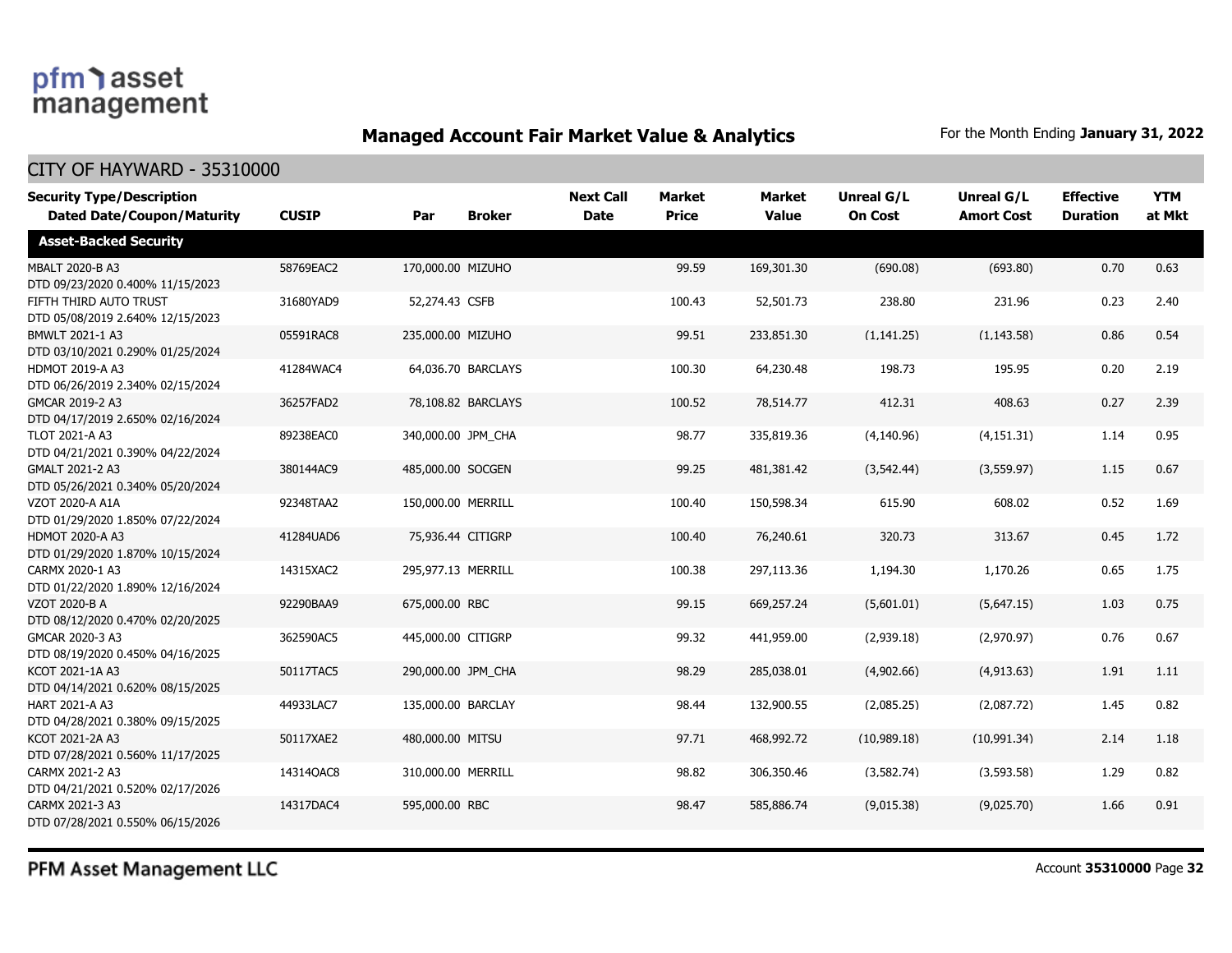### **Managed Account Fair Market Value & Analytics** For the Month Ending January 31, 2022

CITY OF HAYWARD - 35310000

| <b>Security Type/Description</b><br><b>Dated Date/Coupon/Maturity</b> | <b>CUSIP</b> | Par                | <b>Broker</b> | <b>Next Call</b><br><b>Date</b> | Market<br><b>Price</b> | Market<br><b>Value</b> | Unreal G/L<br><b>On Cost</b> | Unreal G/L<br><b>Amort Cost</b> | <b>Effective</b><br>Duration | <b>YTM</b><br>at Mkt |
|-----------------------------------------------------------------------|--------------|--------------------|---------------|---------------------------------|------------------------|------------------------|------------------------------|---------------------------------|------------------------------|----------------------|
| <b>Asset-Backed Security</b>                                          |              |                    |               |                                 |                        |                        |                              |                                 |                              |                      |
| COPAR 2021-1 A3<br>DTD 10/27/2021 0.770% 09/15/2026                   | 14044CAC6    | 370,000.00 JPM CHA |               |                                 | 98.56                  | 364,670.15             | (5,322.86)                   | (5,323.24)                      | 2.26                         | 1.09                 |
| COMET 2021-A3 A3<br>DTD 11/30/2021 1.040% 11/16/2026                  | 14041NFY2    | 715,000.00 BARCLAY |               |                                 | 98.59                  | 704,907.78             | (9,993.69)                   | (9,997.12)                      | 2.74                         | 1.34                 |
| <b>Security Type Sub-Total</b>                                        |              | 6,556,479.66       |               |                                 |                        | 6,495,245.02           | (60, 325.17)                 | (60, 561.61)                    | 1.34                         | 1.08                 |
| <b>Managed Account Sub-Total</b>                                      |              | 188,446,059.24     |               |                                 |                        | 185,098,303.52         | (2,627,921.10)               | (2,466,561.48)                  | 2.47                         | 1.33                 |
| <b>Securities Sub-Total</b>                                           |              | \$188,446,059.24   |               |                                 |                        | \$185,098,303.52       | ( \$2,627,921.10)            | ( \$2,466,561.48)               | 2.47                         | 1.33%                |
| <b>Accrued Interest</b>                                               |              |                    |               |                                 |                        | \$258,926.76           |                              |                                 |                              |                      |
| <b>Total Investments</b>                                              |              |                    |               |                                 |                        | \$185,357,230.28       |                              |                                 |                              |                      |

Bolded items are forward settling trades.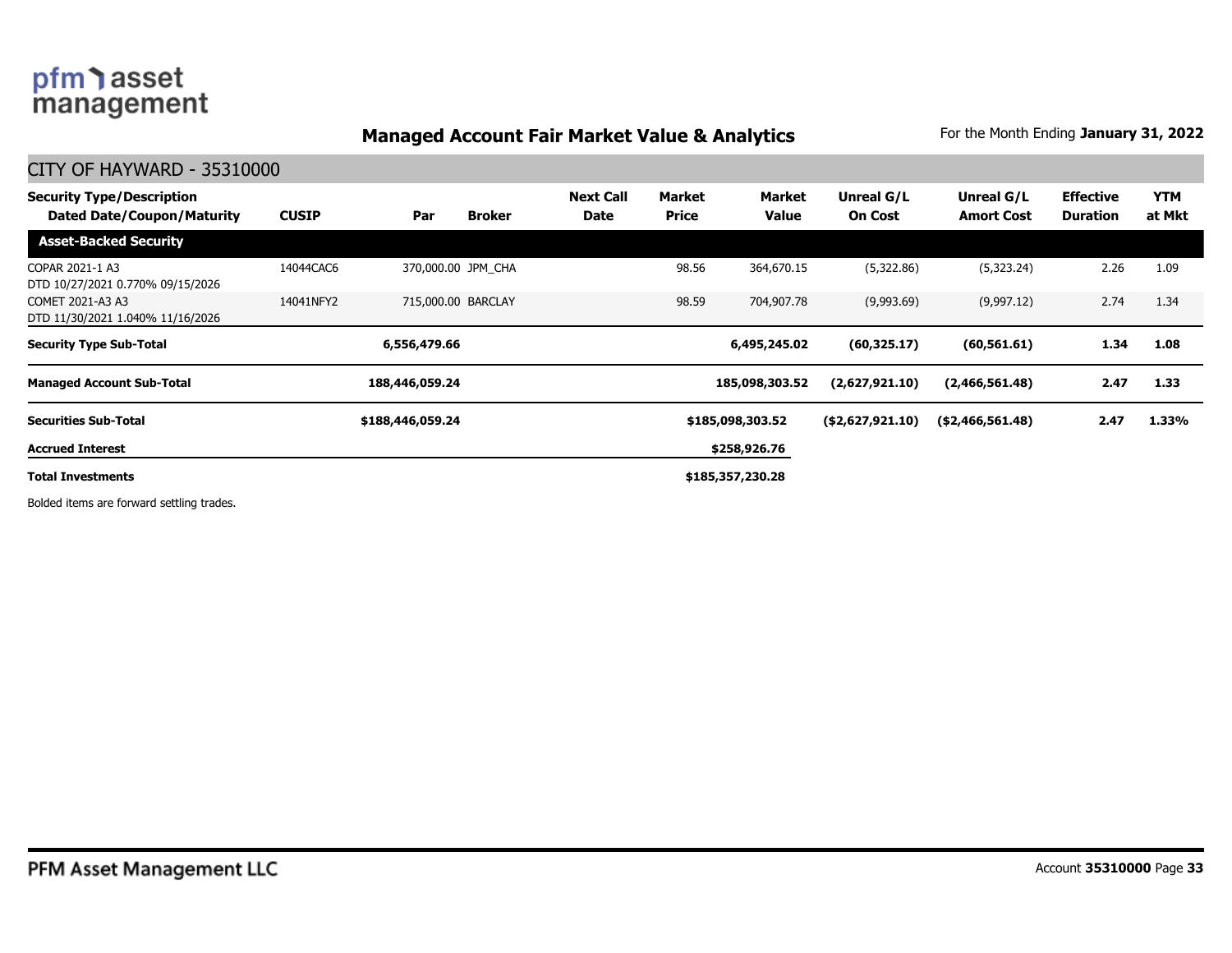**Managed Account Security Transactions & Interest** For the Month Ending January 31, 2022

CITY OF HAYWARD - 35310000

| <b>Transaction Type</b><br><b>Trade</b><br><b>BUY</b> | <b>Settle</b>                     | <b>Security Description</b>                                                                                 | <b>CUSIP</b> | Par           | <b>Principal</b><br><b>Proceeds</b> | <b>Accrued</b><br><b>Interest</b> | <b>Total</b>    | <b>Realized G/L</b><br>Cost | <b>Realized G/L</b><br><b>Amort Cost</b> | <b>Sale</b><br>Method |
|-------------------------------------------------------|-----------------------------------|-------------------------------------------------------------------------------------------------------------|--------------|---------------|-------------------------------------|-----------------------------------|-----------------|-----------------------------|------------------------------------------|-----------------------|
| 01/03/22                                              | 01/05/22                          | <b>US TREASURY NOTES</b>                                                                                    | 91282CAB7    | 5,850,000.00  |                                     | (6, 279.21)                       | (5,667,525.30)  |                             |                                          |                       |
|                                                       |                                   | DTD 07/31/2020 0.250% 07/31/2025                                                                            |              |               | (5,661,246.09)                      |                                   |                 |                             |                                          |                       |
| 01/11/22                                              | 01/13/22                          | AMERICAN HONDA FINANCE<br><b>CORPORATE NOTES</b><br>DTD 01/13/2022 1.500% 01/13/2025                        | 02665WEA5    | 750,000.00    | (749, 407.50)                       | 0.00                              | (749, 407.50)   |                             |                                          |                       |
| 01/13/22                                              | 01/18/22                          | US TREASURY N/B NOTES<br>DTD 07/31/2021 0.625% 07/31/2026                                                   | 91282CCP4    | 2,450,000.00  | (2,358,316.41)                      | (7, 115.32)                       | (2,365,431.73)  |                             |                                          |                       |
| 01/13/22                                              | 01/18/22                          | TOYOTA MOTOR CREDIT CORP<br><b>CORPORATE NOTES</b><br>DTD 01/13/2022 1.900% 01/13/2027                      | 89236TJV8    | 500,000.00    | (500, 355.00)                       | (131.94)                          | (500, 486.94)   |                             |                                          |                       |
| 01/18/22                                              | 01/25/22                          | CITIGROUP INC CORP NOTES<br>(CALLABLE)<br>DTD 01/25/2022 2.014% 01/25/2026                                  | 17327CAN3    | 455,000.00    | (455,000.00)                        | 0.00                              | (455,000.00)    |                             |                                          |                       |
| 01/19/22                                              | 01/24/22                          | COOPERATIEVE RABOBANK UA<br><b>CORPORATE NOTES</b><br>DTD 01/12/2022 1.375% 01/10/2025                      | 21688AAS1    | 750,000.00    | (744, 127.50)                       | (343.75)                          | (744, 471.25)   |                             |                                          |                       |
| 01/19/22                                              | 01/24/22                          | TARGET CORP CORPORATE NOTES<br>DTD 01/24/2022 1.950% 01/15/2027                                             | 87612EBM7    | 180,000.00    | (179, 694.00)                       | 0.00                              | (179, 694.00)   |                             |                                          |                       |
| 01/24/22                                              | 01/26/22                          | TARGET CORP CORPORATE NOTES<br>DTD 01/24/2022 1.950% 01/15/2027                                             | 87612EBM7    | 275,000.00    | (275,998.25)                        | (29.79)                           | (276, 028.04)   |                             |                                          |                       |
|                                                       |                                   | 01/31/22 02/07/22 NATIONAL RURAL UTIL COOP<br><b>CORPORATE NOTES</b><br>DTD 02/07/2022 1.875%<br>02/07/2025 | 63743HFC1    | 405,000.00    | (404, 987.85)                       | 0.00                              | (404, 987.85)   |                             |                                          |                       |
|                                                       | <b>Transaction Type Sub-Total</b> |                                                                                                             |              | 11,615,000.00 | (11,329,132.60)                     | (13,900.01)                       | (11,343,032.61) |                             |                                          |                       |
| <b>INTEREST</b>                                       |                                   |                                                                                                             |              |               |                                     |                                   |                 |                             |                                          |                       |
| 01/01/22                                              | 01/01/22                          | TARGET CORP CORPORATE NOTES<br>DTD 06/26/2014 3.500% 07/01/2024                                             | 87612EBD7    | 600,000.00    | 0.00                                | 10,500.00                         | 10,500.00       |                             |                                          |                       |
| 01/01/22                                              | 01/01/22                          | CT ST TXBL GO BONDS<br>DTD 06/11/2020 2.500% 07/01/2022                                                     | 20772KJU4    | 305,000.00    | 0.00                                | 3,812.50                          | 3,812.50        |                             |                                          |                       |
| 01/01/22                                              | 01/01/22                          | WI DEPT OF TRANS TXBL REV BONDS<br>DTD 07/30/2020 0.420% 07/01/2023                                         | 977123X52    | 625,000.00    | 0.00                                | 1,312.50                          | 1,312.50        |                             |                                          |                       |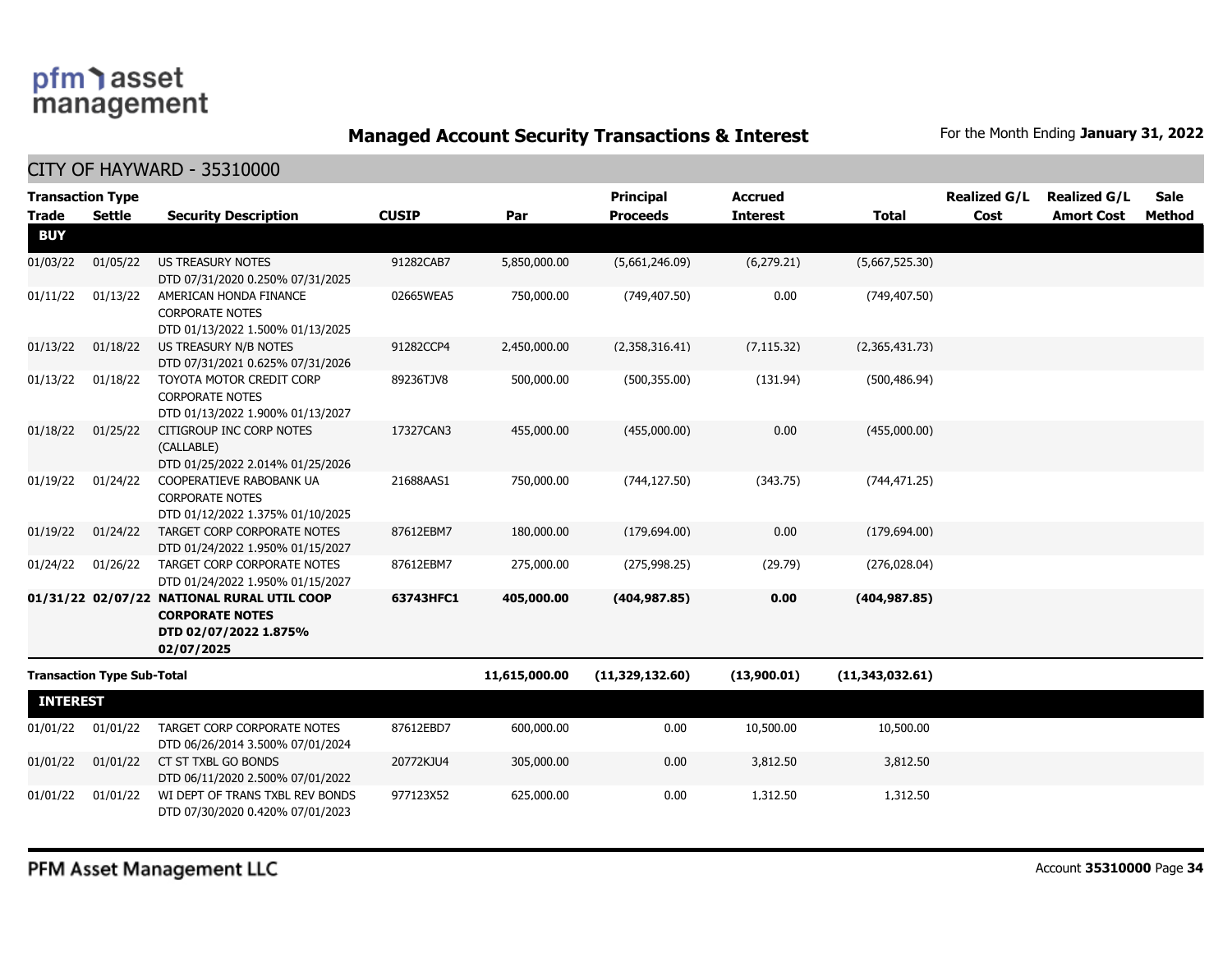**Managed Account Security Transactions & Interest** For the Month Ending January 31, 2022

|                                 | <b>Transaction Type</b> |                                                                                        | <b>CUSIP</b> |              | <b>Principal</b><br><b>Proceeds</b> | <b>Accrued</b>  |              | <b>Realized G/L</b> | <b>Realized G/L</b> | Sale   |
|---------------------------------|-------------------------|----------------------------------------------------------------------------------------|--------------|--------------|-------------------------------------|-----------------|--------------|---------------------|---------------------|--------|
| <b>Trade</b><br><b>INTEREST</b> | <b>Settle</b>           | <b>Security Description</b>                                                            |              | Par          |                                     | <b>Interest</b> | <b>Total</b> | Cost                | <b>Amort Cost</b>   | Method |
|                                 |                         |                                                                                        |              |              |                                     |                 |              |                     |                     |        |
| 01/01/22                        | 01/01/22                | FL ST BOARD OF ADMIN TXBL REV<br><b>BONDS</b>                                          | 341271AD6    | 295,000.00   | 0.00                                | 1,855.55        | 1,855.55     |                     |                     |        |
|                                 |                         | DTD 09/16/2020 1.258% 07/01/2025                                                       |              |              |                                     |                 |              |                     |                     |        |
| 01/01/22                        | 01/01/22                | AZ TRAN BOARD TXBL REV BONDS<br>DTD 02/12/2020 1.795% 07/01/2023                       | 040654XT7    | 1,235,000.00 | 0.00                                | 11,084.13       | 11,084.13    |                     |                     |        |
| 01/01/22                        | 01/01/22                | CA ST EARTHQUAKE AUTH TXBL REV<br><b>BONDS</b><br>DTD 11/24/2020 1.477% 07/01/2023     | 13017HAK2    | 300,000.00   | 0.00                                | 2,215.50        | 2,215.50     |                     |                     |        |
| 01/01/22                        | 01/01/22                | LOS ANGELES USD, CA TXBL GO BONDS<br>DTD 11/10/2021 1.245% 07/01/2025                  | 544647FB1    | 1,160,000.00 | 0.00                                | 2,045.95        | 2,045.95     |                     |                     |        |
| 01/01/22                        | 01/25/22                | FNA 2013-M7 A2<br>DTD 05/01/2013 2.280% 12/01/2022                                     | 3136AEGQ4    | 426,005.27   | 0.00                                | 809.41          | 809.41       |                     |                     |        |
| 01/01/22                        | 01/25/22                | FHMS KP05 A<br>DTD 12/01/2018 3.203% 07/01/2023                                        | 3137FKK39    | 16,884.47    | 0.00                                | 45.07           | 45.07        |                     |                     |        |
| 01/01/22                        | 01/25/22                | FHMS KJ30 A1<br>DTD 07/01/2020 0.526% 01/01/2025                                       | 3137FUZN7    | 342,427.62   | 0.00                                | 150.10          | 150.10       |                     |                     |        |
| 01/01/22                        | 01/25/22                | FHLMC MULTIFAMILY STRUCTURED P<br>DTD 12/01/2012 2.307% 08/01/2022                     | 3137AWQH1    | 1,250,000.00 | 0.00                                | 2,403.13        | 2,403.13     |                     |                     |        |
| 01/01/22                        | 01/25/22                | FHLMC MULTIFAMILY STRUCTURED P<br>DTD 12/01/2012 2.355% 07/01/2022                     | 3137AVXN2    | 1,732,241.92 | 0.00                                | 3,399.52        | 3,399.52     |                     |                     |        |
| 01/01/22                        | 01/25/22                | FHLMC MULTIFAMILY STRUCTURED P<br>DTD 11/01/2015 2.716% 06/01/2022                     | 3137BLUR7    | 473,071.66   | 0.00                                | 1,070.72        | 1,070.72     |                     |                     |        |
| 01/01/22                        | 01/25/22                | <b>FANNIEMAE-ACES</b><br>DTD 02/01/2013 2.509% 11/01/2022                              | 3136ACGJ4    | 733,336.77   | 0.00                                | 1,677.30        | 1,677.30     |                     |                     |        |
| 01/01/22                        | 01/25/22                | FHMS KJ27 A1<br>DTD 11/01/2019 2.092% 07/01/2024                                       | 3137FQ3V3    | 158,702.00   | 0.00                                | 670.36          | 670.36       |                     |                     |        |
| 01/01/22                        | 01/25/22                | FHLMC MULTIFAMILY STRUCTURED P<br>DTD 05/01/2013 2.510% 11/01/2022                     | 3137B1BS0    | 1,565,000.00 | 0.00                                | 3,273.46        | 3,273.46     |                     |                     |        |
| 01/01/22                        | 01/25/22                | FHMS K023 A1<br>DTD 12/01/2012 1.583% 04/01/2022                                       | 3137AWOG3    | 155,375.82   | 0.00                                | 204.97          | 204.97       |                     |                     |        |
| 01/07/22                        | 01/07/22                | CATERPILLAR FINL SERVICE<br><b>CORPORATE NOTES</b><br>DTD 07/08/2020 0.650% 07/07/2023 | 14913R2D8    | 325,000.00   | 0.00                                | 1,056.25        | 1,056.25     |                     |                     |        |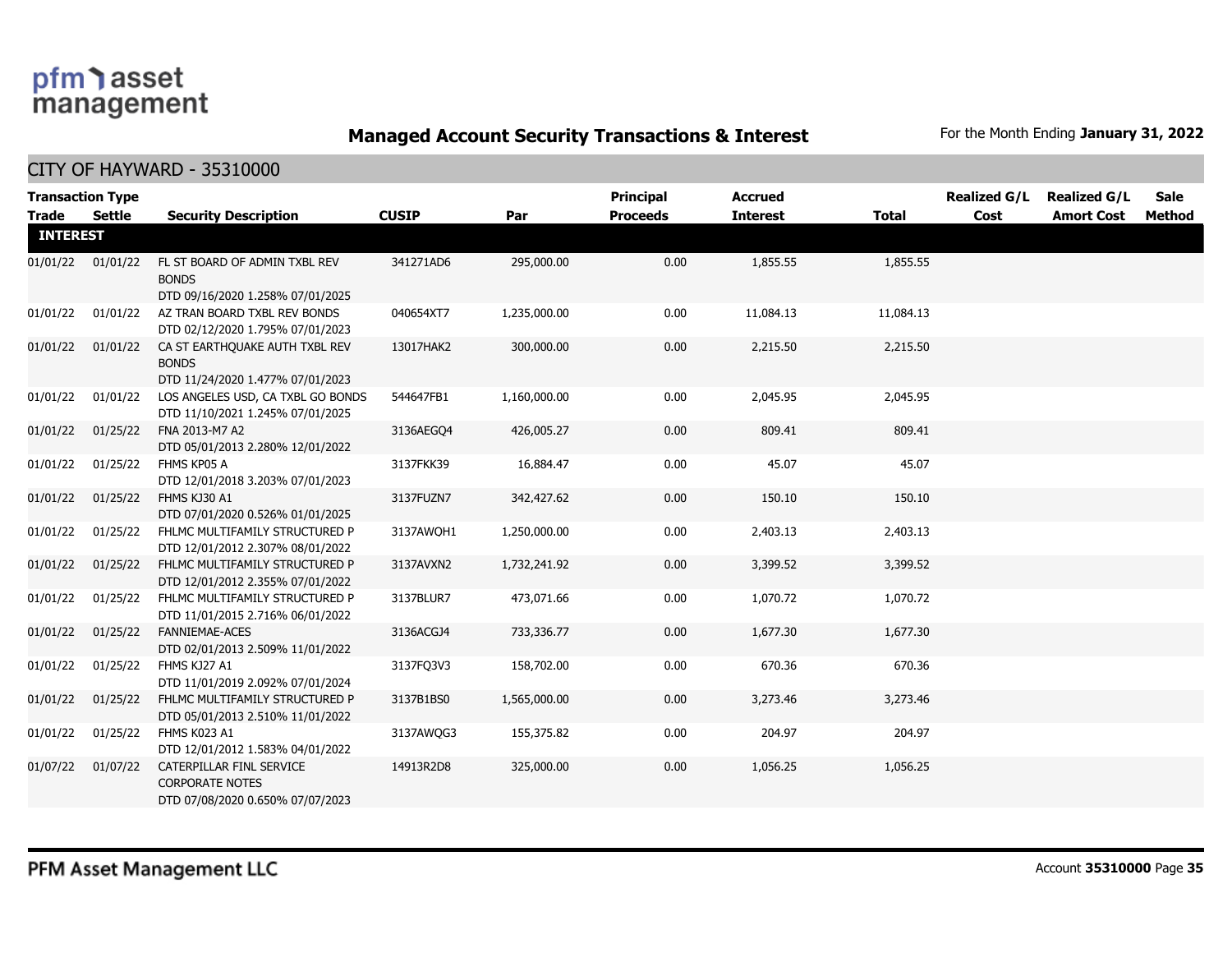**Managed Account Security Transactions & Interest** For the Month Ending January 31, 2022

| <b>Trade</b>    | <b>Transaction Type</b><br><b>Settle</b> | <b>Security Description</b>                                      | <b>CUSIP</b> | Par          | <b>Principal</b><br><b>Proceeds</b> | <b>Accrued</b><br><b>Interest</b> | <b>Total</b> | <b>Realized G/L</b><br>Cost | <b>Realized G/L</b><br><b>Amort Cost</b> | <b>Sale</b><br>Method |
|-----------------|------------------------------------------|------------------------------------------------------------------|--------------|--------------|-------------------------------------|-----------------------------------|--------------|-----------------------------|------------------------------------------|-----------------------|
| <b>INTEREST</b> |                                          |                                                                  |              |              |                                     |                                   |              |                             |                                          |                       |
| 01/10/22        | 01/10/22                                 | <b>FANNIE MAE NOTES</b><br>DTD 07/10/2020 0.250% 07/10/2023      | 3135G05G4    | 3,455,000.00 | 0.00                                | 4,318.75                          | 4,318.75     |                             |                                          |                       |
| 01/15/22        | 01/15/22                                 | FIFTH THIRD AUTO TRUST<br>DTD 05/08/2019 2.640% 12/15/2023       | 31680YAD9    | 62,162.37    | 0.00                                | 136.76                            | 136.76       |                             |                                          |                       |
| 01/15/22        | 01/15/22                                 | CARMX 2020-1 A3<br>DTD 01/22/2020 1.890% 12/16/2024              | 14315XAC2    | 317,442.13   | 0.00                                | 499.97                            | 499.97       |                             |                                          |                       |
| 01/15/22        | 01/15/22                                 | HART 2021-A A3<br>DTD 04/28/2021 0.380% 09/15/2025               | 44933LAC7    | 135,000.00   | 0.00                                | 42.75                             | 42.75        |                             |                                          |                       |
| 01/15/22        | 01/15/22                                 | FORD CREDIT AUTO OWNER TRUST<br>DTD 10/23/2018 3.240% 04/15/2023 | 34532TAD4    | 11,937.91    | 0.00                                | 32.23                             | 32.23        |                             |                                          |                       |
| 01/15/22        | 01/15/22                                 | COMET 2021-A3 A3<br>DTD 11/30/2021 1.040% 11/16/2026             | 14041NFY2    | 715,000.00   | 0.00                                | 929.50                            | 929.50       |                             |                                          |                       |
| 01/15/22        | 01/15/22                                 | COPAR 2019-1 A3<br>DTD 05/30/2019 2.510% 11/15/2023              | 14042WAC4    | 57,250.40    | 0.00                                | 119.75                            | 119.75       |                             |                                          |                       |
| 01/15/22        | 01/15/22                                 | CARMAX AUTO OWNER TRUST<br>DTD 07/25/2018 3.130% 06/15/2023      | 14313FAD1    | 27,043.64    | 0.00                                | 70.54                             | 70.54        |                             |                                          |                       |
| 01/15/22        | 01/15/22                                 | COPAR 2021-1 A3<br>DTD 10/27/2021 0.770% 09/15/2026              | 14044CAC6    | 370,000.00   | 0.00                                | 237.42                            | 237.42       |                             |                                          |                       |
| 01/15/22        | 01/15/22                                 | US TREASURY N/B NOTES<br>DTD 07/15/2021 0.375% 07/15/2024        | 91282CCL3    | 3,210,000.00 | 0.00                                | 6,018.75                          | 6,018.75     |                             |                                          |                       |
| 01/15/22        | 01/15/22                                 | NAROT 2018-C A3<br>DTD 12/12/2018 3.220% 06/15/2023              | 65478NAD7    | 37,804.72    | 0.00                                | 101.44                            | 101.44       |                             |                                          |                       |
| 01/15/22        | 01/15/22                                 | CARMX 2021-3 A3<br>DTD 07/28/2021 0.550% 06/15/2026              | 14317DAC4    | 595,000.00   | 0.00                                | 272.71                            | 272.71       |                             |                                          |                       |
| 01/15/22        | 01/15/22                                 | KCOT 2021-1A A3<br>DTD 04/14/2021 0.620% 08/15/2025              | 50117TAC5    | 290,000.00   | 0.00                                | 149.83                            | 149.83       |                             |                                          |                       |
| 01/15/22        | 01/15/22                                 | KCOT 2021-2A A3<br>DTD 07/28/2021 0.560% 11/17/2025              | 50117XAE2    | 480,000.00   | 0.00                                | 224.00                            | 224.00       |                             |                                          |                       |
| 01/15/22        | 01/15/22                                 | MBALT 2020-B A3<br>DTD 09/23/2020 0.400% 11/15/2023              | 58769EAC2    | 170,000.00   | 0.00                                | 56.67                             | 56.67        |                             |                                          |                       |
| 01/15/22        | 01/15/22                                 | <b>HDMOT 2020-A A3</b><br>DTD 01/29/2020 1.870% 10/15/2024       | 41284UAD6    | 83,007.67    | 0.00                                | 129.35                            | 129.35       |                             |                                          |                       |
| 01/15/22        | 01/15/22                                 | <b>HDMOT 2019-A A3</b><br>DTD 06/26/2019 2.340% 02/15/2024       | 41284WAC4    | 76,858.44    | 0.00                                | 149.87                            | 149.87       |                             |                                          |                       |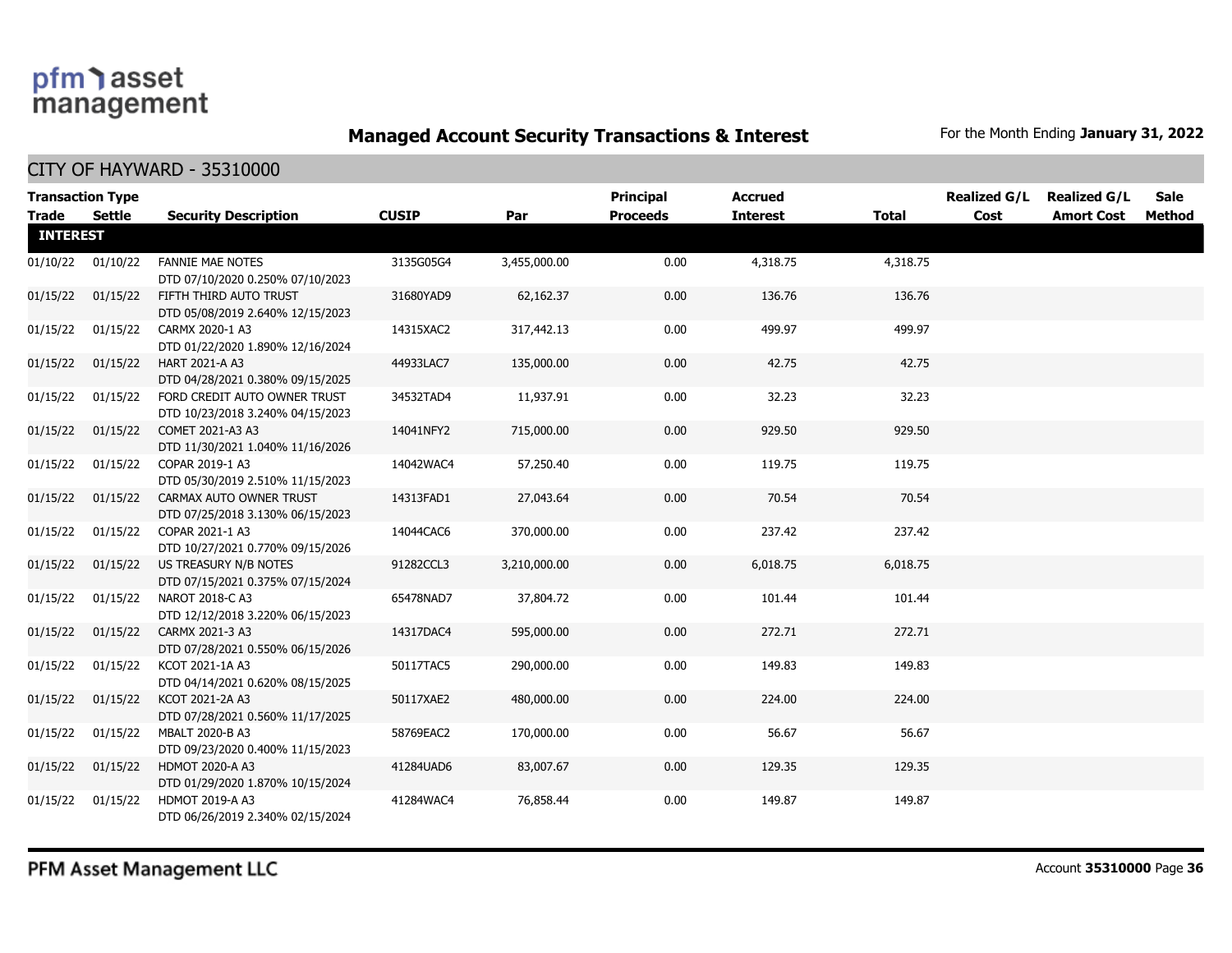**Managed Account Security Transactions & Interest** For the Month Ending January 31, 2022

| Trade           | <b>Transaction Type</b><br>Settle | <b>Security Description</b>                                                            | <b>CUSIP</b> | Par          | <b>Principal</b><br><b>Proceeds</b> | <b>Accrued</b><br><b>Interest</b> | <b>Total</b> | <b>Realized G/L</b><br>Cost | <b>Realized G/L</b><br><b>Amort Cost</b> | <b>Sale</b><br>Method |
|-----------------|-----------------------------------|----------------------------------------------------------------------------------------|--------------|--------------|-------------------------------------|-----------------------------------|--------------|-----------------------------|------------------------------------------|-----------------------|
| <b>INTEREST</b> |                                   |                                                                                        |              |              |                                     |                                   |              |                             |                                          |                       |
| 01/15/22        | 01/15/22                          | US TREASURY NOTES<br>DTD 01/15/2021 0.125% 01/15/2024                                  | 91282CBE0    | 2,450,000.00 | 0.00                                | 1,531.25                          | 1,531.25     |                             |                                          |                       |
| 01/15/22        | 01/15/22                          | CARMX 2021-2 A3<br>DTD 04/21/2021 0.520% 02/17/2026                                    | 14314OAC8    | 310,000.00   | 0.00                                | 134.33                            | 134.33       |                             |                                          |                       |
| 01/15/22        | 01/15/22                          | HYUNDAI AUTO RECEIVABLES TRUST<br>DTD 04/10/2019 2.660% 06/15/2023                     | 44932NAD2    | 55,914.17    | 0.00                                | 123.94                            | 123.94       |                             |                                          |                       |
| 01/15/22        | 01/15/22                          | CARMAX AUTO OWNER TRUST<br>DTD 10/24/2018 3.360% 09/15/2023                            | 14315EAC4    | 54,049.13    | 0.00                                | 151.34                            | 151.34       |                             |                                          |                       |
| 01/16/22        | 01/16/22                          | GMCAR 2019-2 A3<br>DTD 04/17/2019 2.650% 02/16/2024                                    | 36257FAD2    | 91,135.84    | 0.00                                | 201.26                            | 201.26       |                             |                                          |                       |
| 01/16/22        | 01/16/22                          | GMCAR 2020-3 A3<br>DTD 08/19/2020 0.450% 04/16/2025                                    | 362590AC5    | 445,000.00   | 0.00                                | 166.88                            | 166.88       |                             |                                          |                       |
| 01/18/22        | 01/18/22                          | HAROT 2019-1 A3<br>DTD 02/27/2019 2.830% 03/20/2023                                    | 43814WAC9    | 39,470.16    | 0.00                                | 93.08                             | 93.08        |                             |                                          |                       |
| 01/20/22        | 01/20/22                          | VZOT 2020-B A<br>DTD 08/12/2020 0.470% 02/20/2025                                      | 92290BAA9    | 675,000.00   | 0.00                                | 264.38                            | 264.38       |                             |                                          |                       |
| 01/20/22        | 01/20/22                          | GMALT 2020-3 A3<br>DTD 09/29/2020 0.450% 08/21/2023                                    | 362569AC9    | 320,000.00   | 0.00                                | 120.00                            | 120.00       |                             |                                          |                       |
| 01/20/22        | 01/20/22                          | TLOT 2021-A A3<br>DTD 04/21/2021 0.390% 04/22/2024                                     | 89238EAC0    | 340,000.00   | 0.00                                | 110.50                            | 110.50       |                             |                                          |                       |
| 01/20/22        | 01/20/22                          | <b>VWALT 2019-A A3</b><br>DTD 10/04/2019 1.990% 11/21/2022                             | 92867XAD8    | 89,186.99    | 0.00                                | 147.90                            | 147.90       |                             |                                          |                       |
| 01/20/22        | 01/20/22                          | VZOT 2020-A A1A<br>DTD 01/29/2020 1.850% 07/22/2024                                    | 92348TAA2    | 150,000.00   | 0.00                                | 231.25                            | 231.25       |                             |                                          |                       |
| 01/20/22        | 01/20/22                          | GMALT 2021-2 A3<br>DTD 05/26/2021 0.340% 05/20/2024                                    | 380144AC9    | 485,000.00   | 0.00                                | 137.42                            | 137.42       |                             |                                          |                       |
| 01/23/22        | 01/23/22                          | BANK OF AMERICA CORP NOTES<br>DTD 07/23/2018 3.864% 07/23/2024                         | 06051GHL6    | 450,000.00   | 0.00                                | 8,694.00                          | 8,694.00     |                             |                                          |                       |
| 01/25/22        | 01/25/22                          | BMWLT 2021-1 A3<br>DTD 03/10/2021 0.290% 01/25/2024                                    | 05591RAC8    | 235,000.00   | 0.00                                | 56.79                             | 56.79        |                             |                                          |                       |
| 01/26/22        | 01/26/22                          | BRISTOL MYERS SQUIBB CO CORP<br><b>NOTES (CALL</b><br>DTD 01/26/2020 2.900% 07/26/2024 | 110122CM8    | 144,000.00   | 0.00                                | 2,088.00                          | 2,088.00     |                             |                                          |                       |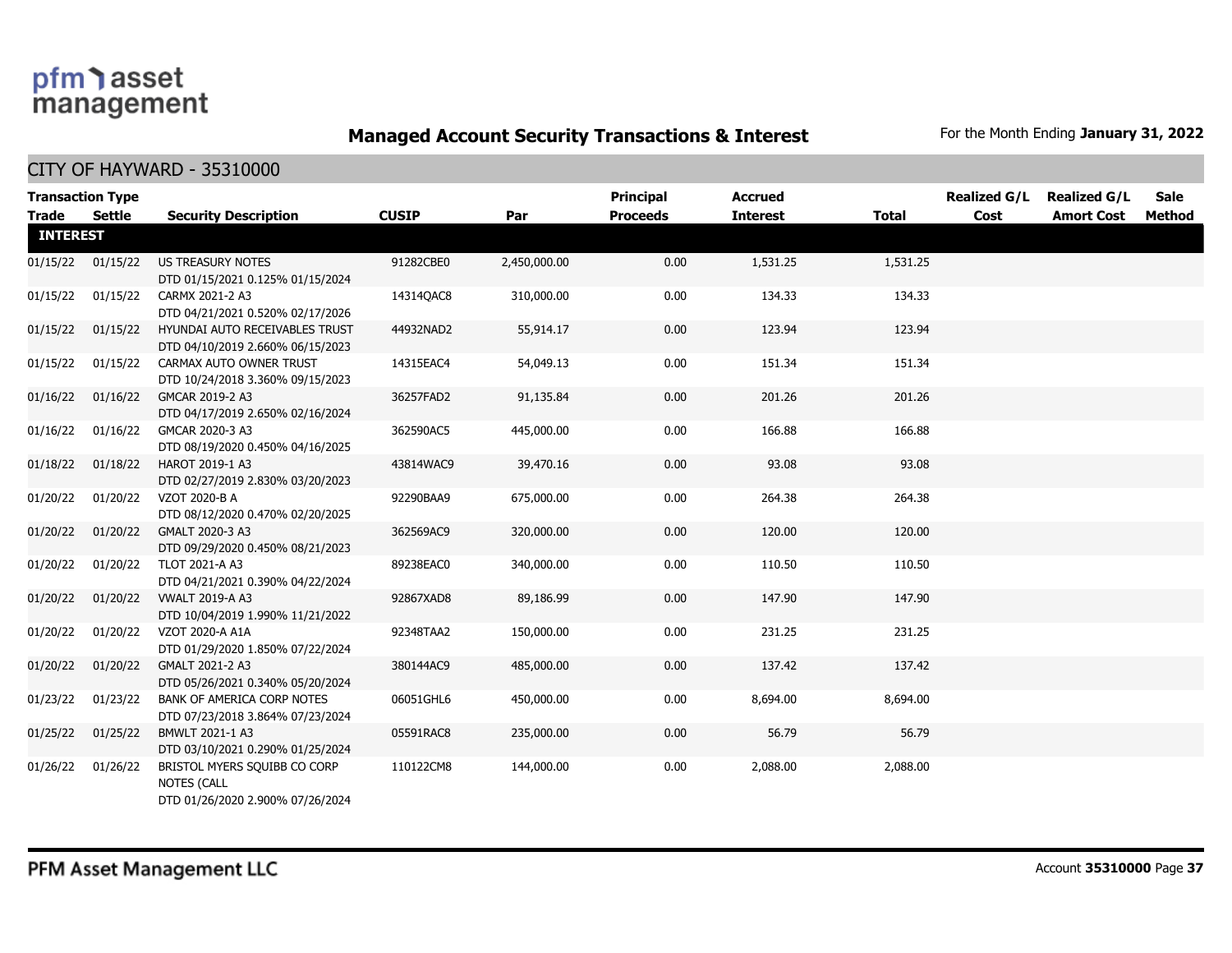**Managed Account Security Transactions & Interest** For the Month Ending January 31, 2022

CITY OF HAYWARD - 35310000

| <b>Trade</b>                      | <b>Transaction Type</b><br><b>Settle</b> | <b>Security Description</b>                                                     | <b>CUSIP</b>  | Par           | <b>Principal</b><br><b>Proceeds</b> | <b>Accrued</b><br><b>Interest</b> | <b>Total</b> | <b>Realized G/L</b><br>Cost | <b>Realized G/L</b><br><b>Amort Cost</b> | Sale<br><b>Method</b> |
|-----------------------------------|------------------------------------------|---------------------------------------------------------------------------------|---------------|---------------|-------------------------------------|-----------------------------------|--------------|-----------------------------|------------------------------------------|-----------------------|
| <b>INTEREST</b>                   |                                          |                                                                                 |               |               |                                     |                                   |              |                             |                                          |                       |
| 01/27/22                          | 01/27/22                                 | MORGAN STANLEY CORP NOTES<br>DTD 07/25/2016 3.125% 07/27/2026                   | 61761J3R8     | 400,000.00    | 0.00                                | 6,250.00                          | 6,250.00     |                             |                                          |                       |
| 01/30/22                          | 01/30/22                                 | AMERICAN EXPRESS CO CORP NOTES<br>(CALLABLE<br>DTD 07/30/2019 2.500% 07/30/2024 | 025816CG2     | 400,000.00    | 0.00                                | 5,000.00                          | 5,000.00     |                             |                                          |                       |
| 01/31/22                          | 01/31/22                                 | <b>US TREASURY NOTES</b><br>DTD 01/31/2021 0.375% 01/31/2026                    | 91282CBH3     | 10,600,000.00 | 0.00                                | 19,875.00                         | 19,875.00    |                             |                                          |                       |
| 01/31/22                          | 01/31/22                                 | <b>US TREASURY NOTES</b><br>DTD 07/31/2020 0.250% 07/31/2025                    | 91282CAB7     | 5,850,000.00  | 0.00                                | 7,312.50                          | 7,312.50     |                             |                                          |                       |
| 01/31/22                          | 01/31/22                                 | <b>US TREASURY NOTES</b><br>DTD 08/01/2016 1.250% 07/31/2023                    | 912828S92     | 660,000.00    | 0.00                                | 4,125.00                          | 4,125.00     |                             |                                          |                       |
| 01/31/22                          | 01/31/22                                 | US TREASURY N/B NOTES<br>DTD 07/31/2021 0.625% 07/31/2026                       | 91282CCP4     | 2,450,000.00  | 0.00                                | 7,656.25                          | 7,656.25     |                             |                                          |                       |
| <b>Transaction Type Sub-Total</b> |                                          |                                                                                 | 48,485,309.10 | 0.00          | 125,547.78                          | 125,547.78                        |              |                             |                                          |                       |
| <b>MATURITY</b>                   |                                          |                                                                                 |               |               |                                     |                                   |              |                             |                                          |                       |
| 01/01/22                          | 01/01/22                                 | FHLMC MULTIFAMILY STRUCTURED P<br>DTD 05/01/2015 2.791% 01/01/2022              | 3137BHXY8     | 27,007.36     | 27,007.36                           | 62.81                             | 27,070.17    | (489.51)                    | 0.00                                     |                       |
|                                   | <b>Transaction Type Sub-Total</b>        |                                                                                 |               | 27,007.36     | 27,007.36                           | 62.81                             | 27,070.17    | (489.51)                    | 0.00                                     |                       |
| <b>PAYDOWNS</b>                   |                                          |                                                                                 |               |               |                                     |                                   |              |                             |                                          |                       |
| 01/01/22                          | 01/25/22                                 | FHMS K023 A1<br>DTD 12/01/2012 1.583% 04/01/2022                                | 3137AWOG3     | 23,334.14     | 23,334.14                           | 0.00                              | 23,334.14    | 510.44                      | 0.00                                     |                       |
| 01/01/22                          | 01/25/22                                 | FHMS KJ30 A1<br>DTD 07/01/2020 0.526% 01/01/2025                                | 3137FUZN7     | 48,586.10     | 48,586.10                           | 0.00                              | 48,586.10    | 0.92                        | 0.00                                     |                       |
| 01/01/22                          | 01/25/22                                 | FHLMC MULTIFAMILY STRUCTURED P<br>DTD 12/01/2012 2.355% 07/01/2022              | 3137AVXN2     | 3,271.32      | 3,271.32                            | 0.00                              | 3,271.32     | 12.78                       | 0.00                                     |                       |
| 01/01/22                          | 01/25/22                                 | FHMS KP05 A<br>DTD 12/01/2018 3.203% 07/01/2023                                 | 3137FKK39     | 42.87         | 42.87                               | 0.00                              | 42.87        | 0.00                        | 0.00                                     |                       |
| 01/01/22                          | 01/25/22                                 | FNA 2013-M7 A2<br>DTD 05/01/2013 2.280% 12/01/2022                              | 3136AEGO4     | 407.02        | 407.02                              | 0.00                              | 407.02       | (2.53)                      | 0.00                                     |                       |
| 01/01/22                          | 01/25/22                                 | FHMS K023 A1<br>DTD 12/01/2012 1.583% 04/01/2022                                | 3137AWOG3     | 2,585.68      | 2,585.68                            | 0.00                              | 2,585.68     | 56.16                       | 0.00                                     |                       |
|                                   |                                          |                                                                                 |               |               |                                     |                                   |              |                             |                                          |                       |

PFM Asset Management LLC

Account **35310000** Page **38**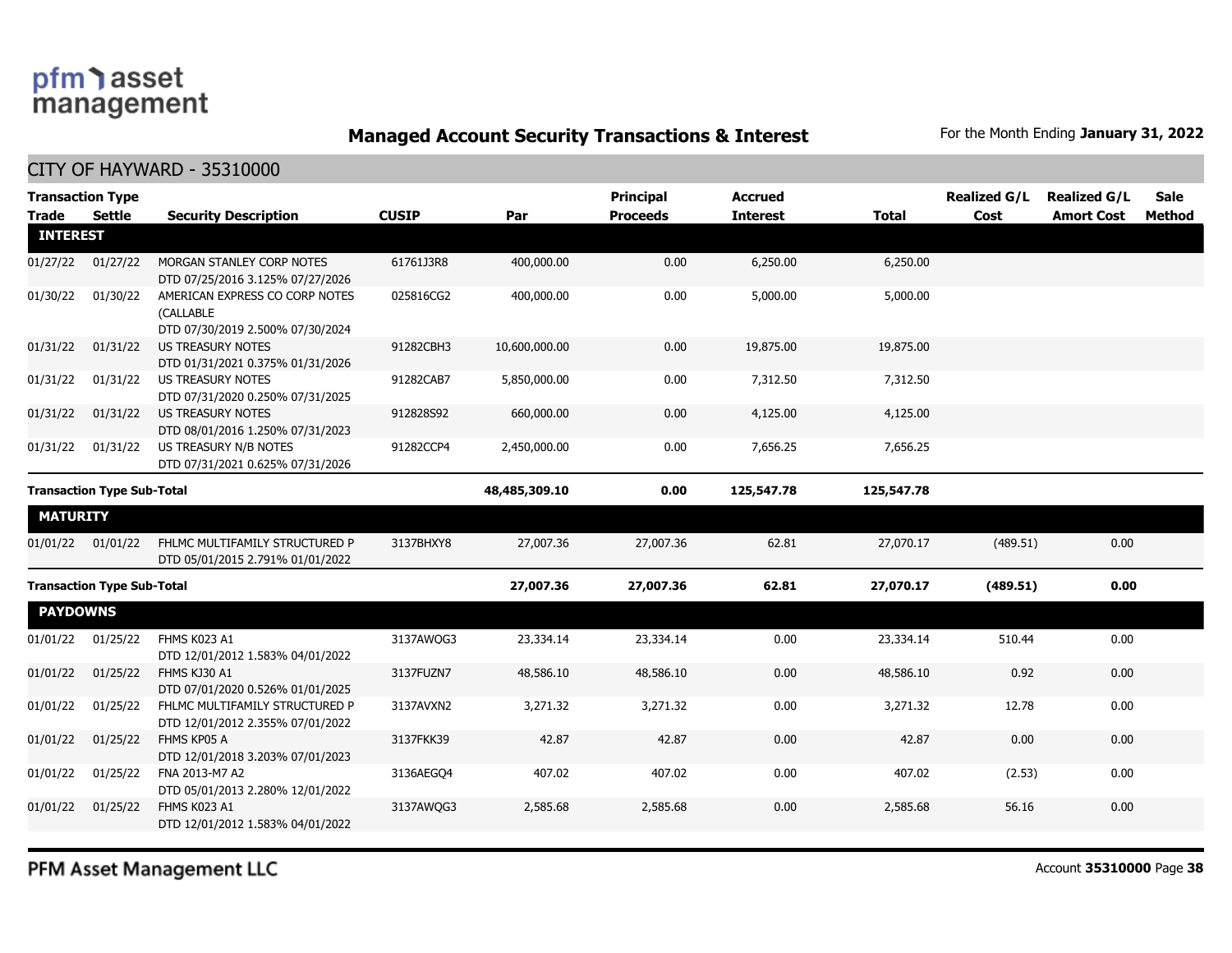**Managed Account Security Transactions & Interest** For the Month Ending January 31, 2022

| <b>Trade</b>    | <b>Transaction Type</b><br>Settle | <b>Security Description</b>                                        | <b>CUSIP</b> | Par        | Principal<br><b>Proceeds</b> | <b>Accrued</b><br><b>Interest</b> | <b>Total</b> | <b>Realized G/L</b><br>Cost | <b>Realized G/L</b><br><b>Amort Cost</b> | <b>Sale</b><br>Method |
|-----------------|-----------------------------------|--------------------------------------------------------------------|--------------|------------|------------------------------|-----------------------------------|--------------|-----------------------------|------------------------------------------|-----------------------|
| <b>PAYDOWNS</b> |                                   |                                                                    |              |            |                              |                                   |              |                             |                                          |                       |
| 01/01/22        | 01/25/22                          | FHMS KJ27 A1<br>DTD 11/01/2019 2.092% 07/01/2024                   | 3137FQ3V3    | 13,122.25  | 13,122.25                    | 0.00                              | 13,122.25    | 0.32                        | 0.00                                     |                       |
| 01/01/22        | 01/25/22                          | FHLMC MULTIFAMILY STRUCTURED P<br>DTD 11/01/2015 2.716% 06/01/2022 | 3137BLUR7    | 28,150.73  | 28,150.73                    | 0.00                              | 28,150.73    | 35.02                       | 0.00                                     |                       |
| 01/01/22        | 01/25/22                          | FNA 2013-M7 A2<br>DTD 05/01/2013 2.280% 12/01/2022                 | 3136AEGO4    | 539.21     | 539.21                       | 0.00                              | 539.21       | (7.07)                      | 0.00                                     |                       |
| 01/01/22        | 01/25/22                          | FHLMC MULTIFAMILY STRUCTURED P<br>DTD 12/01/2012 2.355% 07/01/2022 | 3137AVXN2    | 1,519.21   | 1,519.21                     | 0.00                              | 1,519.21     | (5.58)                      | 0.00                                     |                       |
| 01/01/22        | 01/25/22                          | FHMS K023 A1<br>DTD 12/01/2012 1.583% 04/01/2022                   | 3137AWOG3    | 11,351.74  | 11,351.74                    | 0.00                              | 11,351.74    | 286.89                      | 0.00                                     |                       |
| 01/01/22        | 01/25/22                          | <b>FANNIEMAE-ACES</b><br>DTD 02/01/2013 2.509% 11/01/2022          | 3136ACGJ4    | 104,555.68 | 104,555.68                   | 0.00                              | 104,555.68   | (1,290.61)                  | 0.00                                     |                       |
| 01/15/22        | 01/15/22                          | CARMX 2020-1 A3<br>DTD 01/22/2020 1.890% 12/16/2024                | 14315XAC2    | 21,465.00  | 21,465.00                    | 0.00                              | 21,465.00    | 4.21                        | 0.00                                     |                       |
| 01/15/22        | 01/15/22                          | COPAR 2019-1 A3<br>DTD 05/30/2019 2.510% 11/15/2023                | 14042WAC4    | 7,890.30   | 7,890.30                     | 0.00                              | 7,890.30     | 1.60                        | 0.00                                     |                       |
| 01/15/22        | 01/15/22                          | CARMAX AUTO OWNER TRUST<br>DTD 10/24/2018 3.360% 09/15/2023        | 14315EAC4    | 9,686.49   | 9,686.49                     | 0.00                              | 9,686.49     | 0.09                        | 0.00                                     |                       |
| 01/15/22        | 01/15/22                          | HYUNDAI AUTO RECEIVABLES TRUST<br>DTD 04/10/2019 2.660% 06/15/2023 | 44932NAD2    | 11,847.69  | 11,847.69                    | 0.00                              | 11,847.69    | 1.56                        | 0.00                                     |                       |
| 01/15/22        | 01/15/22                          | HDMOT 2020-A A3<br>DTD 01/29/2020 1.870% 10/15/2024                | 41284UAD6    | 7,071.23   | 7,071.23                     | 0.00                              | 7,071.23     | 1.54                        | 0.00                                     |                       |
| 01/15/22        | 01/15/22                          | FORD CREDIT AUTO OWNER TRUST<br>DTD 10/23/2018 3.240% 04/15/2023   | 34532TAD4    | 7,811.14   | 7,811.14                     | 0.00                              | 7,811.14     | 1.34                        | 0.00                                     |                       |
| 01/15/22        | 01/15/22                          | CARMAX AUTO OWNER TRUST<br>DTD 07/25/2018 3.130% 06/15/2023        | 14313FAD1    | 10,735.47  | 10,735.47                    | 0.00                              | 10,735.47    | 1.46                        | 0.00                                     |                       |
| 01/15/22        | 01/15/22                          | <b>HDMOT 2019-A A3</b><br>DTD 06/26/2019 2.340% 02/15/2024         | 41284WAC4    | 12,821.74  | 12,821.74                    | 0.00                              | 12,821.74    | 0.99                        | 0.00                                     |                       |
| 01/15/22        | 01/15/22                          | NAROT 2018-C A3<br>DTD 12/12/2018 3.220% 06/15/2023                | 65478NAD7    | 8,177.20   | 8,177.20                     | 0.00                              | 8,177.20     | 1.57                        | 0.00                                     |                       |
| 01/15/22        | 01/15/22                          | FIFTH THIRD AUTO TRUST<br>DTD 05/08/2019 2.640% 12/15/2023         | 31680YAD9    | 9,887.94   | 9,887.94                     | 0.00                              | 9,887.94     | 2.17                        | 0.00                                     |                       |
| 01/16/22        | 01/16/22                          | GMCAR 2019-2 A3<br>DTD 04/17/2019 2.650% 02/16/2024                | 36257FAD2    | 13,027.02  | 13,027.02                    | 0.00                              | 13,027.02    | 1.06                        | 0.00                                     |                       |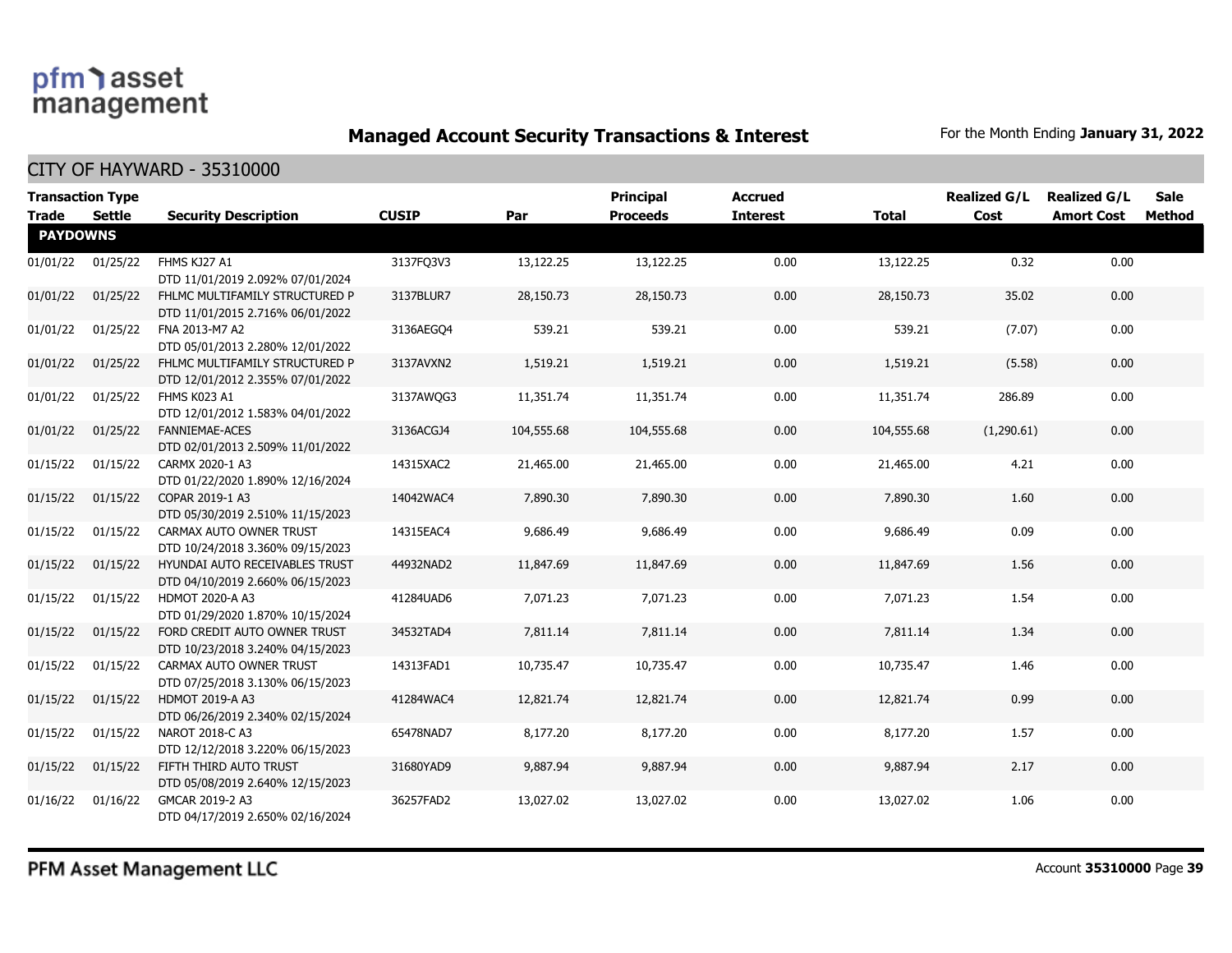**Managed Account Security Transactions & Interest** For the Month Ending January 31, 2022

| <b>Transaction Type</b><br><b>Trade</b> | <b>Settle</b>                     | <b>Security Description</b>                                                            | <b>CUSIP</b> | Par          | <b>Principal</b><br><b>Proceeds</b> | <b>Accrued</b><br><b>Interest</b> | <b>Total</b> | <b>Realized G/L</b><br>Cost | <b>Realized G/L</b><br><b>Amort Cost</b> | <b>Sale</b><br><b>Method</b> |
|-----------------------------------------|-----------------------------------|----------------------------------------------------------------------------------------|--------------|--------------|-------------------------------------|-----------------------------------|--------------|-----------------------------|------------------------------------------|------------------------------|
| <b>PAYDOWNS</b>                         |                                   |                                                                                        |              |              |                                     |                                   |              |                             |                                          |                              |
| 01/18/22                                | 01/18/22                          | HAROT 2019-1 A3<br>DTD 02/27/2019 2.830% 03/20/2023                                    | 43814WAC9    | 7,339.31     | 7,339.31                            | 0.00                              | 7,339.31     | 0.20                        | 0.00                                     |                              |
| 01/20/22                                | 01/20/22                          | <b>VWALT 2019-A A3</b><br>DTD 10/04/2019 1.990% 11/21/2022                             | 92867XAD8    | 34,023.38    | 34,023.38                           | 0.00                              | 34,023.38    | 0.54                        | 0.00                                     |                              |
|                                         | <b>Transaction Type Sub-Total</b> |                                                                                        |              | 399,249.86   | 399,249.86                          | 0.00                              | 399,249.86   | (384.93)                    | 0.00                                     |                              |
| <b>SELL</b>                             |                                   |                                                                                        |              |              |                                     |                                   |              |                             |                                          |                              |
| 01/03/22                                | 01/05/22                          | SAN JOSE, CA TXBL GO BONDS<br>DTD 07/25/2019 2.300% 09/01/2022                         | 798135H44    | 1,150,000.00 | 1,164,191.00                        | 9,110.56                          | 1,173,301.56 | 6,647.00                    | 12,601.04                                | <b>FIFO</b>                  |
| 01/03/22                                | 01/05/22                          | <b>US TREASURY NOTES</b><br>DTD 02/01/2016 1.750% 01/31/2023                           | 912828P38    | 150,000.00   | 152,085.94                          | 1,127.04                          | 153,212.98   | 1,476.56                    | 1,873.39                                 | <b>FIFO</b>                  |
| 01/03/22                                | 01/05/22                          | US TREASURY NOTES<br>DTD 01/15/2020 1.500% 01/15/2023                                  | 912828Z29    | 2,500,000.00 | 2,526,757.81                        | 17,730.98                         | 2,544,488.79 | 14,550.78                   | 22,499.54                                | <b>FIFO</b>                  |
| 01/03/22                                | 01/05/22                          | SAN DIEGO CCD, CA TXBL GO BONDS<br>DTD 10/16/2019 1.936% 08/01/2022                    | 7972720M6    | 675,000.00   | 681,088.50                          | 5,590.20                          | 686,678.70   | 6,088.50                    | 6,088.50                                 | <b>FIFO</b>                  |
| 01/03/22                                | 01/05/22                          | TAMALPAIS UHSD, CA TXBL GO BONDS<br>DTD 10/09/2019 1.925% 08/01/2022                   | 874857KH7    | 995,000.00   | 1,003,467.45                        | 8,193.55                          | 1,011,661.00 | 8,467.45                    | 8,467.45                                 | <b>FIFO</b>                  |
| 01/11/22                                | 01/13/22                          | AMERICAN HONDA FINANCE<br><b>CORPORATE NOTES</b><br>DTD 09/09/2021 0.750% 08/09/2024   | 02665WDY4    | 225,000.00   | 221,665.50                          | 581.25                            | 222,246.75   | (3, 186.00)                 | (3,203.57)                               | <b>FIFO</b>                  |
| 01/12/22                                | 01/13/22                          | NORDEA BANK ABP NEW YORK CERT<br><b>DEPOS</b><br>DTD 08/29/2019 1.850% 08/26/2022      | 65558TLL7    | 625,000.00   | 630,571.30                          | 4,496.53                          | 635,067.83   | 5,571.30                    | 5,571.30                                 | <b>FIFO</b>                  |
| 01/13/22                                | 01/18/22                          | FEDERAL HOME LOAN BANKS NOTES<br>DTD 02/21/2020 1.375% 02/17/2023                      | 3130AJ7E3    | 2,140,000.00 | 2,158,853.40                        | 12,342.15                         | 2,171,195.55 | 22,791.00                   | 20,277.72                                | <b>FIFO</b>                  |
| 01/13/22                                | 01/18/22                          | ADOBE INC CORP NOTE<br>DTD 02/03/2020 1.700% 02/01/2023                                | 00724PAA7    | 300,000.00   | 303,198.00                          | 2,365.83                          | 305,563.83   | 3,267.00                    | 3,221.90                                 | <b>FIFO</b>                  |
| 01/13/22                                | 01/18/22                          | TOYOTA MOTOR CREDIT CORP<br><b>CORPORATE NOTES</b><br>DTD 04/01/2020 2.900% 03/30/2023 | 89236TGW9    | 150,000.00   | 153,846.00                          | 1,305.00                          | 155,151.00   | (3,090.00)                  | 1,006.47                                 | <b>FIFO</b>                  |
| 01/18/22                                | 01/20/22                          | CITIGROUP INC (CALLABLE)<br><b>CORPORATE NOTES</b><br>DTD 05/14/2020 1.678% 05/15/2024 | 172967MR9    | 300,000.00   | 301,776.00                          | 908.92                            | 302,684.92   | 1,776.00                    | 1,776.00                                 | <b>FIFO</b>                  |